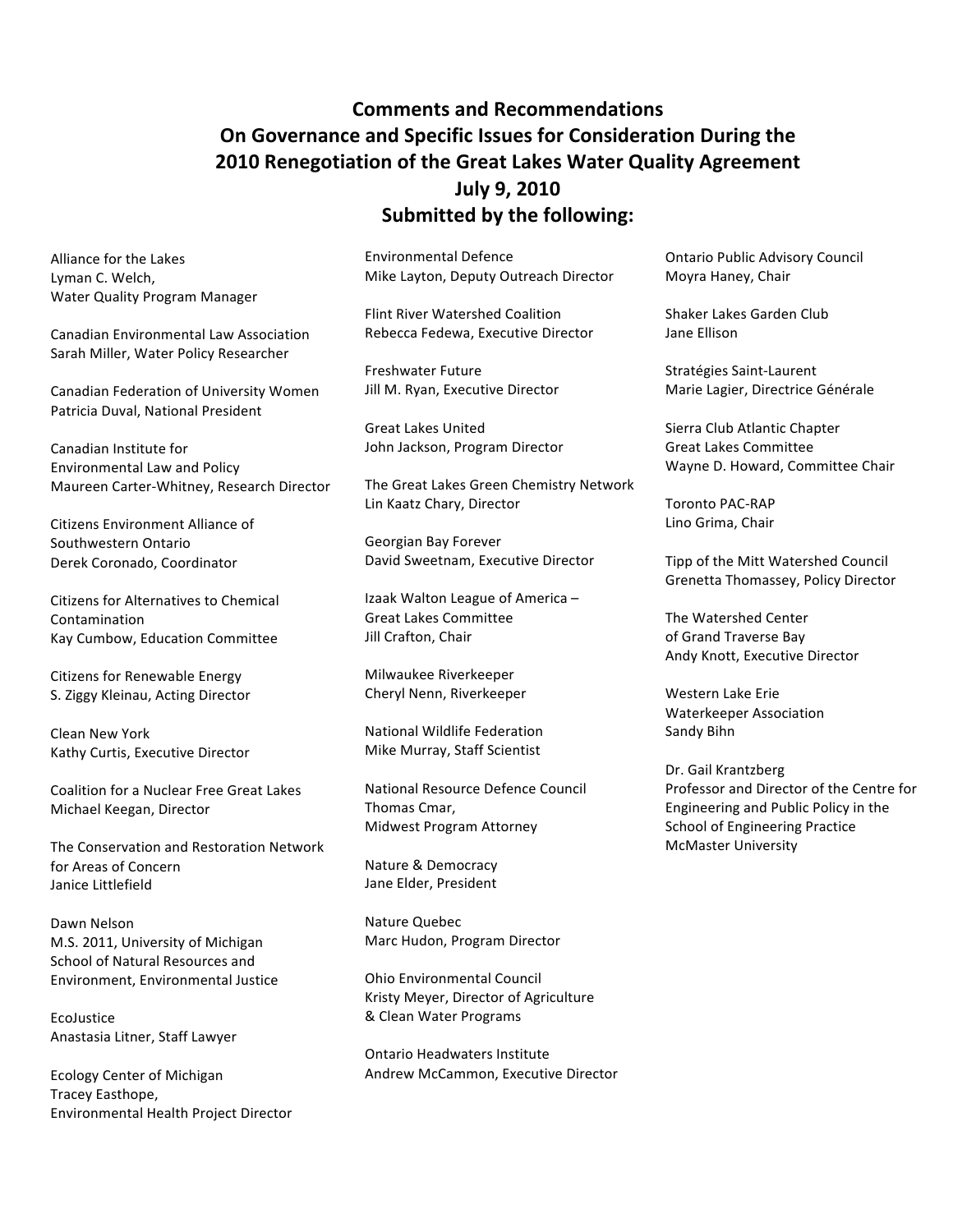# **Table of Contents**

| APPENDIX 1 GOVERNANCE: ENGO GOVERNANCE COMMENTS FEBRUARY 15, 2010 34        |  |
|-----------------------------------------------------------------------------|--|
| APPENDIX 2 TOXIC SUBSTANCES: GREEN CHEMISTRY AND GREEN ENGINEERING ANNEX 60 |  |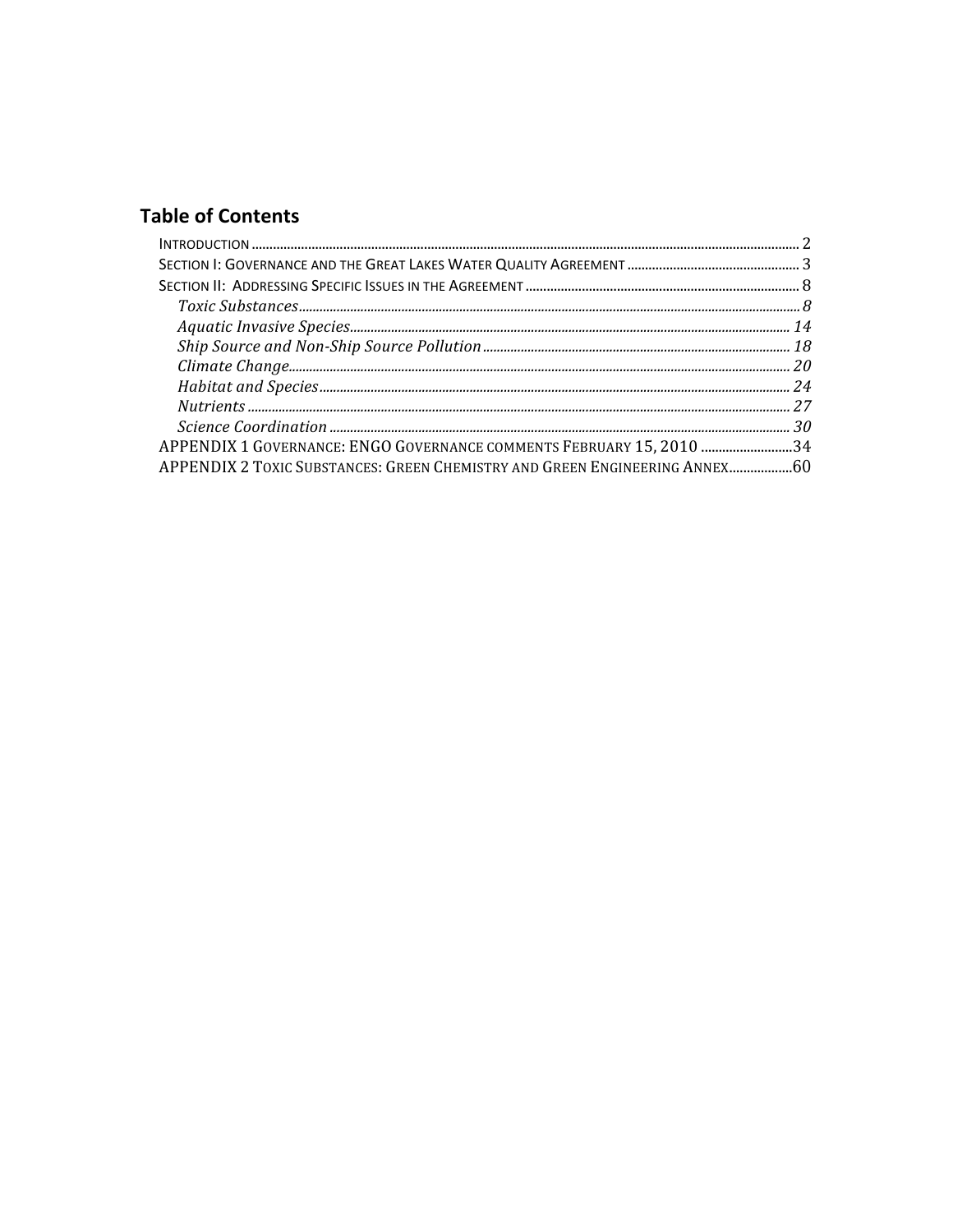# **Introduction**

Thirty-six citizens' groups submit the following comments on the Canadian and U.S. Federal Governments second round of consultation as they renegotiate the Great Lakes Water Quality Agreement (GLWQA).

As we have repeatedly stated during this consultation process, we are distressed with the governments' consultation processes thus far around the renegotiation of the GLWQA. Our shared view is that the renegotiation process is too shallow, lacks rigor and is happening too fast.

To improve the rest of the consultation process, we urge you to carry out each of the following:

- 1. Provide detailed draft language of the proposed new Agreement to the public for their comment and ensure that the consultation stage after the release of draft language is long enough to allow people to conduct full assessments and provide detailed comments back to the governments.
- 2. Conduct dialogue sessions not just listening sessions so we can have a thorough discussion with the negotiators of issues and options under consideration.
- 3. Set up an expert table that includes both government and non-government people for each issue area to develop the draft Agreement language.
- 4. Hold more than just the two public meetings that have been promised for late September and provide adequate advance notice of these meetings, including making materials available, so people can reserve the dates and adequately prepare for the meetings.

We have many other thoughts on how to improve the consultation process, which we have sent to you previously. Shortly, we will send you a letter detailing the status of your responses to those concerns and detailing our experiences with this consultation process.

The following are our recommendations on Agreement governance as well as the specific issue areas that the federal governments put out for consultation in May. We would appreciate the opportunity to meet with you to discuss these recommendations with you.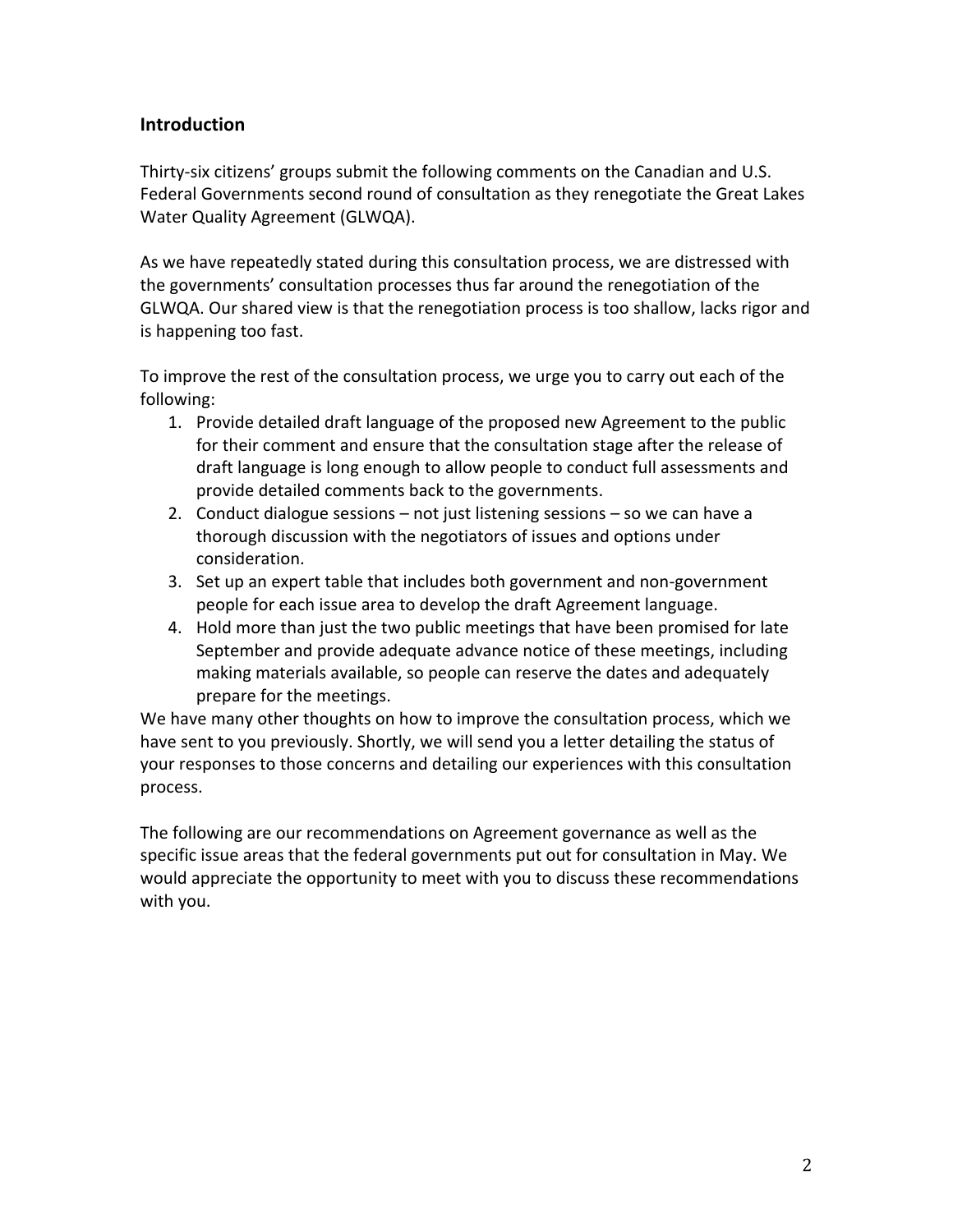### **Introduction**

In the first round of the governments' consultation on governance, the 32 citizens' groups who submitted shared recommendations emphasized the importance of dramatically improving governance in the Great Lakes:

If substantial reform is not made to governance in the Great Lakes-St. Lawrence River basin, the potential of the changes that are made to the Agreement during these negotiations around issue-specific matters, such as toxics, invasives, and climate change, will fail to achieve their hoped for positive impacts on the basin. [ENGO Submission on February 15, 2010]

That understanding still is at the base of our comments to you.

In this, our second submission on Governance, we address the specific governance areas that you put out for consultation on your binational.net website at the end of May 2010. There is considerable overlap between these and the comments we submitted in February. Instead of repeating these, we have referred you to our previous governance submission and attach it for easy reference.

### **Government Issue Area: Participation in Binational Management Process**

# The Binational Executive Committee (BEC) or a New Binational Coordinating **Committee**

In our earlier submission, we explained why we believe that the BEC must be substantially reformed [p. 20]. To summarize, it has failed to develop shared workplans and programs; it needs to become a body that has responsibility for decision-making, and it needs to have accountability mechanisms. Also it has failed to seriously engage the range of stakeholders. We believe that the BEC is so seriously flawed that it should be replaced with a new Binational Coordinating Committee, unencumbered by the negative reputation that the BEC has acquired.

- Recommendations: Article X, 3 of the GLWQA should be amended in the following ways:
	- o A new Binational Coordinating Committee (BCC) should develop a comprehensive binational Great Lakes-St. Lawrence River basin work plan by a specified date, using an open and transparent process. This work plan should be based on the commitments in the GLWQA. The section should also state a frequency with which the workplan will be updated. The Agreement should specify that the binational work plan will identify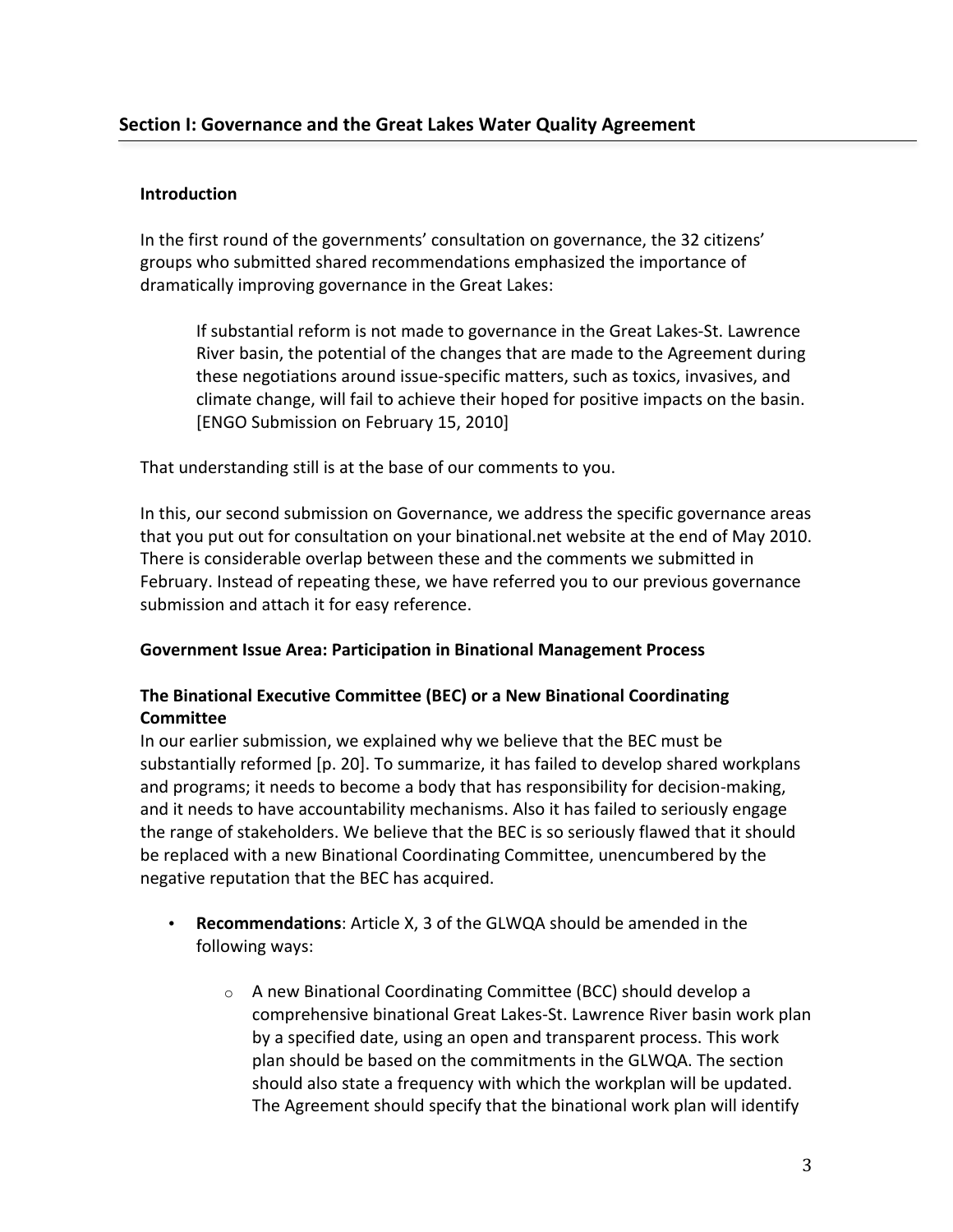prescriptive programs for both present and emerging needs and will include timetables for regular review and reporting on progress on the work plan.

- $\circ$  The Agreement should state that the provincial, state, first nation, tribal, Métis and municipal governments shall be members of the new BCC. Representatives of the public, including industry, ENGOs, etc, should also be fully included as members of BCC for discussion purposes, but they should not be part of the final decision voting. As an alternative, the governments could set up a formal multi-sector advisory committee.
- $\circ$  All BCC activities should be conducted in an open and transparent manner. This should include having all meetings public and the conduct of a formal consultation process on the binational plans as well as on all matters that would change existing programs or processes.
- o The BCC should restructure and use the State of the Lakes Ecosystem Conference (SOLEC) and the process around it to develop and report on indicators that measure progress toward meeting identified endpoints, the objectives and the purposes of the GLWQA. SOLEC should be more active at including public participants in its processes than it currently is.
- o The BCC should report to Parliament and Congress every two years. This report should be sent to a legislative committee for a public hearing.

### Government Issue Area: Principles, Governing Concepts, & Tools Applicable to **Implementation of the GLWQA**

We addressed this issue in our submission to you on February 15 on pages 4 to 6. Please see our recommendations for principles on those pages.

In regards to "Tools Applicable to Implementation of the GLWQA", we urge you to reread pages 14 to 19 of our attached February brief.

### **Government Issue Area: Review of the GLWQA**

See Page 13 of our February brief for our recommendations and explanation on the process and timing for review of the GLWQA.

### **Government Issue Area: Lakewide Management Plans (LaMPS)**

To achieve our goals concerning the condition of the Great Lakes and St. Lawrence River, it is essential that a watershed approach be taken throughout the basin. We see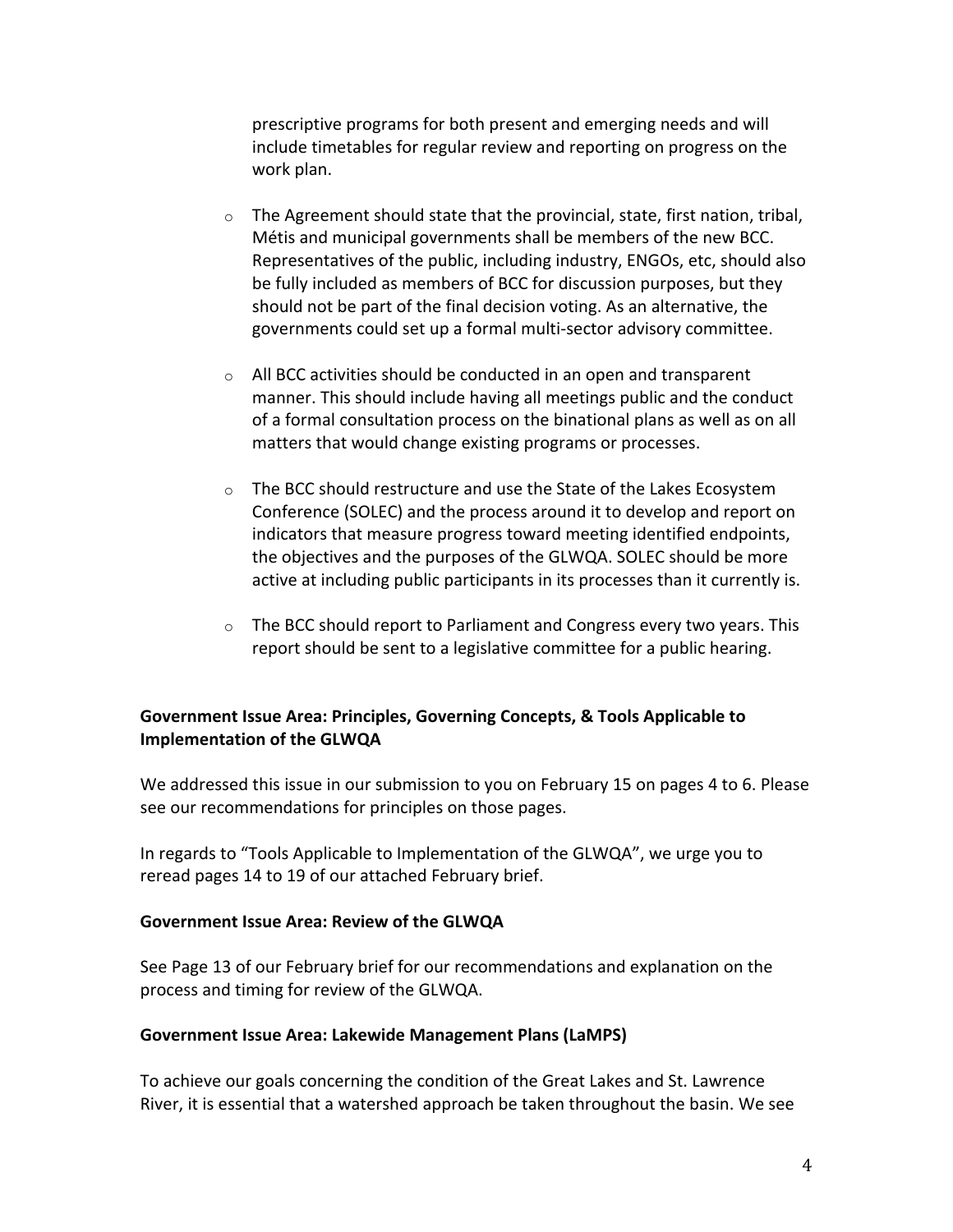this as integrating into the LaMP process. We made specific recommendations on the watershed approach in our February brief [pages 6 and 7].

We here add three recommendations specific to LaMPS:

Recommendation: The watershed plans that we discuss later under nearshore should be integrated with the LaMP program for each Lake and their connecting waterways. One objective of the watershed plans should be to ensure that the whole lake needs are properly addressed. The governments should commit to implement these plans.

We are very dissatisfied with the current public involvement in the LaMP process. It is very inconsistent from lake to lake.

Recommendation: In the GLWQA the governments should commit to strong public engagement in each LaMP. The Agreement should commit the governments to have a multi-stakeholder forum that acts as an advisory body to the governments in the development and implementation of each LaMP. The LaMP Forums should also advise the governments on public involvement mechanisms for the LaMP.

Recommendation: A governance mechanism should be put in place to ensure that proper linkages are made between the LaMPS and the St. Lawrence River management processes such as the St. Lawrence Plan. The linkages should be encouraged through this mechanism not only at the government level but also between the municipalities and the community groups involved in the protection, conservation, restoration, and enhancement of the St. Lawrence River.

### Government Issue Area: Areas of Concern

A major emphasis should be put in the GLWQA on cleaning up the areas of concern at a much more rapid pace. The AOCs should be focused on dealing with historic pollutants and pollutant sources rather than being broadened into whole watershed plans. We do not recommend expanding the scope of RAPs. We believe that the RAP scope should remain focused on contamination problems. Our focus should be on doing better-not doing more. The broader range of issues in an area should appear under the watershed management planning components in Annex 13 of the Agreement. Instead of expanding the RAP program, the watershed management plans section in Annex 13 should be developed to require the development and implementation of watershed management plans for all parts of the Great Lakes and St. Lawrence River Basin. The RAP process in Annex 2 should remain focused on addressing areas with higher than average degradation.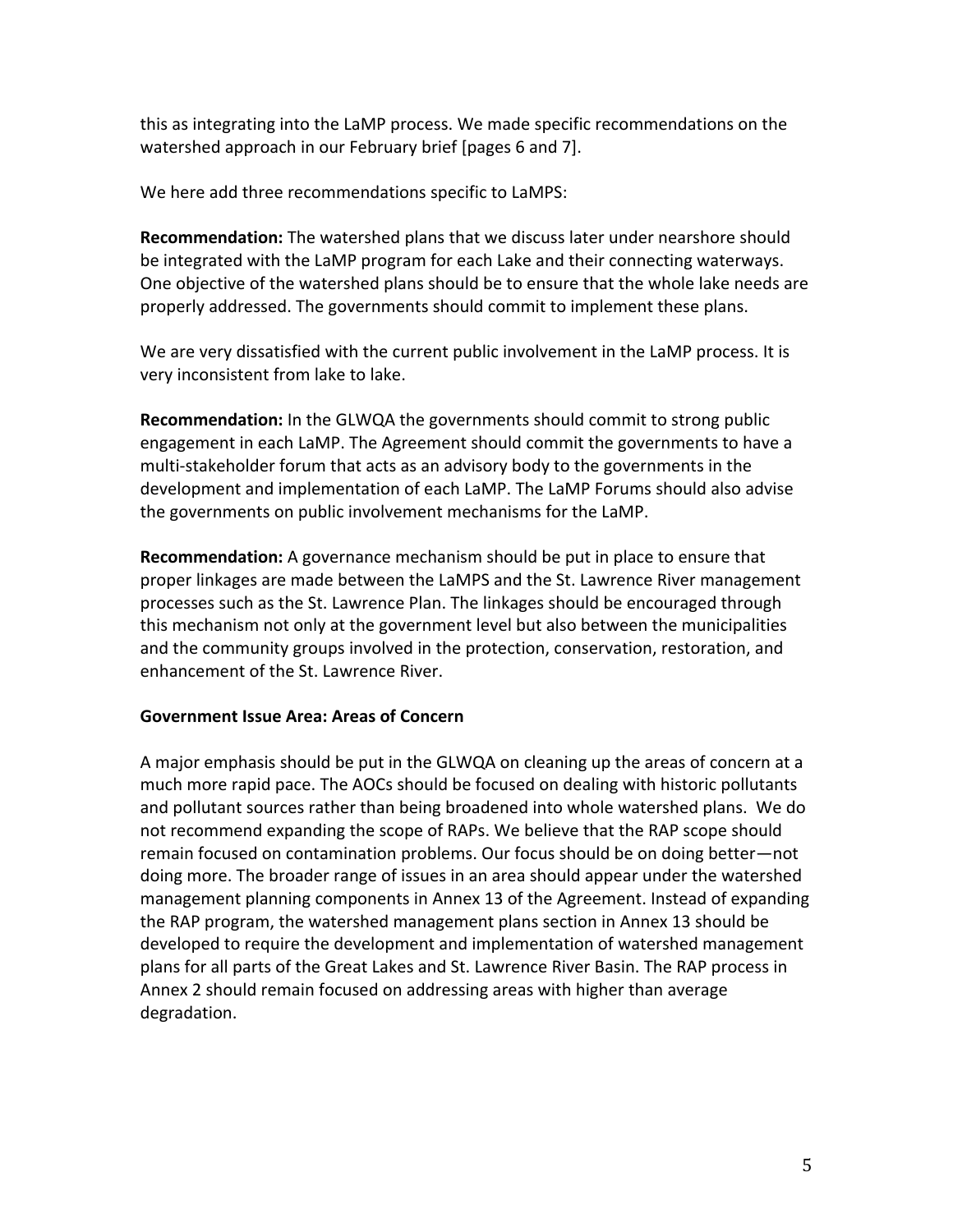#### **Recommendations:**

- Annex 2 of the GLWQA should be amended to ensure that the AOC program is focused on the most severe existing contamination problems and sources and upon cleaning up these areas rapidly.
- The watershed approach recommended elsewhere should be applied in watersheds that include AOCs, but should be much broader in their work and not draw focus away from the core AOC problems until those AOC problems have been corrected.
- The urgency to complete the RAPs and the frustration around RAPS is so substantial that we urge the formation of a Basin-wide citizens' committee under the auspices of the IJC to be a watchdog on the implementation of Annex 2 and Annex 14 (Contaminated Sediment) of the Agreement. In addition, the Binational Toxics Strategy should take a more active role in the contaminated sediments program since this is listed as one of the issues in the BTS agreement.
- The wording of some of the impairments listed in Annex 2, Sec 1 should be clarified or expanded. For example, "beach closings" could be expanded to refer to all recreational uses—not just those at beaches. Human health impacts should also be considered.
- If the Governments propose an "an area of recovery" stage to be recognized in Annex 2 (for areas where remedial actions have been taken and beneficial uses are not yet restored), the Annex should clearly specify that certain conditions must be met for this classification to be accepted. These should include showing that all necessary pollution sources have been eliminated and that all necessary clean-up actions have been taken. It also should require an on-going funded monitoring system, periodic reporting on recovery progress, and a mechanism for undertaking additional actions, if monitoring indicates the need for such or if cleanup criteria change. A proposal to enter a recovery phase should go to the IJC for comment prior to such a designation. The public should be included throughout the recovery time.
- The Agreement should clearly state that an area in recovery stage still retains its area of concern status. It is an area of concern until impairments resulting from conditions within the area of concern have been removed.
- Since there is often 10 or more years between the stage reports that the RAPs submit to the IJC for comment, the annex should be amended to set up a new reporting schedule to the IJC so the public doesn't have to wait so long to hear the IJC's views. The IJC should be required to provide their comments within a specified timeframe after receipt of the RAP documents to ensure that their comments come at a useful time to affect the next stage of work.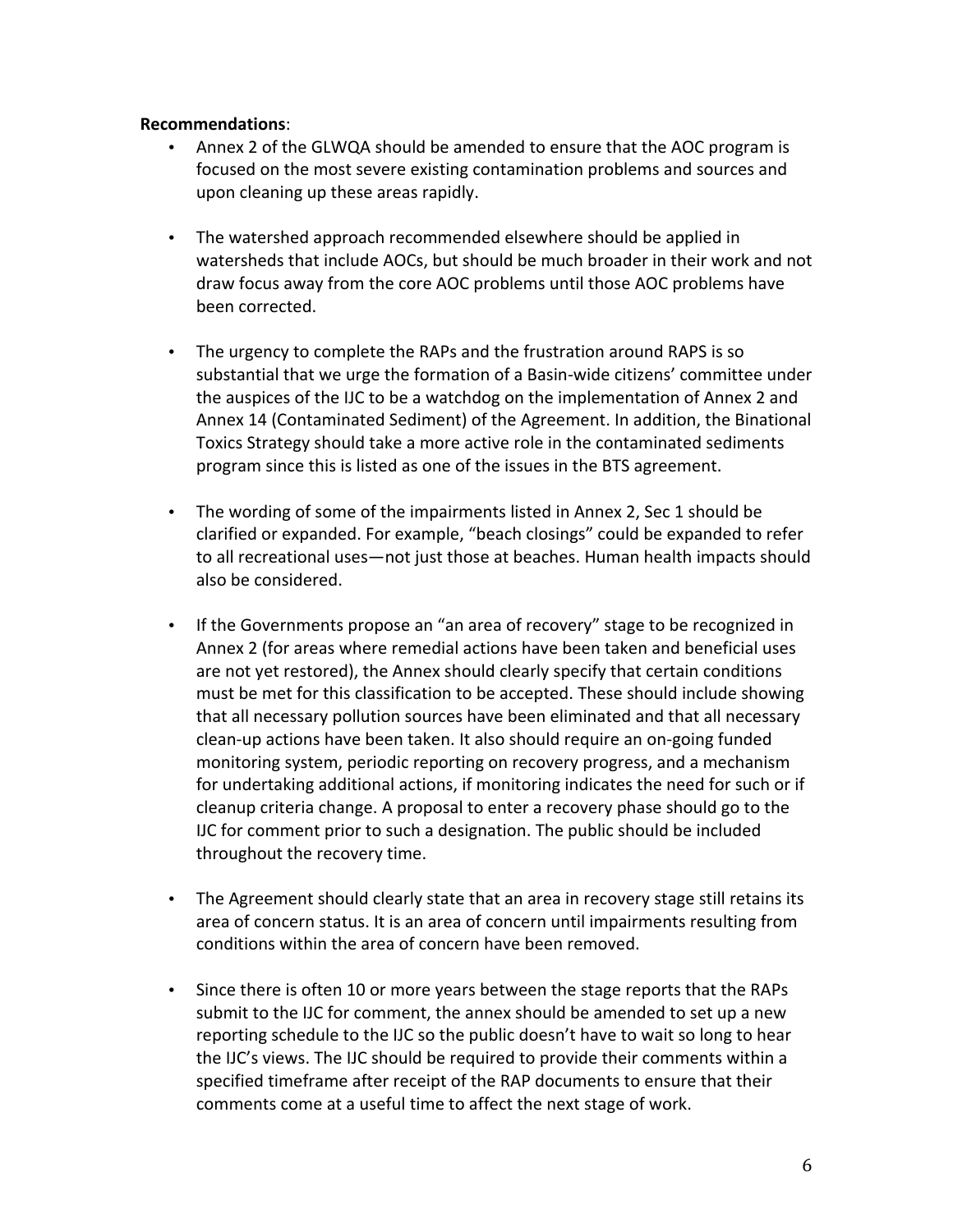- Section 2(e) of Annex 2 should be strengthened to require a strong public role in decision-making in the RAP process, recognizing the bodies such as the public advisory committees as leaders and co-decision-makers. The Agreement should also include a commitment to fund serious public involvement.
- The Agreement should state that RAP and LaMP goals should be assessed taking into account whether the goals for one are strong enough to support the goals of the other. RAPs and LaMPs should be required to cross reference and share information with each other.

### Government Issue Area: Addressing the Nearshore Zone

The first issue that needs to be addressed is to come to a shared definition of "nearshore."

Recommendation: The governments should enter into a dialogue with stakeholders to come to an agreement on the definition of "nearshore" for inclusion in a renegotiated GLWQA and to inform the other parts of the Agreement concerning nearshore.

One core component for addressing the nearshore should be to implement the watershed approach throughout the Great Lakes basin. We refer you to our February brief for an explanation of how and why we have concluded that the watershed approach should be applied throughout the Great Lakes St. Lawrence River basin [p. 6 & 7]. Please see our recommendations on the watershed approach in our previous submission.

There is tremendous variety in terms of the condition of the nearshore areas throughout the Great Lakes basin.

### **Recommendations:**

- The governments should commit in the GLWQA to classify the current status of all nearshore areas.
- The governments should also commit to develop and implement restoration plans for those that are showing degradation.
- The governments should commit through the GLWQA to give a special designation to high quality nearshore areas and to implement protections that will ensure that the high quality nearshore areas do not become degraded.
- An adaptive management framework for experimentation, learning, and reduction of uncertainties should be an integral part of watershed plan implementation, to improve understanding of best management practices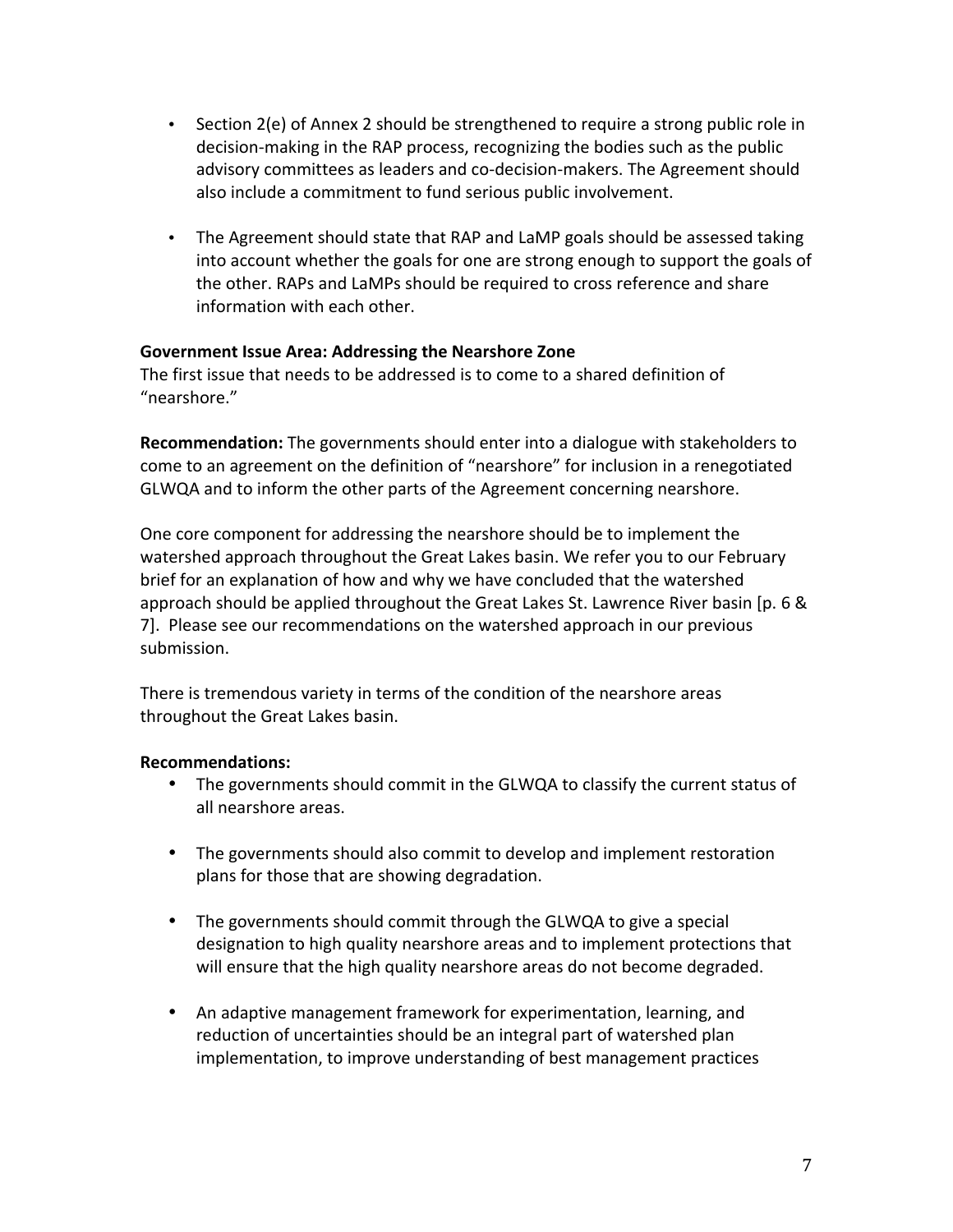### **Toxic Substances**

### **Introduction**

Today, the Great Lakes face significant chemical threats from a variety of sources, such as consumer products, industrial sources, sewage treatment plants, landfill leachates, contaminated sediments, and radioactive waste storage sites. The Great Lakes Water Quality agreement is a model for the international management of a large freshwater ecosystem – a model that has been replicated in many other countries and regions in the world. This is because the Agreement framework and specific objectives challenge the parties (US and Canada) to innovate and implement leading edge approaches to protect the Great Lakes from chemical threats. Because the Great Lakes ecosystem is fragile and complex, the Agreement guides both nations to take action beyond their domestic programs to protect the ecosystem.

## **Overarching Issues/Objectives in the Agreement Recommendations:**

 $\bullet$ It is absolutely critical that the Agreement retain the virtual elimination and zero discharge goals.

Once harmful chemicals are released into the environment, it is extremely difficult, if not impossible, to manage these chemicals. The goals of virtual elimination and zero discharge acknowledge this reality and seek to prevent irreversible harm and related economic expense of clean ups. They are fundamental to the Agreement and every effort must be made to assure that these philosophical cornerstones are not eroded or diluted in the renegotiated Agreement.

• Substances of concern in the Agreement should be expanded to include those substances that are not technically PBTs but are regularly released and therefore persistent through repeated and regular exposure.

The concern here is that even if a substance does not persist in the environment because of being long-lived, if it is regularly released, there can be constant exposure that is harmful to humans and wildlife.

Specific objectives in the agreement should be retained

The concern here is that the Agreement could become too vague without specific objectives.

- The Agreement should explicitly reference human health protection as a goal of the Agreement (with objectives).
- Emphasize the principle of prevention as a fundamental value in the Agreement.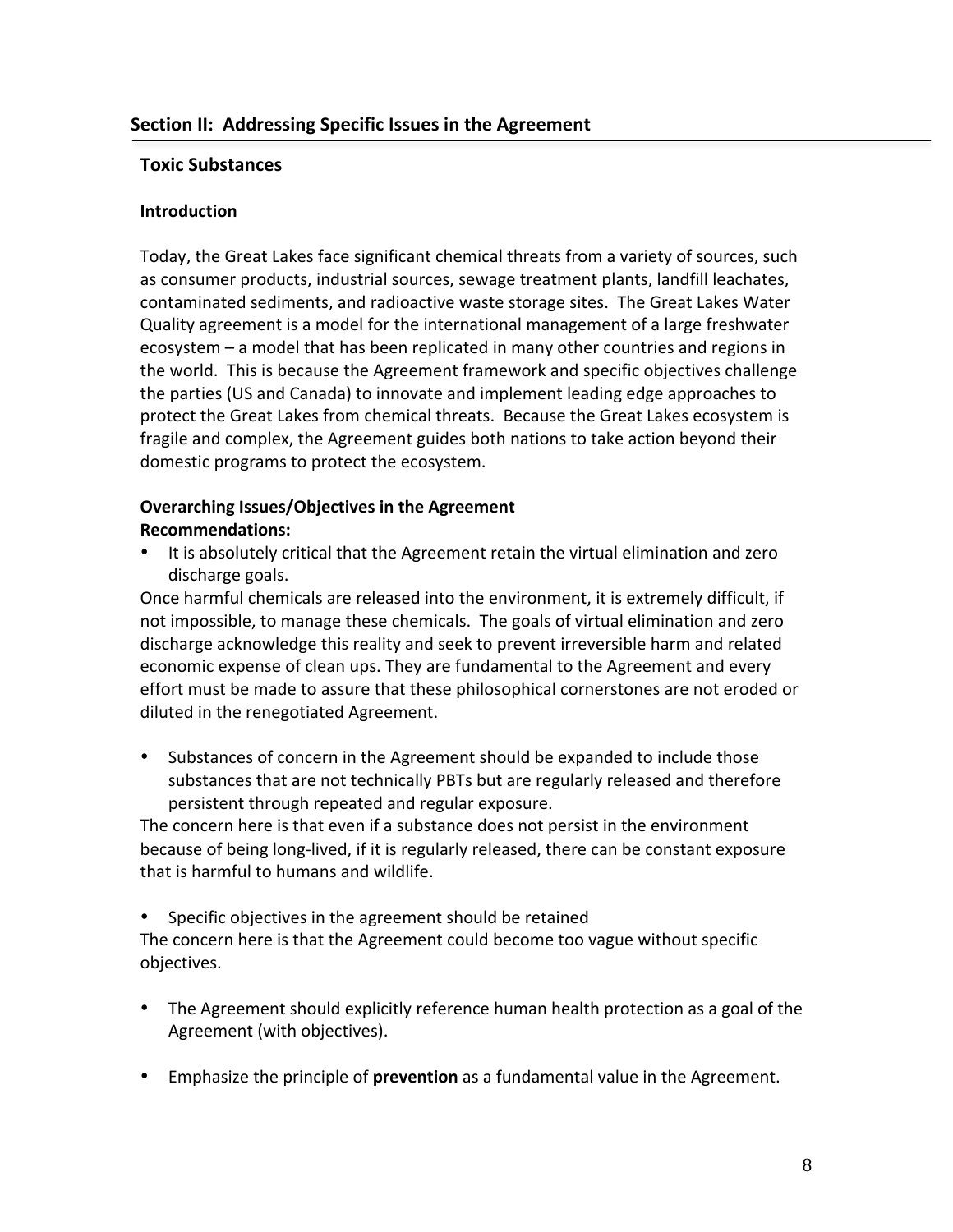### **Monitoring**

### **Recommendations**

- The Agreement must require comprehensive, long-term ongoing surveillance of ecosystems to monitor the status of existing chemicals, provide an early warning system for recognizing emerging chemicals and materials of concern, and assess the efficacy of interventions.
- The Agreement should require a comprehensive biomonitoring plan of people and wildlife in the basin. New emerging chemicals/substances of concern including nanochemicals, endocrine disruptors, pharmaceuticals, flame retardants, and other emerging chemicals of concern should be monitored as well as existing substances of concern such as PCBs, mercury, and radioactive isotopes.

# **Chemicals and Chemical Lists**

### **Recommendations:**

- Within a year of the signing of the Agreement, Annex 1 and Appendices 1 and 2 of Annex 10 should be reviewed and updated. The Agreement should include an explicit provision for updating and adding new chemicals on a designated regular schedule which includes reporting requirements to facilitate accountability. A protocol for adding new chemicals should be developed that is precautionary. This is critical to coordinate with emerging scientific understanding of the impacts of chemicals cumulatively and synergistically – the role of complex interacting factors in health of organisms and ecosystems. This listing must also recognize the new science on toxicity of compounds related to timing of exposure, genetic susceptibility, etc. These issues are addressed in the 2009 National Academy of Science report "Science and Decisions: Advancing Risk Assessment".
- The Agreement should create a mechanism to allow citizens to petition for additional chemicals to be added to the list.
- The Agreement should create a mechanism to prioritize chemicals based on inherent hazard. Prioritization should trigger the development of chemical action plans by Governments where they are required to provide a plan that will demonstrably reduce the loading of the pollutant of concern with benchmarks and timelines.
- The Parties should initiate regulatory mechanisms to require the phase-out and sunsetting of hazardous processes and chemicals for which viable, safer substitute technologies and approaches exist.
- There should also be a provision for automatically listing chemicals under the Agreement if they are added to other authoritative lists, two examples would be the European Union's REACH RoHS list, and the Stockholm Convention on Persistent Organic Pollutants (POPs) list.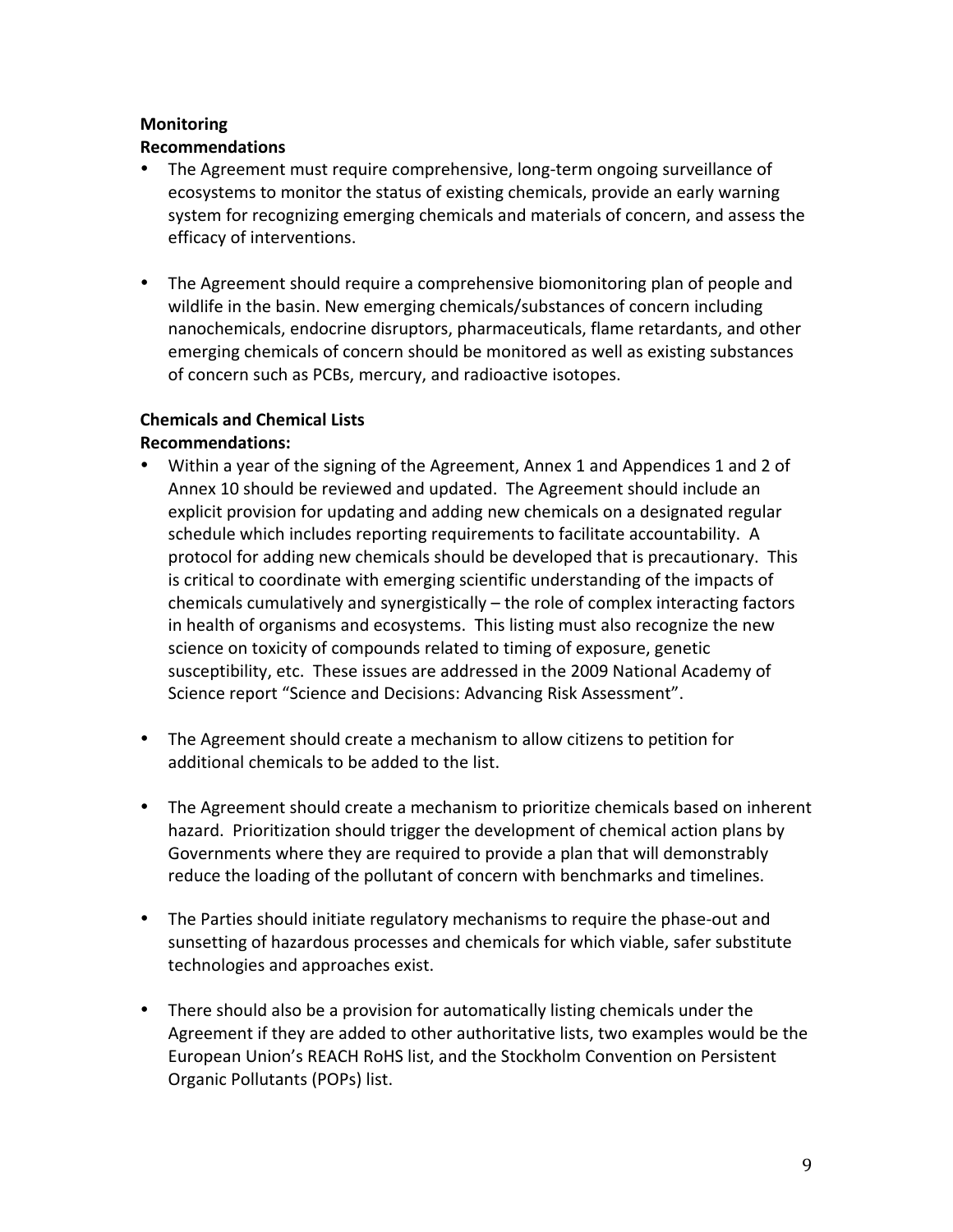• Evaluation of chemical toxicity, fate and transport must be grounded in "real world" low dose and age related sensitivity to repeated exposures, degradation byproducts, toxic metabolites, and additive and synergistic toxicity with other substances. Evaluation of toxicity, exposure, fate, and transport of chemicals – including measures of persistence - must reflect current toxicological findings addressing factors such as timing of exposure, non-linear dose-response relationships, and pseudo-persistence of chemicals for which there is repeated and ubiquitous exposure.

## On Leading Edge and Precautionary Approaches **Recommendations:**

- The Agreement should require governments to develop research programs to develop safe, non-dispersive clean up technologies to address the significant existing contaminants in the basin.
- The Agreement should explicitly reference and support the development of Green Chemistry practices and implementation perhaps through an Annex on Green Chemistry (see Appendix 3)
- The Agreement should require producer responsibility for retrieving and properly reusing, recycling or, if necessary, disposing of products they made or sold after their use should be required.

# **Specific Sources**

# **Recommendations:**

### Persistent toxic contaminants in waste water

- The Agreement should require wastewater treatment plants to use their authority to restrict the discharge of chemicals of concern with a focus on critical pollutants
- The Parties should harmonize their assessment and prioritization processes to better understand and reduce persistent contaminants of concern from WWTPs
- $\bullet$ Strategies should be developed to address persistent toxic substances entering the Great Lakes ecosystem in sewage effluent, through combined sewer overflows or via land application of biosolids (e.g., sewage sludges or manure). See "land application" section below. Examples of promising strategies include source control through comprehensive municipal sewer use by-laws and U.S. "pretreatment programs" through which industrial effluent is first treated on site before being released into sewers. Programs directed at reducing household chemical use and improving household hazardous waste collection can also reduce toxic chemicals in sewage effluents and biosolids.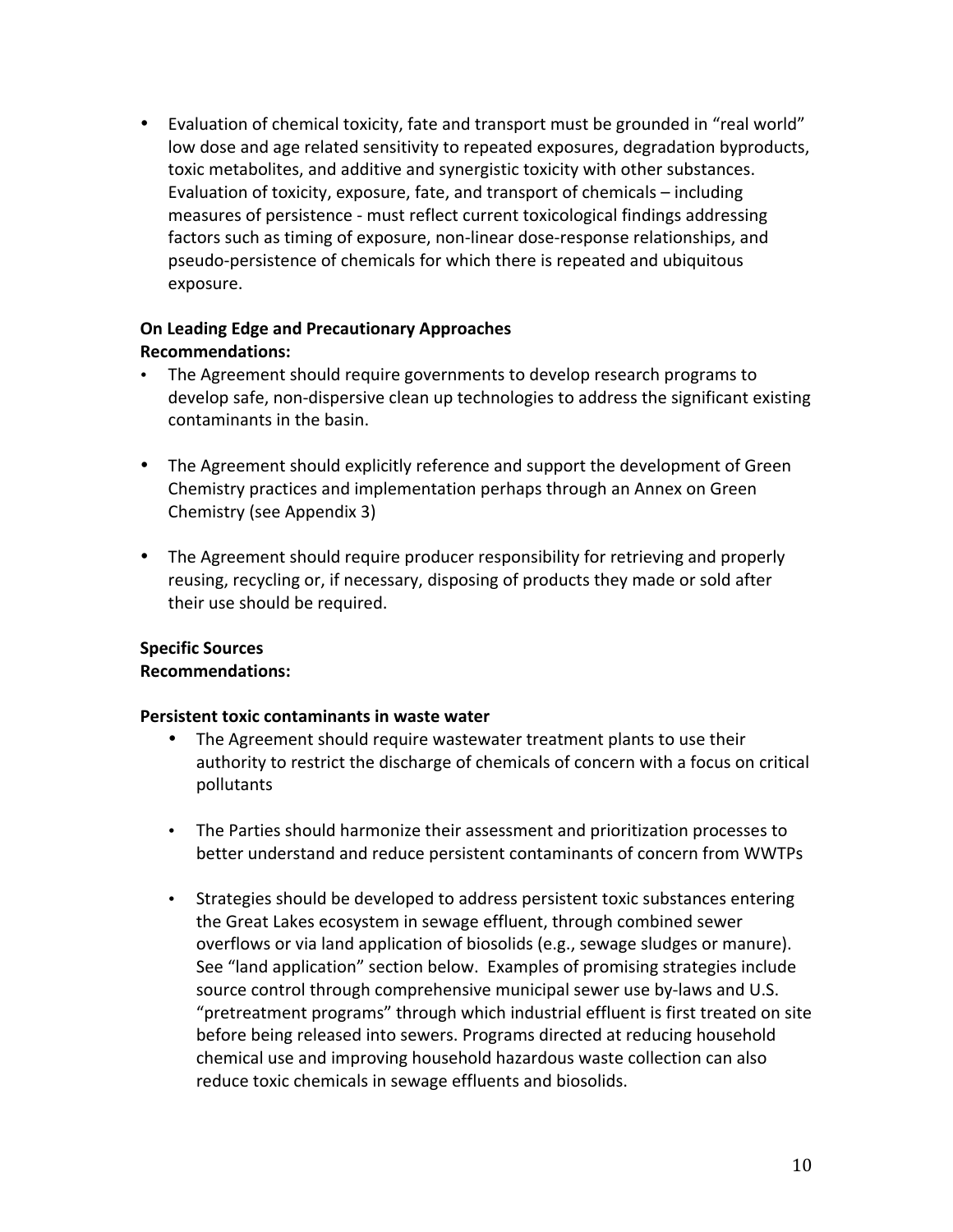- The governments should adopt and apply consistently the precautionary approach (as applied in the U.S. Toxic Substances Control Act and the revised Canadian Pest Control Products Act) to require manufacturers to assure the safety of new chemicals (including cumulative and synergistic effects) prior to manufacture and use. These programs should also be fully funded to regain their effectiveness.
- For existing chemicals that remain in the ecosystem after their discharge, such as PCBs, new technologies must be developed to assure their complete destruction so they are not simply moved from one medium to another (e.g., landfilling or incinerating) or do not produce other toxic substances (i.e., heavy metals, dioxins and furans, etc.). The U.S. Great Lakes Legacy Act takes this approach by giving preference to funding for contaminated sediment cleanup projects that destroy contamination instead of just moving it.

### Pharmaceutical and endocrine disrupter contaminants in waste water

- We recommend new language in the articles of the Agreement or the addition of a new annex that will result in the reduction of pharmaceutical and endocrine disrupter contaminants in the Great Lakes particularly from sewage treatment facilities. The strategies needed to manage nonpersistent contaminants include:
	- Developing Basin-wide programs to return unused substances to manufacturers.
	- o Improving treatment of domestic sewage to remove these substances and manage biosolids and sewage sludges.
	- Regulating select contaminants known to be wastewater contaminants  $\circ$ (beginning with those that are persistent, bioaccumulative and toxic). For example, regulations can target for removal and replacement select chemicals such as NPs and NPEs by industry and consumers as close to the source of generation as possible.
	- $\circ$ Require labeling for products that are known to contain substances such as PBDEs, phthalates, and other significant Great Lakes contaminants listed under the Agreement Annex noted above.
	- Require take-back programs for all household pharmaceuticals to ensure  $\circ$ proper and safe disposal.

### Land application of sewage sludge

- Require Waste Water Treatment Plants to implement complete anaerobic digestion of sewage sludge (or use a comparable sludge treatment technology), and encourage methane gas capture and use as a fuel source.
- Require that the remaining residues be treated to remove toxics (after complete digestion) and be disposed through permanent destruction or in a secure manner (such as landfilling with pump and treat assurances).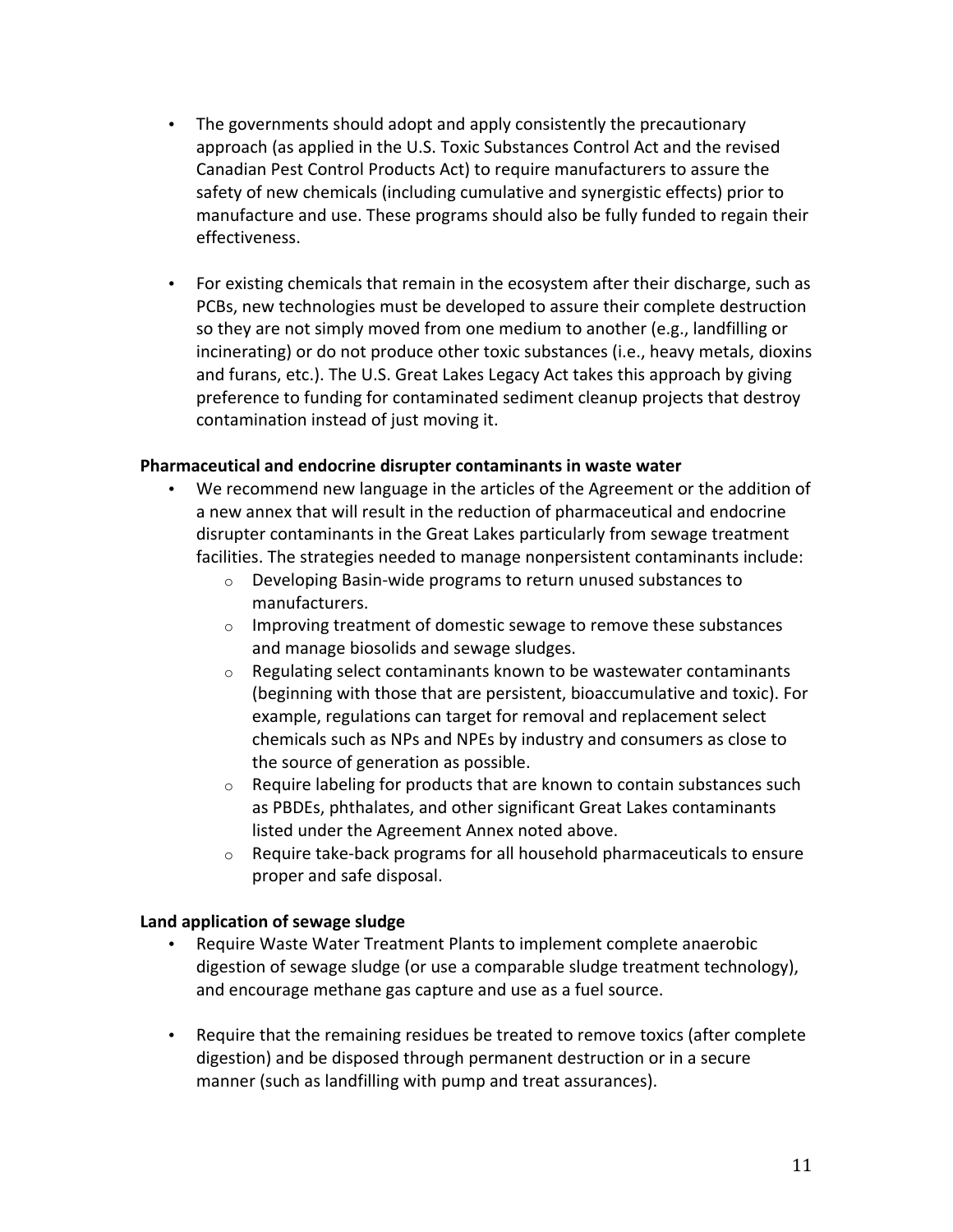• If complete digestion of sludge takes place, sludge should be safer to apply to land. As such, land application of digested sludge should only be approved if the jurisdiction from which the sludge originates has source control (e.g., a comprehensive and enforced sewer use law) and industrial effluent pretreatment requirements to ensure that toxics loadings and pathogens are controlled.

### **Industrial Point Sources**

- The Agreement should establish benchmarks for the Parties to re-commit  $\bullet$  . sufficient resources for enforcement of programs such as the U.S. Great Lakes Water Quality Initiative, and sufficiently staff discharge permit programs to eliminate backlogs and "rubber stamping" without thorough review of permit reissues.
- The Agreement should require proponents using and releasing substances listed under the Agreement Annex to prepare toxic use reduction plans, including timelines for reduction and elimination of toxic substances.
- The Agreement should require the expansion of pollutant release and transfer registries to collect information on all the substances of concern and from a broader range of facilities and release an annual report combining Toxics Release Inventory and National Pollutant Release Inventory information to the Great Lakes St Lawrence River basin.

### **Airborne Sources of Toxic Chemicals**

- The IJC should conduct an assessment of the adequacy of the Stockholm Convention on Persistent Organic Pollutants ("POPs" treaty) in reducing deposition of airborne toxic chemicals to the Great Lakes-St. Lawrence River basin from elsewhere in the world and make recommendations for further action based on those findings to the Parties.
- The Parties should re-commit resources to comply with Annex 15 of the 1987 Agreement, especially with regard to establishing controls and reduction strategies for sources of mercury.

### Releases of Radioactive substances, Radioactive waste storage sites

• The Agreement should commit to using the same principles for the release and management of those radionuclides that are persistent and bioaccumulative as for other PBTs in the GLWQA. This means that the principles of virtual elimination and zero discharge should be stated as goals for persistent radionuclides.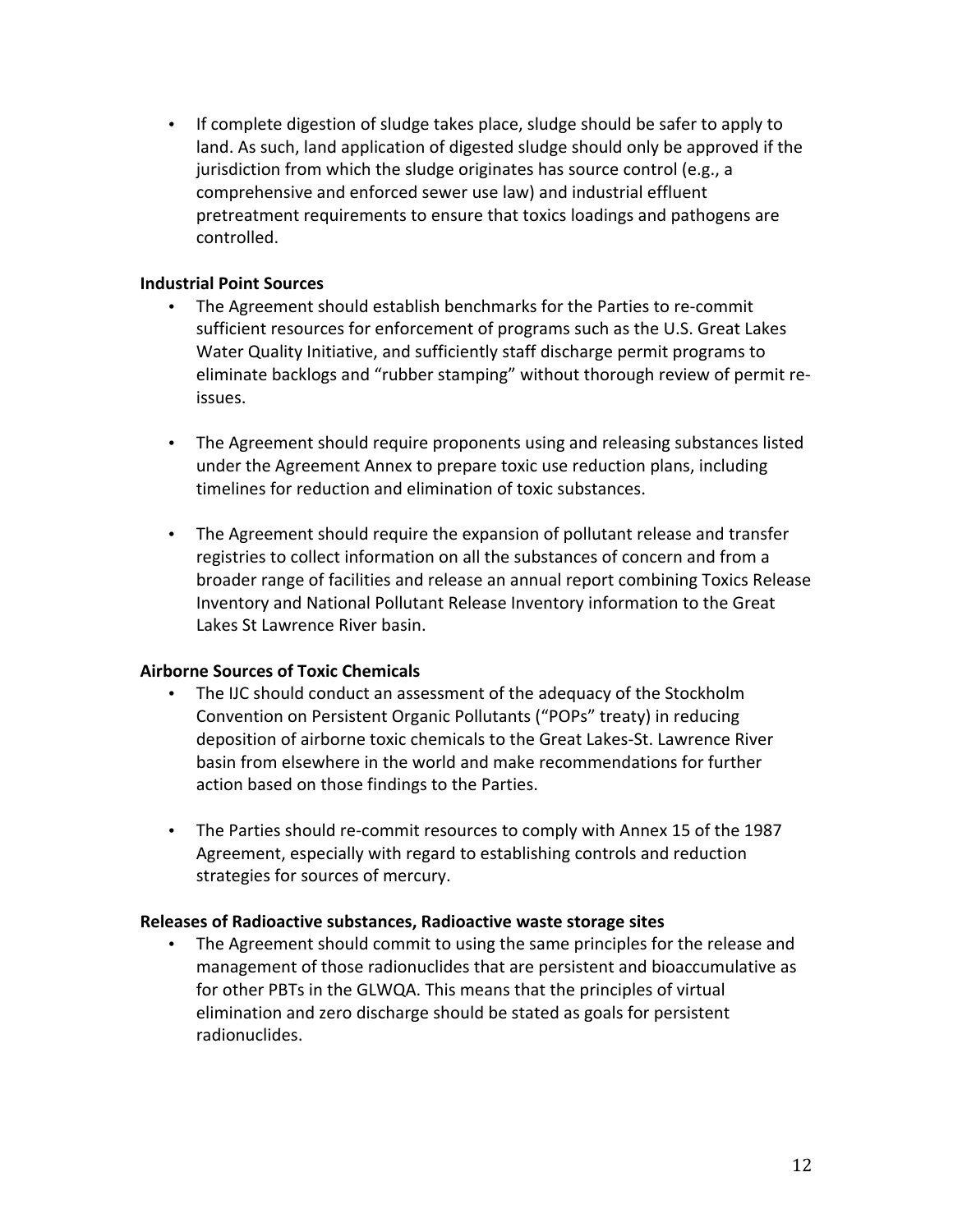- The Agreement should commit the Parties to conduct full cost accounting studies on buried radioactive waste sites as was completed in 2008 for the West Valley, NY nuclear waste repository.
- The Agreement should ban the siting of nuclear reprocessing or storage sites in the Great Lakes-St. Lawrence River basin.

### Toxic releases from mining/metallic mining operations

• The Agreement should address contamination from mining operations and clean up of legacy contamination at mining sites.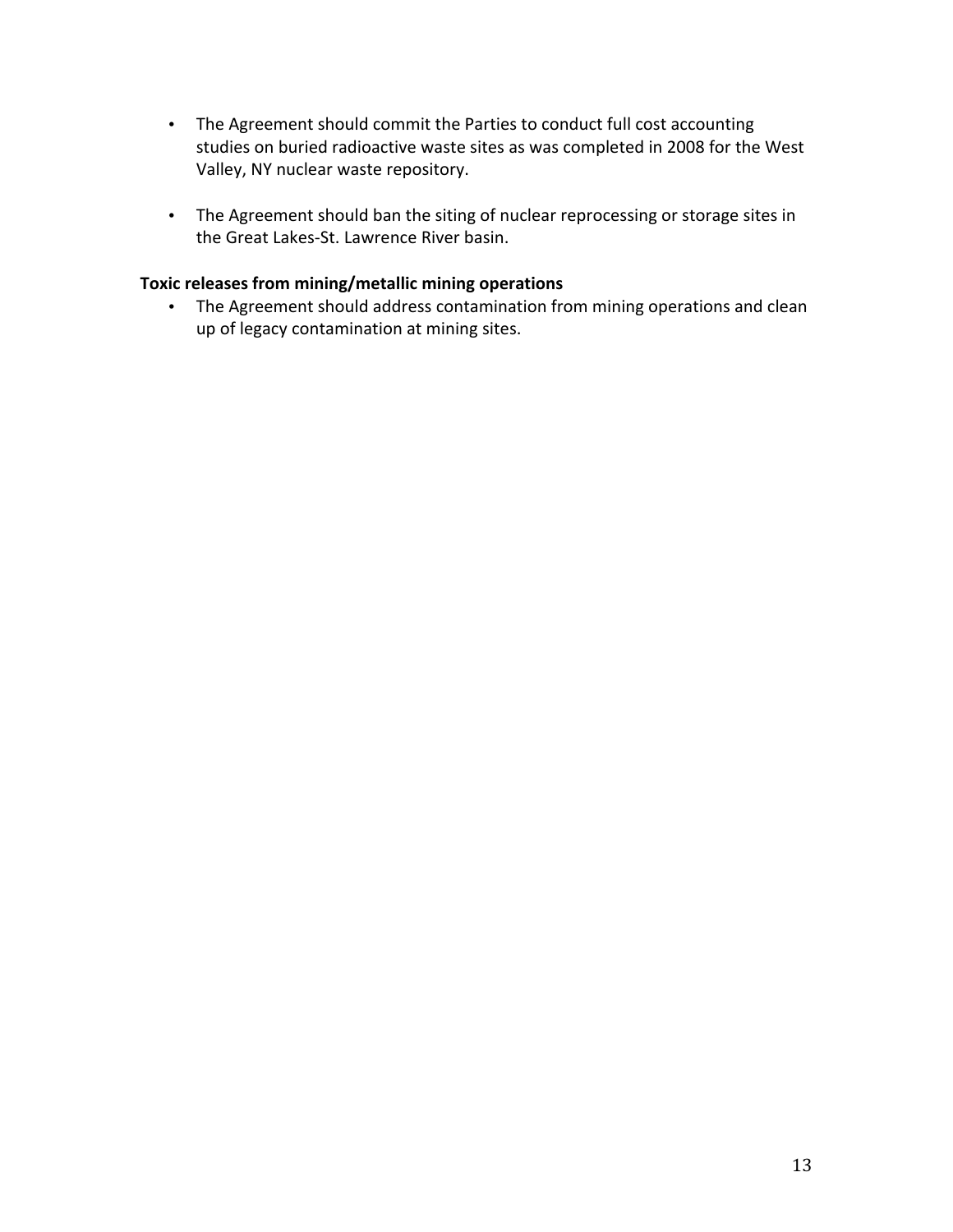# **Aquatic Invasive Species**

### **Introduction**

The Great Lakes and St. Lawrence River are now home to at least 186 nonnative aquatic species. Of these, the aquatic invasive species (AIS) have radically altered the lakes' and St. Lawrence River biological systems and water quality, and caused severe economic damage. The 2005 "tipping point" paper signed by more than 100 prominent Great Lakes scientists points out, "Invasive species are the most likely principal source of food web disruptions now occurring in the Great Lakes, and are implicated in the reproductive failures of some fish species," including walleye, lake trout, yellow perch, and lake herring.

Moreover, invasive species have been responsible for billions of dollars cumulatively, in water utility infrastructure maintenance and repair and hundreds of millions of dollars annually in public investments in control programs.

In recent years, zebra and quagga mussels have played a significant role in radically altering the ecological balance of the lakes. These species are efficient "filter feeders" that strip the waters of the plankton upon which native species depend. Lake Erie has been particularly affected; the mussels, in combination with the round goby, are implicated in outbreaks of botulism among the lake's fish and birds - compromising the region's water quality.

### Inadequate controls

In 2002, reports from the United States and Canada found, among other things, that: -- The federal governments of Canada and the United States have not responded effectively to the invasive species threat;

-- Measures put into place to prevent aquatic introductions have not prevented new introductions;

-- Canada and the United States have neither a binational approach to invasive species nor do they have a single agency in charge of managing the problem.

We have no choice but to manage the aquatic invasive species already in the Great Lakes system, but failing to prevent new invasions is sheer folly. Biological pollution may be the most serious threat to the Great Lakes ecosystem today, and thus requires priority attention and a commitment by both nations.

The four major pathways of invasion are well known:

Commercial Shipping: AIS introductions from global waters carried in the ballast water or fouling the hulls and anchors of ocean-going ships that trade in international ports. Transfers of AIS from port to port within the lake system can also be facilitated in the ballast water of "lakers," ships that travel only around the Great Lakes;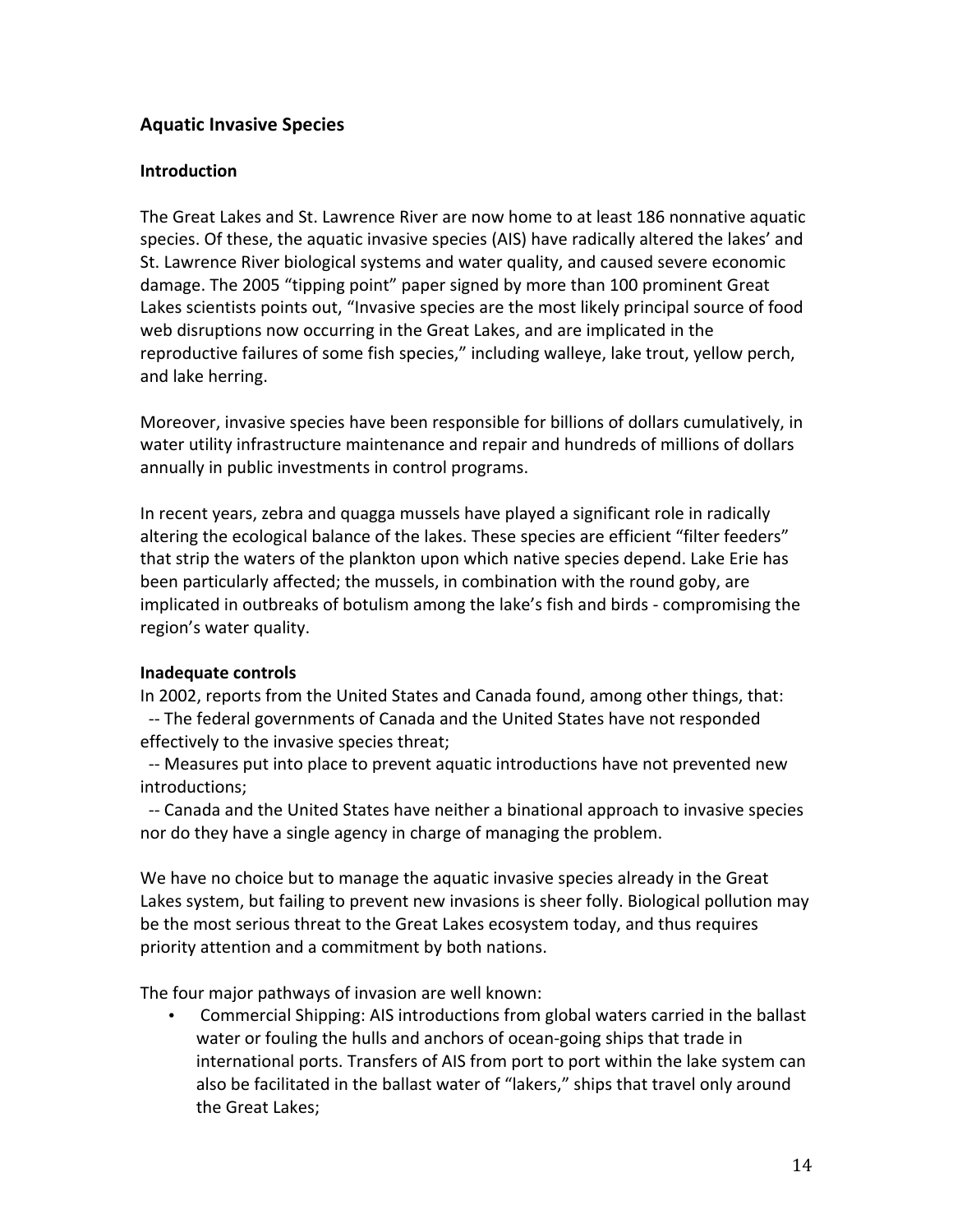- Artificial Canals and Waterways: AIS migration into the Great Lakes from channels connected to other watersheds such as the Chicago Sanitary and Ship Canal; and
- Importation for Trade: Commercial trade of species for aquariums, aquatic gardening, etc results in hundreds of millions of live wild plants and animals arriving in North America each year, some of them harmful non-native species, which are often intentionally released or escape into the wild.
- Recreational Activity: Boaters and anglers can inadvertently transport invasive species from an infested waterbody to an uninfested waterbody.

New prevention and control programs must address each of these vectors.

### **Recommendations**

Overall:

• Recommend development of a separate annex for Aquatic Invasive Species in the Great Lakes Water Quality Agreement. This annex must set specific goals and timelines to prevent the introduction and spread of Aquatic Invasive Species in the Great Lakes -St. Lawrence River basin.

• For preventive policies dealing with unintentional introductions via pathways such as shipping, canals and waterways, the potential future invaders may be predicted, but are also often a mystery. Under these scenarios, the precautionary principle and zero discharge should be the basis for policy development. For intentional introductions via the importation pathway, the potential future invader is often a known species destined for a market. Under this scenario, policies that emphasize risk assessment and riskbased management approach on individual species should be pursued.

• Fully integrate U.S. federal goals articulated in the Great Lakes Regional Collaborative AIS Strategy into the binational Great Lakes Water Quality Agreement. The AIS Strategy Team Implementation Actions and Milestones articulates detailed recommendations, which we support, see: http://www.glu.org/sites/default/files/GLRC AIS-Appendix.pdf.

# **Preventing AIS introductions via Ocean-going Vessels**

Declare as a goal of the Agreement:

• Complete prevention of the introduction of any additional non-native aquatic species to the Great Lakes-St. Lawrence River system via ocean-going vessels through adoption of a zero discharge goal.

- Binationally coordinated federal policies to meet the above goal no later than 2016.
- Binationally coordinated federal policies applying to the Great Lakes-St. Lawrence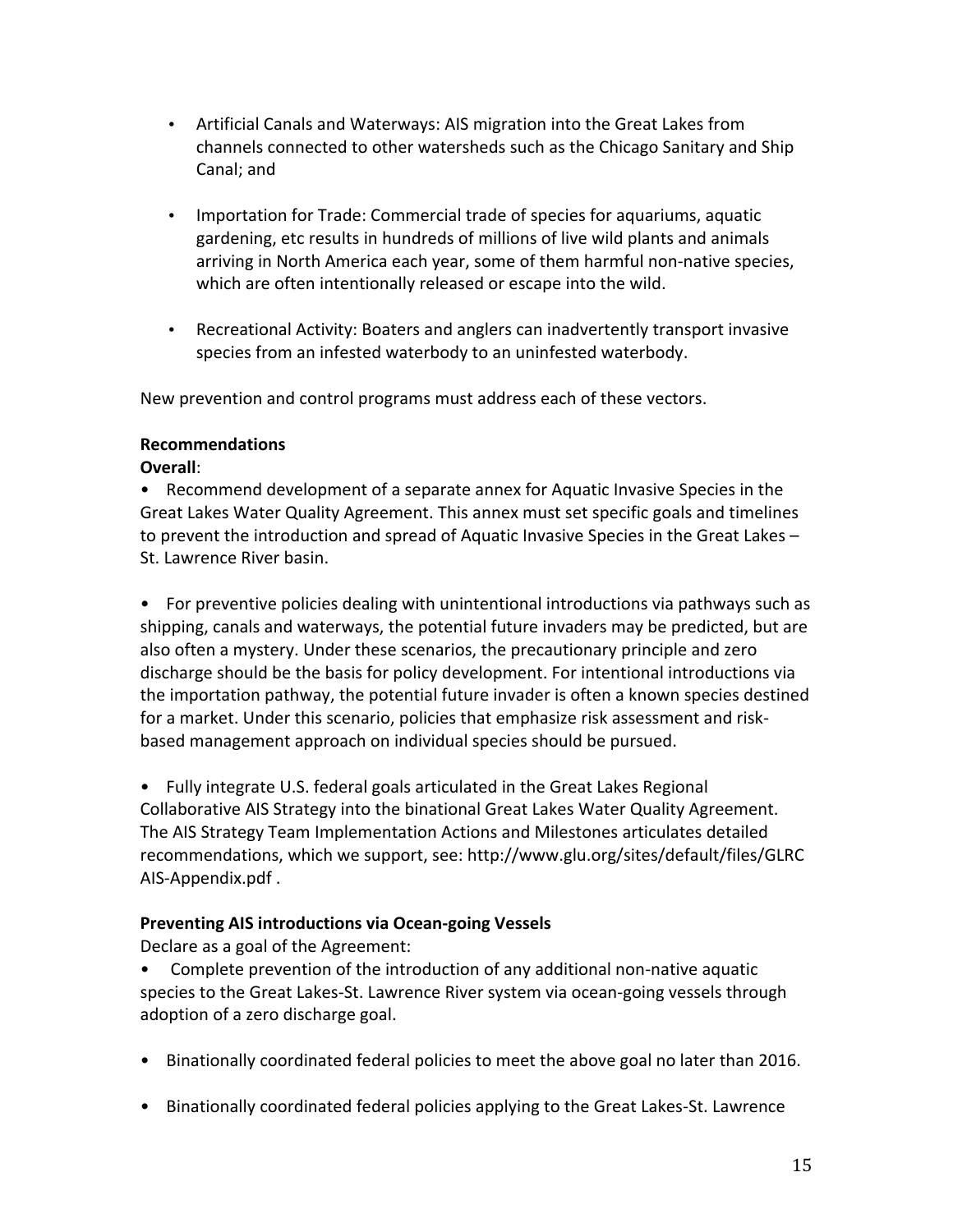River system to achieve the above goal, which could require: 1) sufficiently strict ballast water discharge standards to achieve the above goal, or 2) closure to ocean-going vessels of the Great Lakes - St. Lawrence Seaway System. Regional goals should be set in the event that national standards fail to be set in a timely fashion or prove too lax for meeting the goals of the Great Lakes region.

• Identification and protection of unique and largely pristine shorelines and waters (for example, such areas may include Isle Royale and the northeast shore of Lake Superior) through a moratorium on ballast water release until 2016, or which time regulations are implemented to prevent the introduction of AIS from commercial vessels.

### Preventing the Spread of Already-introduced AIS by Lakers

Declare as a goal of the Agreement:

- Complete prevention of movement of already-introduced aquatic invasive species to new sites in the Great Lakes by "lakers"—ships that travel solely around the Great Lakes.
- Binationally coordinated federal policies implemented no later than 2016 that assure that "lakers" do not transport AIS to Basin sites where they are not already established.

### **Preventing AIS introductions via Inter-Basin Connections**

Declare as a goal of the Agreement:

• Complete prevention of the movement of live organisms via canals and other artificial inter-Basin waterways that connect the Great Lakes Basin to a non-Great Lakes watershed. Artificial connections include, but are not limited to, Ogoki and Long Lac in northern Ontario, Chicago Sanitary and Ship Canal in Illinois and associated Indiana waterways, New York State Canal System, the Portage Canal in Wisconsin, and the Ohio and Erie and Miami and Erie canals in Ohio.

• Complete prevention of intra-basin movement of AIS through artificial connections of hydrologically distinct waterbodies, such as the connection between Lake Ontario and the upper lakes via the Welland Canal.

### Declare as objectives of the Agreement:

• Establishment of binational responsibility for and oversight of aspects of inter-Basin connections that pertain to AIS introduction.

• Permanent hydrological separation of the Great Lakes and Mississippi River Basins and other pertinent inter-Basin connections.

• No construction of new inter-Basin connections and the closure of existing cross-Basin connections that have fallen into disrepair or disuse so that AIS transfers are no longer possible.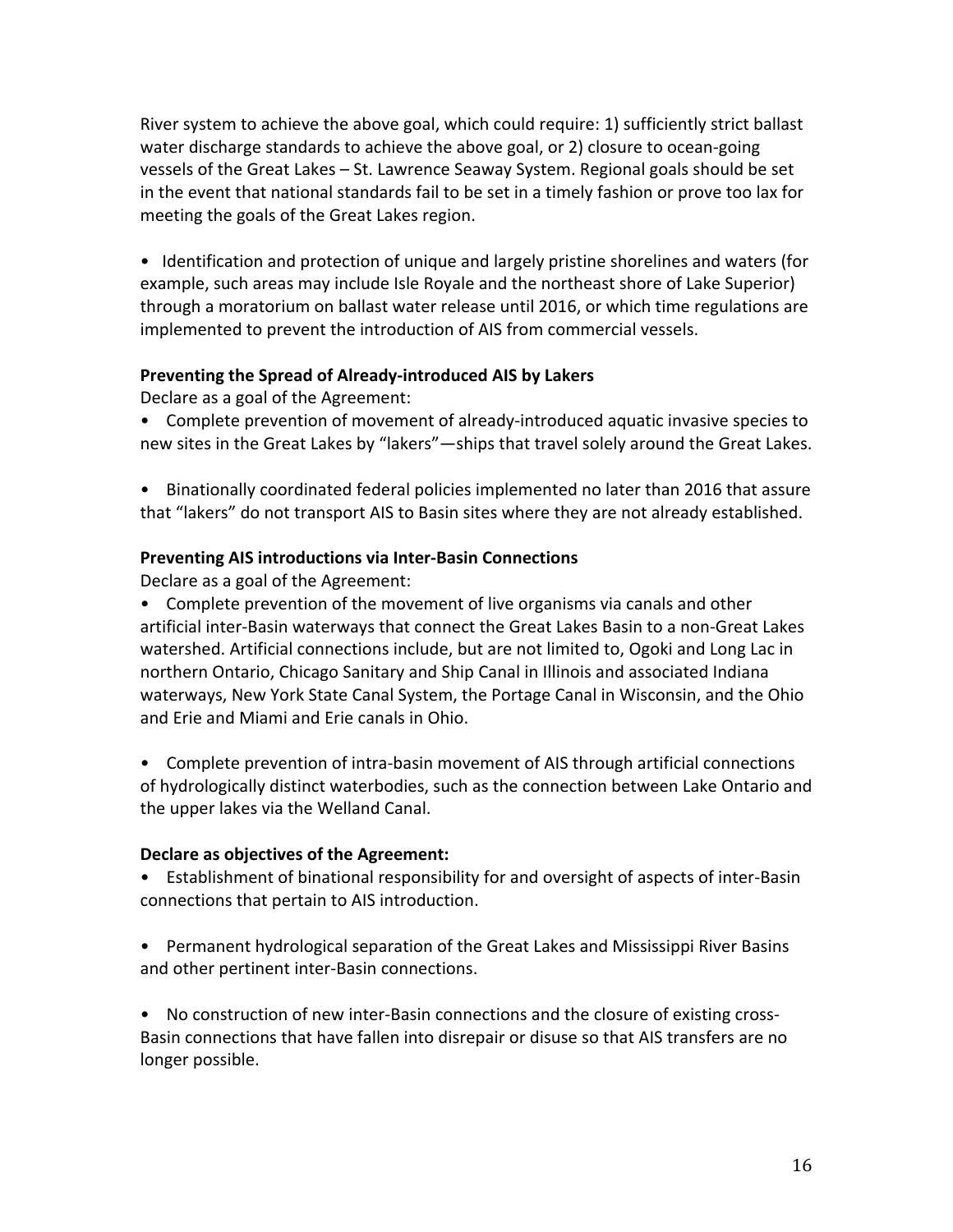### **Preventing AIS introduction via trade in Live Organisms**

Declare as a goal of the Agreement:

• Complete prevention of AIS introduction through international and domestic trade in and possible release of live non-native organisms.

### Declare as an objective of the Agreement:

• Establishment of a binational screening process at the federal level related to live organisms in trade that classifies such organisms into three categories of injuriousnessprohibited, permitted, and conditionally permitted—with the burden of proof as to injuriousness placed on the prospective trader.

### Preventing AIS introduction or spread by recreational activity

Declare as a goal of the Agreement:

• Long-term financial commitment to recreational education and outreach programs that aim to prevent the transfer of invasive species.

### Integrating into the Agreement prevention of AIS introduction and spread

• Include in Article 2 purpose and Article 3 objectives of the Agreement, the need for prevention of AIS introduction and spread.

• Include the need for AIS research in Annex 17, integrating the recommendations from, among other sources, the Research Coordination Committee of the Great Lakes Panel on Aquatic Nuisance Species.

• Include in Annex 11 the need for AIS surveillance and monitoring, and regular reporting of this information to the public every 2 years.

• Ensure regular status updates of government AIS prevention programs every 2 years.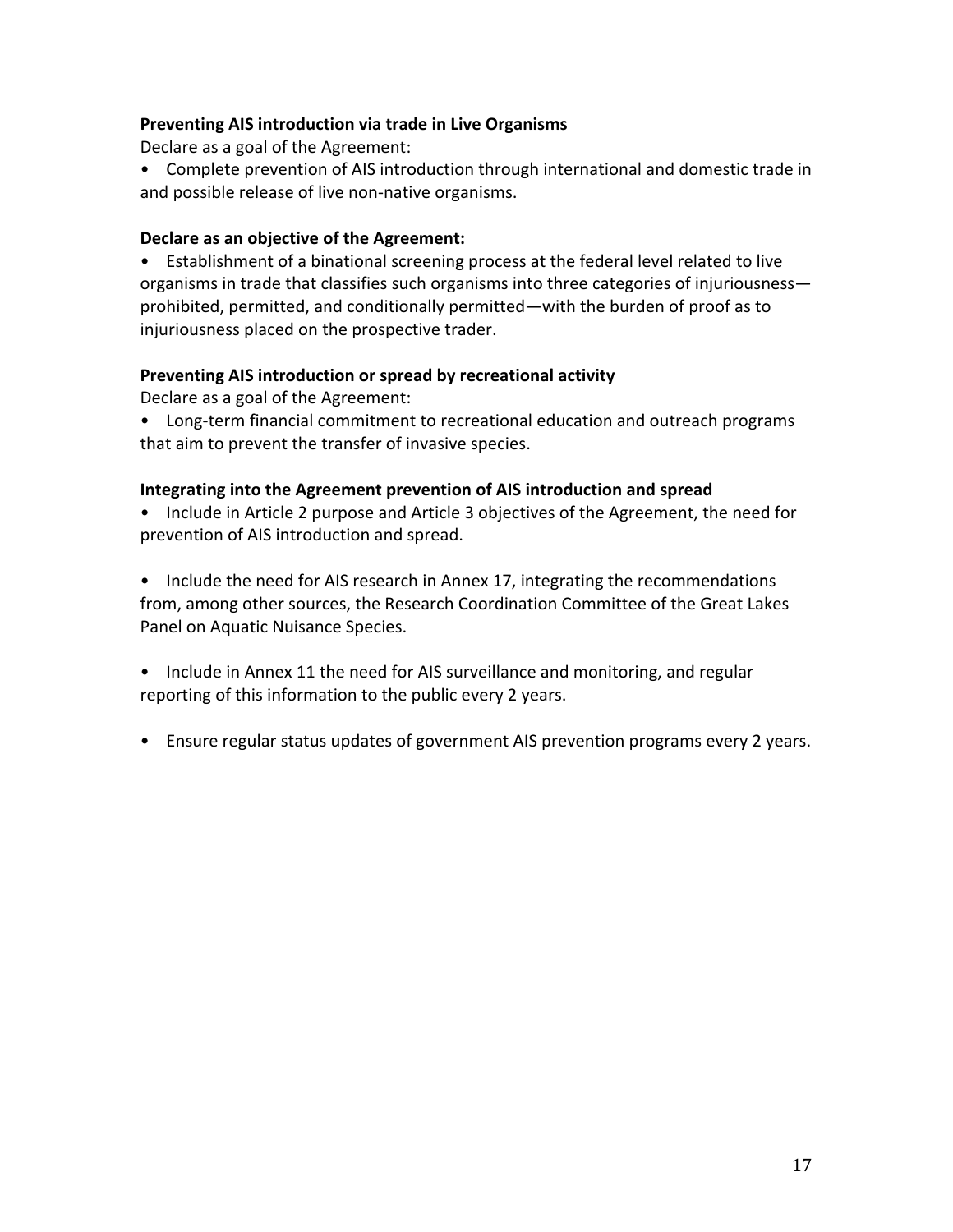## **Ship Source and Non-Ship Source Pollution**

### **Recommendations:**

- 1) Existing Annexes 4, 5, and 6 on ship source pollution should be updated and combined into one annex to provide for a more integrated approach to ship source pollution. Some of the changes that should be made to update these annexes when they are combined, include:
	- Add Air Emissions from ships to this annex. As we have learnt, air emissions are major contributors to water contamination in the Great Lakes-St. Lawrence River system. Therefore, all sources of air emissions to the Great Lakes should be addressed. One of the components of this annex should be the requirement that ships use the same improved standards for fuels that the truck transportation sector is now required to use. Low-grade heavy bunker fuel must be phased out of use.
	- Add a section on the need to develop methods of transferring and storing materials from ships to shore facilities that does not risk contamination of adjacent water bodies. This includes coal, road salt, etc.
	- Add section on biofouling of ship hulls, etc., to require that toxic substances now in use be phased out and replaced with tested safe alternatives. For example, tributylin is currently the most commonly used anti-fouling agent. It is a highly persistent toxic substance that in very low concentrations has major impacts on marine life, especially mollusks.
	- Add a section banning the transportation of radioactive wastes and other highly toxic substances on the Great Lakes. If a spill of radioactive wastes or other highly toxic substances were to occur from a ship into the Great Lakes or St. Lawrence River or the connecting channels, it would be impossible to recover them since they would be so quickly distributed through the system and the impacts would be devastating for the very long term.
	- The reference to Aquatic Invasive Species currently in Annex 6 of the Agreement should be replaced with a new annex dedicated solely to aquatic invasive species. Our proposals for this new annex appear elsewhere in our comments.
- 2) The existing Annex 8 is focused on onshore and offshore oil-handling facilities. We propose that this annex be renamed and expanded to include additional non-ship sources of pollution from facilities operating on, in or under the lakes, the St. Lawrence River and the connecting channels. Annex 8 should include sections on: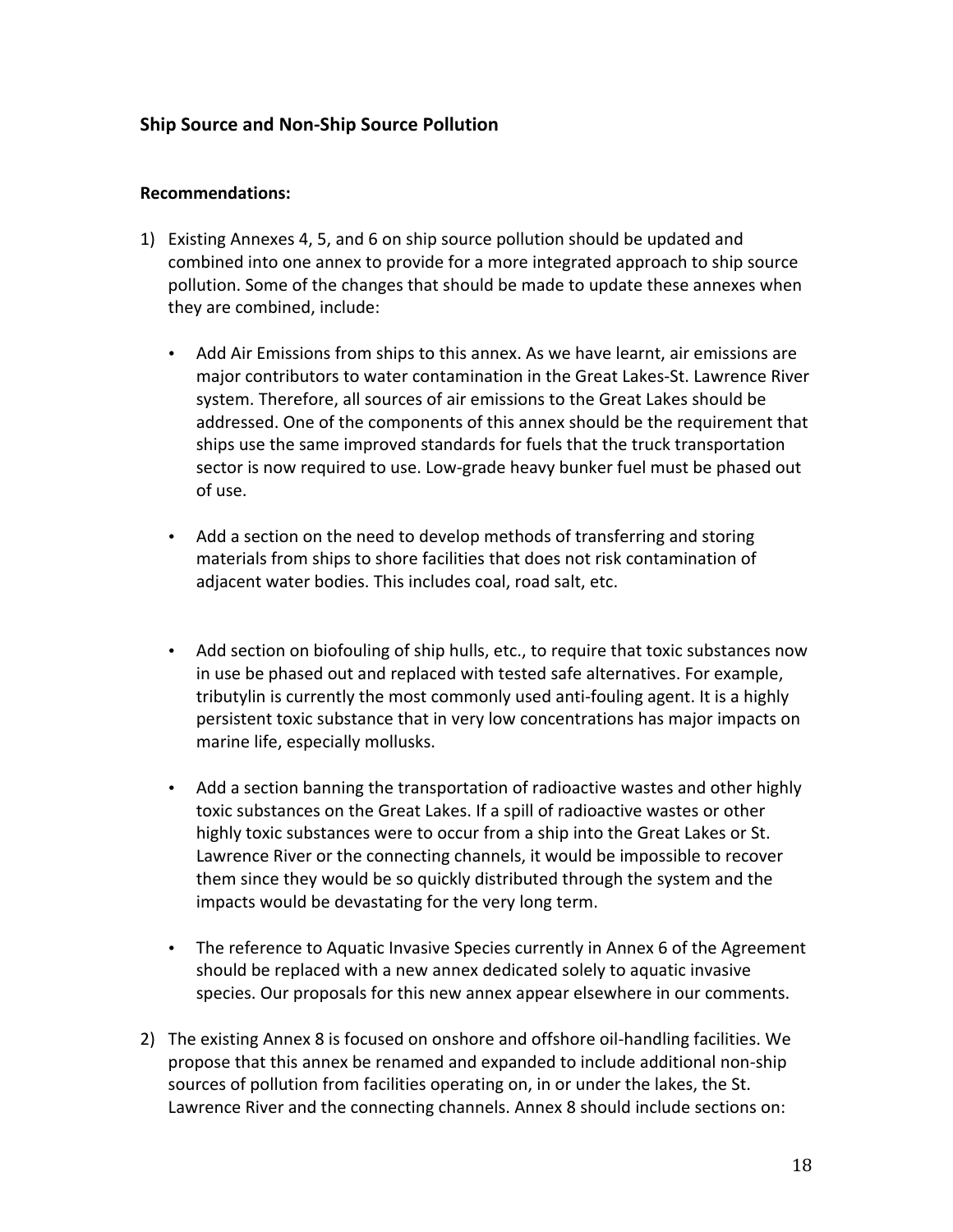- On-shore and off-shore oil handling facilities, as it currently does;
- Under-lake gas pipelines;
- In-lake aquaculture;
- In-lake wind farms;
- Submerged transmission lines; and,
- In-lake natural gas and oil drilling operations.

Such projects should not be considered until the Parties, in full engagement with the public and all other levels of government, have developed bi-national guidelines, including possible bans or development of exclusions zones, for each type of operation.

Once the Parties have developed guidelines, full environmental assessments should be required for each of the projects listed above with full public engagement from the earliest stages at which the project is being considered. At a minimum, the environmental assessment should include: 1) a needs assessment to determine whether the project is needed, including an alternatives assessment to determine whether there is a more appropriate way to address the need; 2) assessment of potential environmental impacts, including clear statements on the unknowns in terms of potential impacts because of current lack of data and studies; 3) decommissioning and restoration plans; 4) detailed specific action plans in case the facility does not act as predicted. This should include plans for immediately stopping pollution in case an accident occurs as well as remediation and restoration plans. The approval for each facility should also include financial bonds.

### 3) Other:

- Require compatible goals and targets throughout the basin;
- At a minimum use the most stringent international marine environmental conventions, and assess whether more stringent requirements are necessary to protect the Great Lakes - St. Lawrence River system;
- Similar reporting requirements to the IJC and to the public as in other annexes to the GLWQA.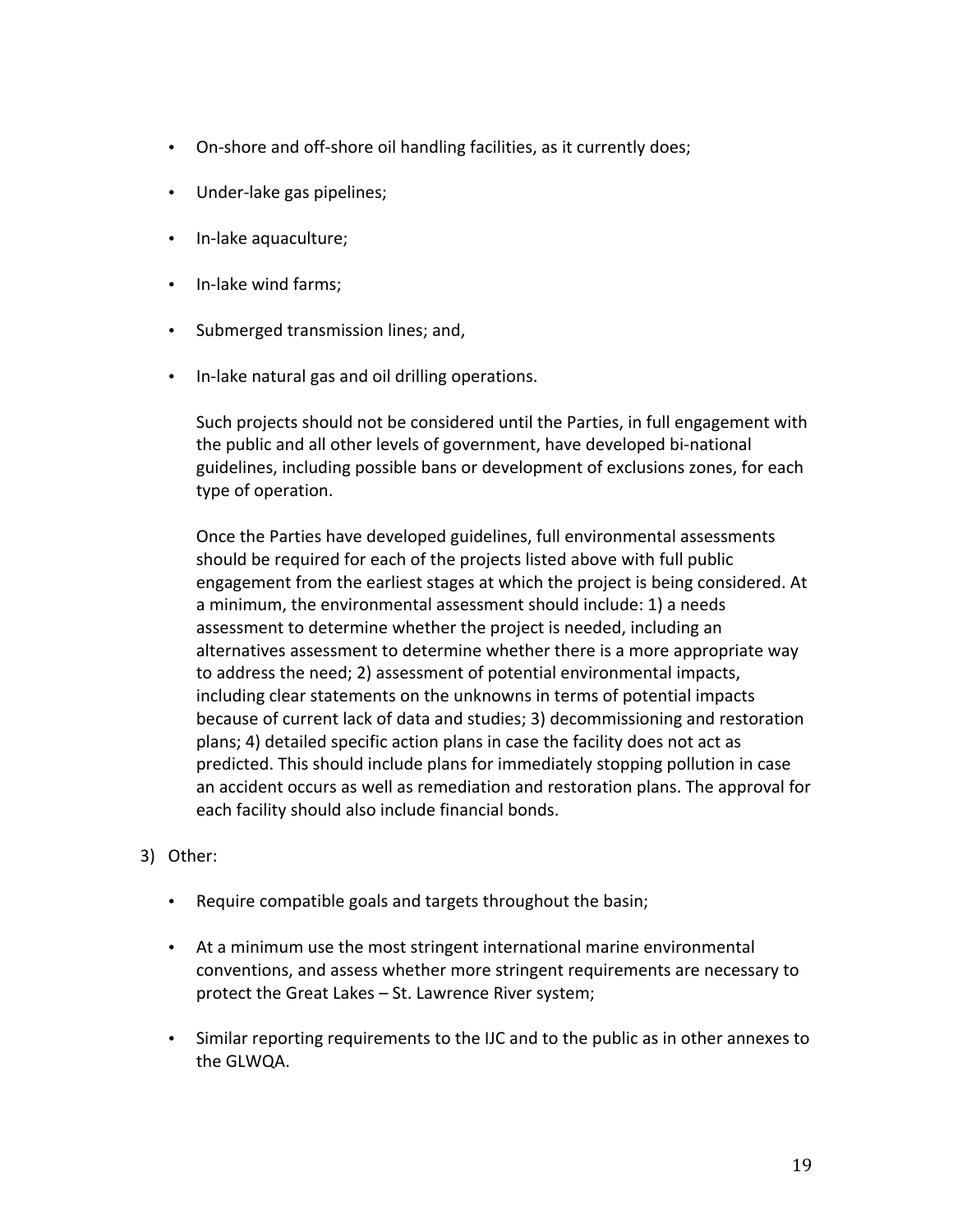# **Climate Change**

### **Introduction**

Climate change has potentially catastrophic implications for water quality in the Great Lakes-St. Lawrence River system because it will exacerbate existing chemical, physical, and biological stressors and create new problems on top of the current problems. Warmer water, increased nutrient and sediment loadings from intense storms, increased winter evaporation, and the likelihood of more extreme fluctuations in water levels are all consistent with predicted climate change impacts. These and other climaterelated impacts, and their overall effect on the ecosystem– existing and eventual--are not well understood. The Agreement must acknowledge the scope and scale of climate change impacts and the serious gaps in understanding and the need for strategies to mitigate the effects.

### **Recommendations:**

- The GLWQA should be updated to state a commitment to climate change issues.
	- It should be specifically referred to as 'climate change' not 'global  $\circ$ warming' to use a more scientifically accepted and widely adopted and understood term by the public and policymakers.
- The governments should commit to developing a binational Great Lakes and St. Lawrence River visionary guidance and plan for the Great Lakes region to set goals and visions for dealing with climate change.
- The governments should create a board of experts and stakeholders with a standing reference to assess on a regular basis, perhaps every 2 years (as changes are happening quickly and the science is changing quickly), the state of regional climate change knowledge, models, and adaptation measures to determine priorities for programs and projects and commensurate funding, and to recommend policies and strategies for adaptation, resilience, and mitigation of ecological impacts from a changing climate based on the latest state of knowledge. These priorities should align with and inform national greenhouse gas reduction strategies in both nations. The program should also include a public education component. At a minimum, educational material should be made available in both English and French. The IJC should form a binational task force to coordinate these efforts and alignment with other binational and international agreements, treaties and research efforts related to climate change and ecological resilience and adaptation.
- There is a need for supporting/funding this regional science and a mechanism for communicating the information to stakeholders and managers, therefore, we would like to see strengthened Great Lakes climate change research: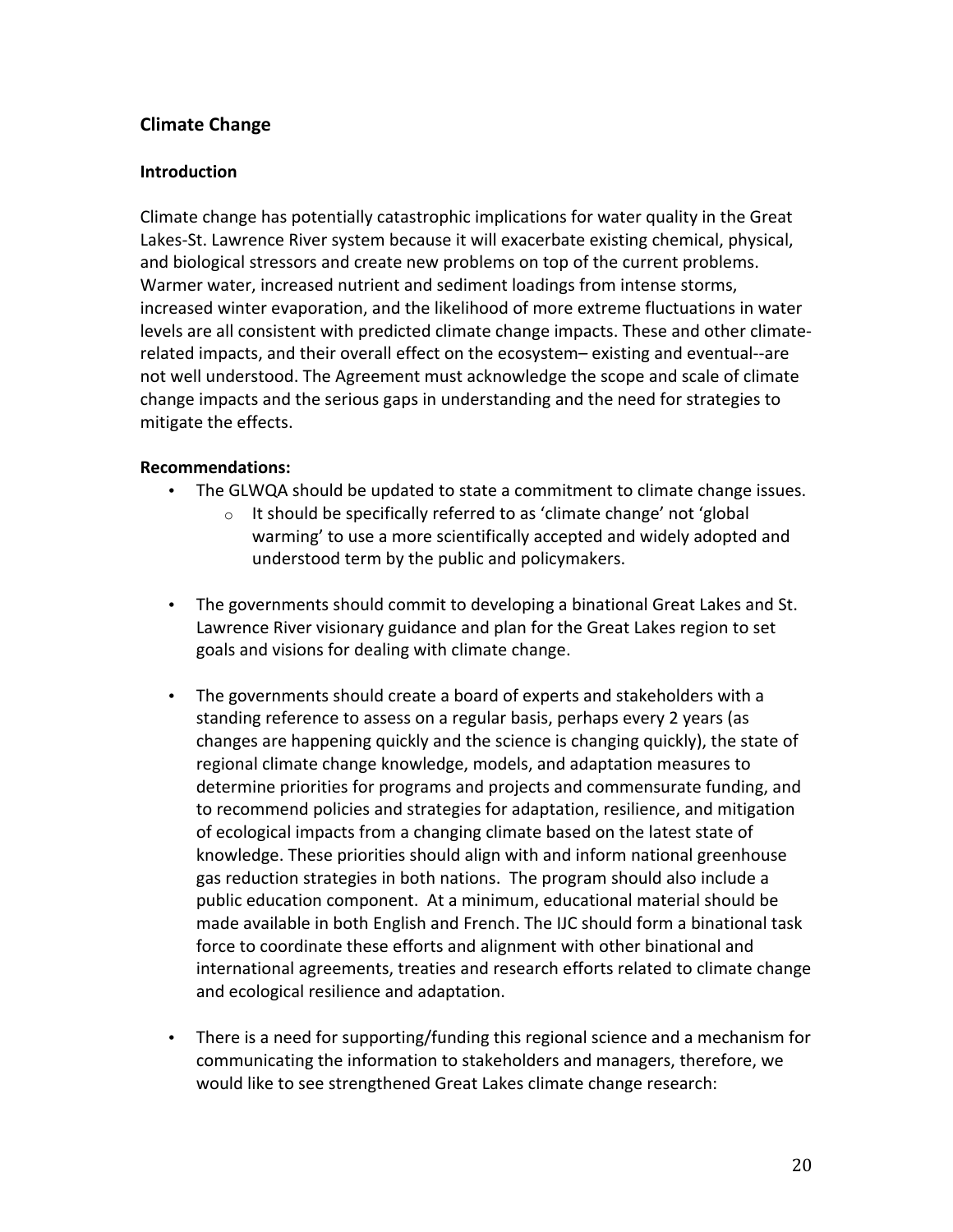- Identify priorities for research topics, data gathering and modeling  $\circ$ systems that could underpin needed research.
- Place a significant emphasis on adaptation measures and resilience  $\circ$ strategies and their implementation
- o Create a central place for scientists to apply for research support. This would be valuable even if there were no net increase in resources.
- o Additional research we recommend:
	- An inventory of threatened habitats and vulnerable species and an analysis of how changing habitat viability in the region will affect the chemical, physical and biological integrity of the Great Lakes, and ecosystem services and functions essential for ecological vitality and human health and safety. This study should include an analysis of the viability of and regional capacity for protecting and restoring connecting habitats for wildlife refuge and how to facilitate transitions for plants and animals as the weather conditions change.
	- Economic impact assessment of loss of habitat, fish and other species.
	- Impacts of inter-basin and intra-basin transfers of water.
	- Impacts of climate change on existing water and wastewater infrastructure in the Great Lakes Basin and water intakes
	- Climate change monitoring should be expanded to cover the entire Great Lakes-St. Lawrence River Basin.
- . Integrate climate change research into all other GLWQA issue areas in the Agreement
- Information Exchange: The governments should commit in the GLWQA to:
	- o Create a central repository and distribution system for relevant new research related to climate and the integrity of the Great Lakes-St. Lawrence River and the health and safety of its human population.
	- o Organize regular conferences on Great Lakes-St. Lawrence River system climate change trends, impacts and adaptation strategies to foster communication among climate change researchers.
	- $\circ$  Create institutional discussion forums for providing input to national and international efforts that are planning new or enhanced sensing networks, so that Great Lakes regional research needs are best met.
	- Provide meteorological or synthetic climate data sets for each of the  $\circ$ existing weather stations in the Great Lakes-St. Lawrence River Basin, such that the data sets have been adjusted by incorporating reasonable climate-change assumptions that have been standardized across the Basin. Such adjusted data sets should be:
		- Available to planners, consultants, and others who routinely run air dispersion and other types of computer models for regulatory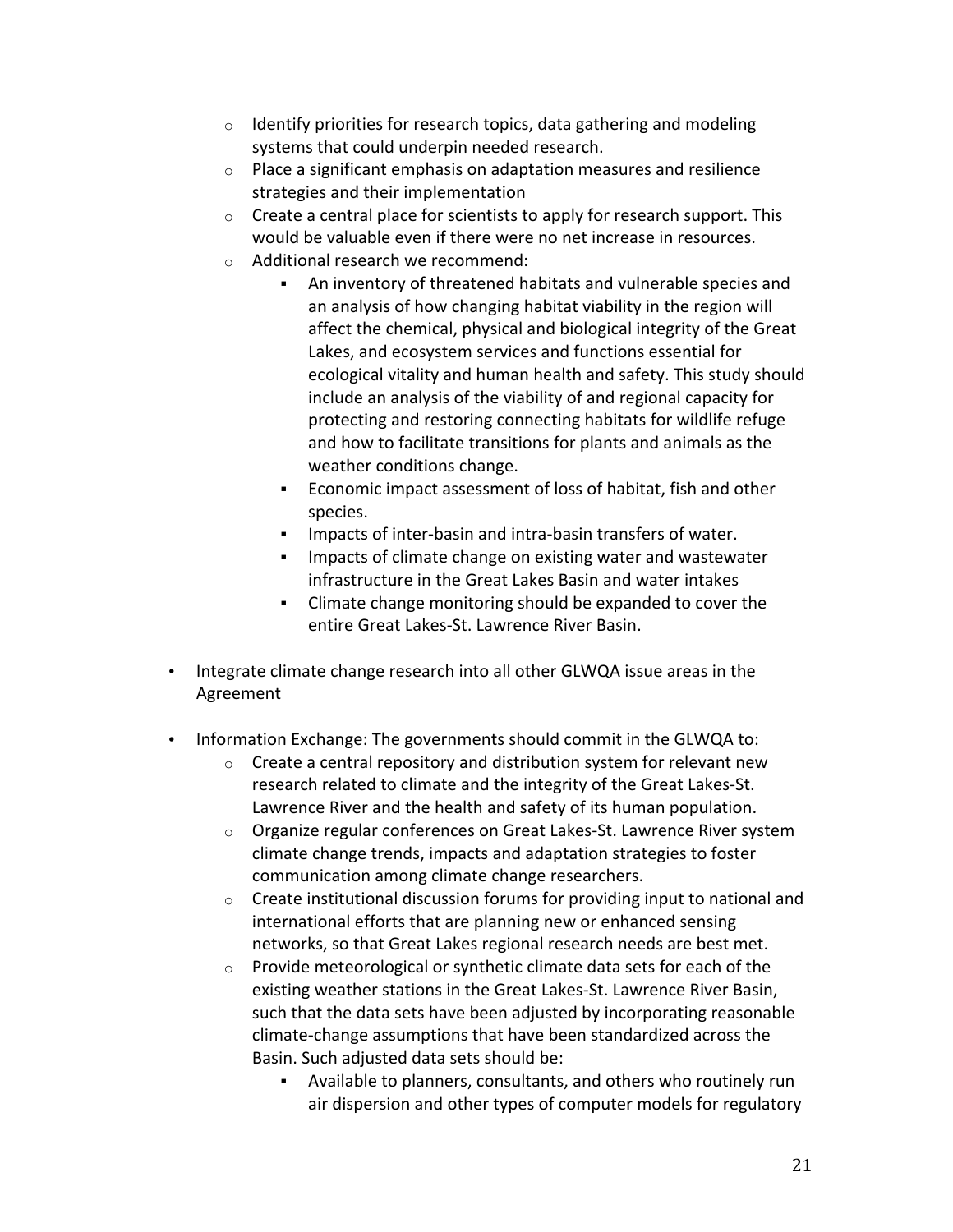and policy purposes, and would provide these users with modeling predictions under reasonably foreseeable climate conditions.

- Made available in at least two versions, representing distinct  $\mathbf{r}$ levels of climate change within the range considered likely by experts. The data sets should be based on assumptions that are standardized binationally across the Basin, and should be updated every five years to reflect new information. Parties should initiate, expand and enhance requirements for Great Lakes-based facility reporting on Greenhouse gas emissions.
- Communication and Education. The governments should commit in the GLWQA to:
	- $\circ$ Design and implement public education programs including an education program on water conservation as an adaptation strategy.
	- Enhance the region's global climate change profile by supporting regular  $\circ$ participation by Great Lakes-St. Lawrence River system climate change scientists in world climate change forums such that global climate change research projects are designed to better serve Great Lakes-St. Lawrence River system regional research needs
- Response Actions. The governments should commit in the GLWQA to:
	- Protect the public by planning for and responding to extreme events  $\circ$ (flood, drought, etc). Extreme events reduce freshwater quality in an instant, therefore the following actions should be committed to:
		- Development of both a proactive and reactive plan for dealing  $\mathbf{r}$ with extreme events.
		- Work with local municipal and state authorities to require shoreline development to be able to withstand extreme storm events (including appropriate setback requirements)
		- Monitor weather forecasts. Prioritize improving and maintaining technology infrastructure for observation/data collection that will inform climate modeling and weather forecasting (nowcasting, short term, and long term capacity); this data should be regionally dispersed to inform local communities with relevant information (information downscaling). Past climatic averages are not sufficient for adaptation planning.
		- Implement green infrastructure and practices, including leafy green infrastructure in Great Lakes-St. Lawrence River watersheds to reduce and mitigate large amounts of storm water runoff
		- Re-label '100-year storm' events to make them more understandable by the public.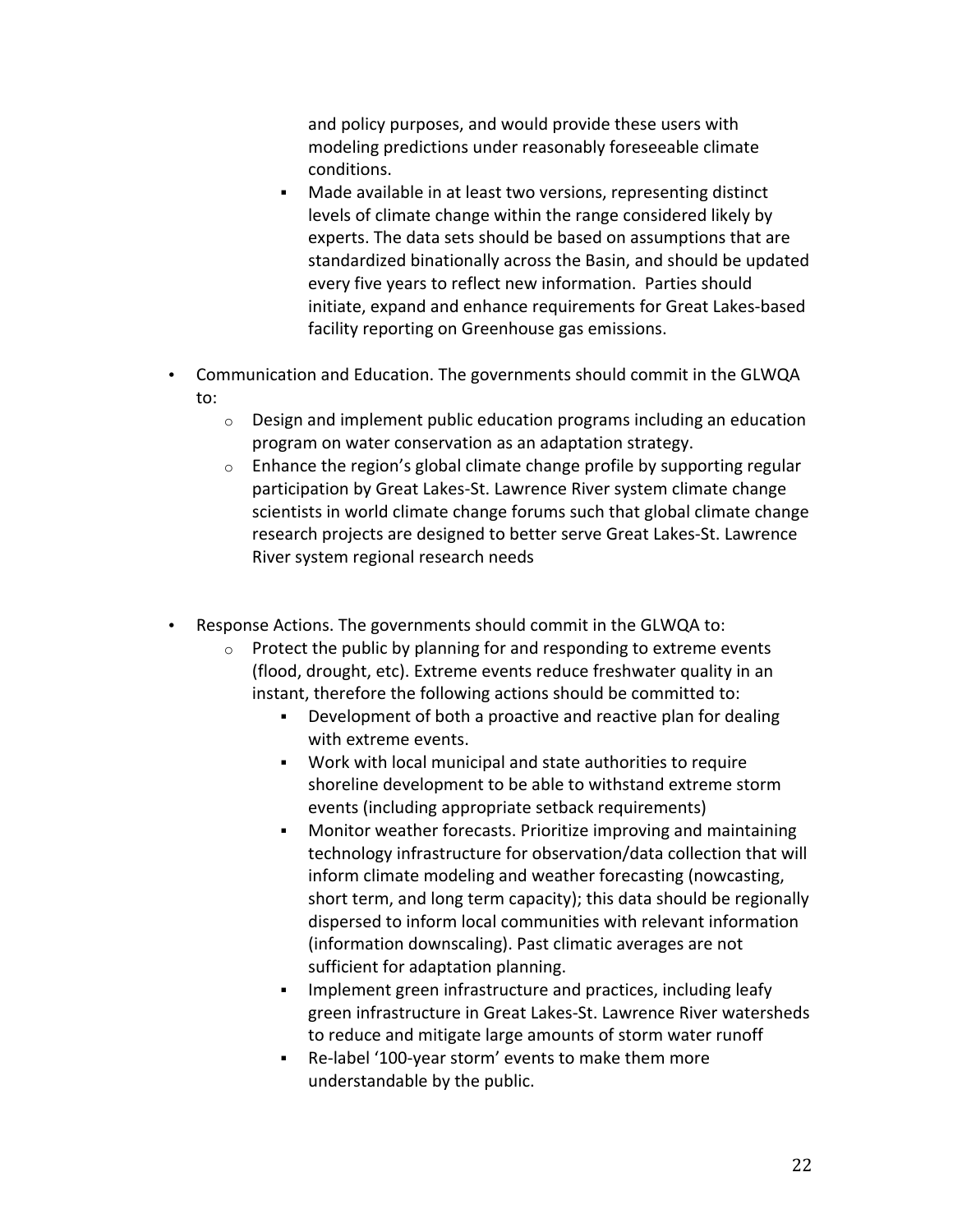- Look into plans such as the Local Governments for Sustainability (ICLEI) Climate Resilient Communities Program and assess application opportunities in the region.
- $\mathbf{r}$ Develop recommendations for growth planning in the face of climate change uncertainty. More specifically, municipal level infrastructure capacity planning, accounting for both population growth and increase in storms/weather events.
- The governments should commit to develop a strategy for reducing bacteria that thrive on warmer temperatures or survive longer seasons as a result of warmer winter water temperatures.
- The governments should commit to implement an energy efficiency standard to reduce air pollution and deposition into waterways and to emphasize renewable, clean energy to reduce climate change greenhouse gas releases. A full, comprehensive environmental assessment must be completed to ensure the energy system is safe for water quality.
- Adaptation to climate change should not be used as an excuse for inaction or poor environmental decision-making.
- In order to reduce human use of water, which may become more scarce as a result of climate change, the governments should commit to develop and implement aggressive water conservation and efficiency programs throughout the Great Lakes and St. Lawrence River basin.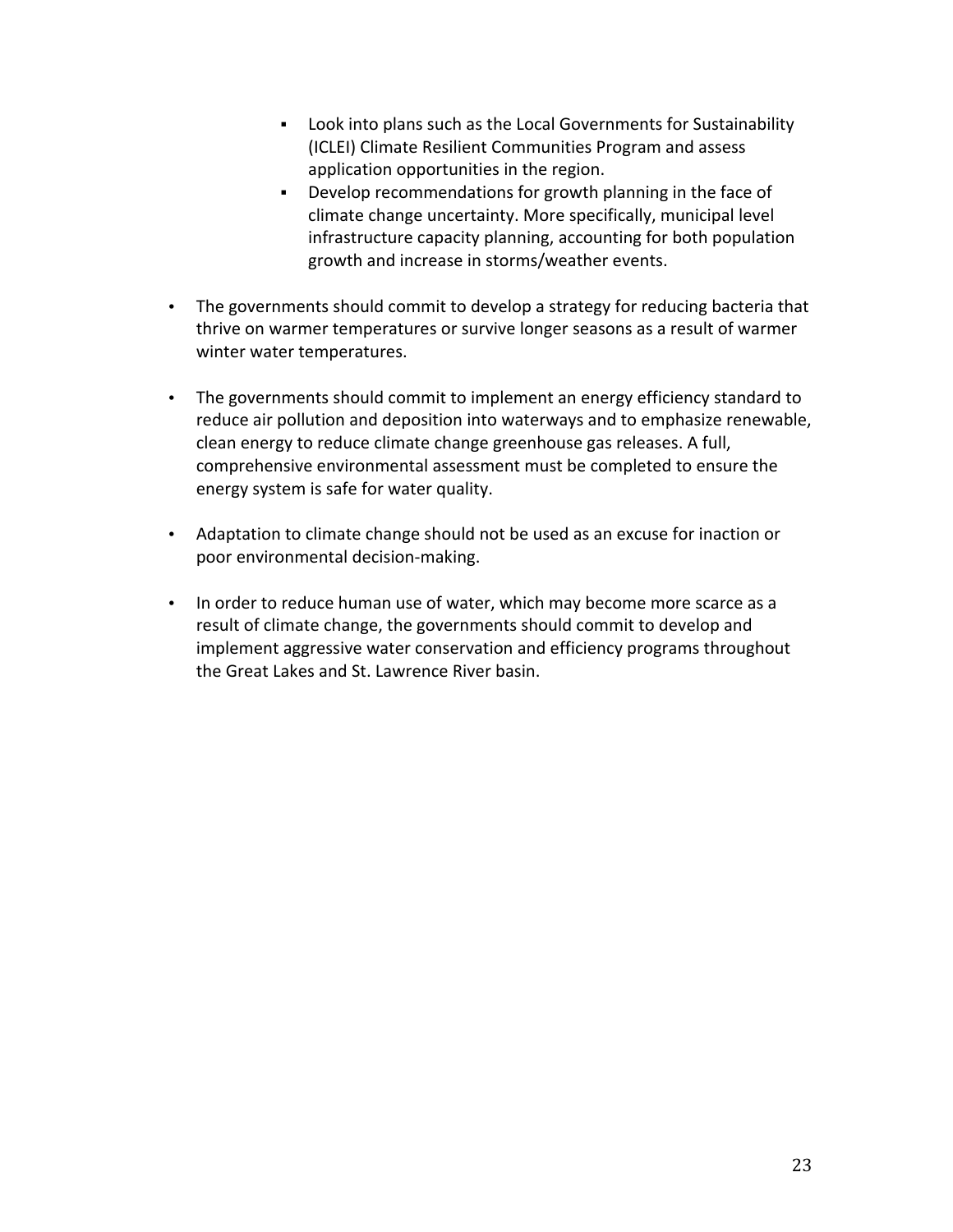# **Habitat and Species**

### **Introduction**

The loss and degradation of habitat throughout the Great Lakes poses a serious threat to water quality. Vital ecosystem services such as filtration, silt trapping, flood water storage and oxygen enrichment must be preserved and restored to not only support the human and wildlife populations and provide for livable communities, but also to enrich the landscape and character that makes the region attractive to tourists.

### **Recommendations:**

- The Great Lakes Water Quality Agreement should contain a major goal of protecting and restoring habitat that enhances water quality. An annex on habitat, species and biological integrity, including wetlands protection, conservation, and resilience, should be added to the Agreement.
- The fundamental principle in the habitat annex should be protection.
- The annex should commit the International Joint Commission or another independent binational institution to advise on the means for achieving the annex's goal. The annex should call for the IJC or the other binational body to facilitate the development of goals and programs for habitat protection and restoration, including:
	- 1. Assessing the actual and potential water quality benefits of protecting and/or restoring specific shoreline and riparian areas;
	- 2. Identifying goals and objectives for protecting and restoring such places so that they can serve to protect water quality;
	- 3. Evaluating the capacity of federal programs and existing authorities to achieve the goals and objectives, and;
	- 4. Recommending to the Parties means of using or strengthening existing programs, and creating new ones as needed, to achieve these goals and objectives, with full awareness of the multi-jurisdictional cooperation needed as well as a timeline for completion and specific objectives related to area per given year that is protected and restored.
	- 5. Developing a process (or utilizing an existing process) to prioritize habitats in both countries for protection and restoration focus.
- The annex should call for the development by the Parties of an overarching biological integrity plan for the Great Lakes-St. Lawrence River with principles & specific objectives
- The choice of wetlands to be restored should be based on their contribution to improving water quality. The IJC or another binational body should recommend minimum targets for wetlands restoration in each country and in each subarea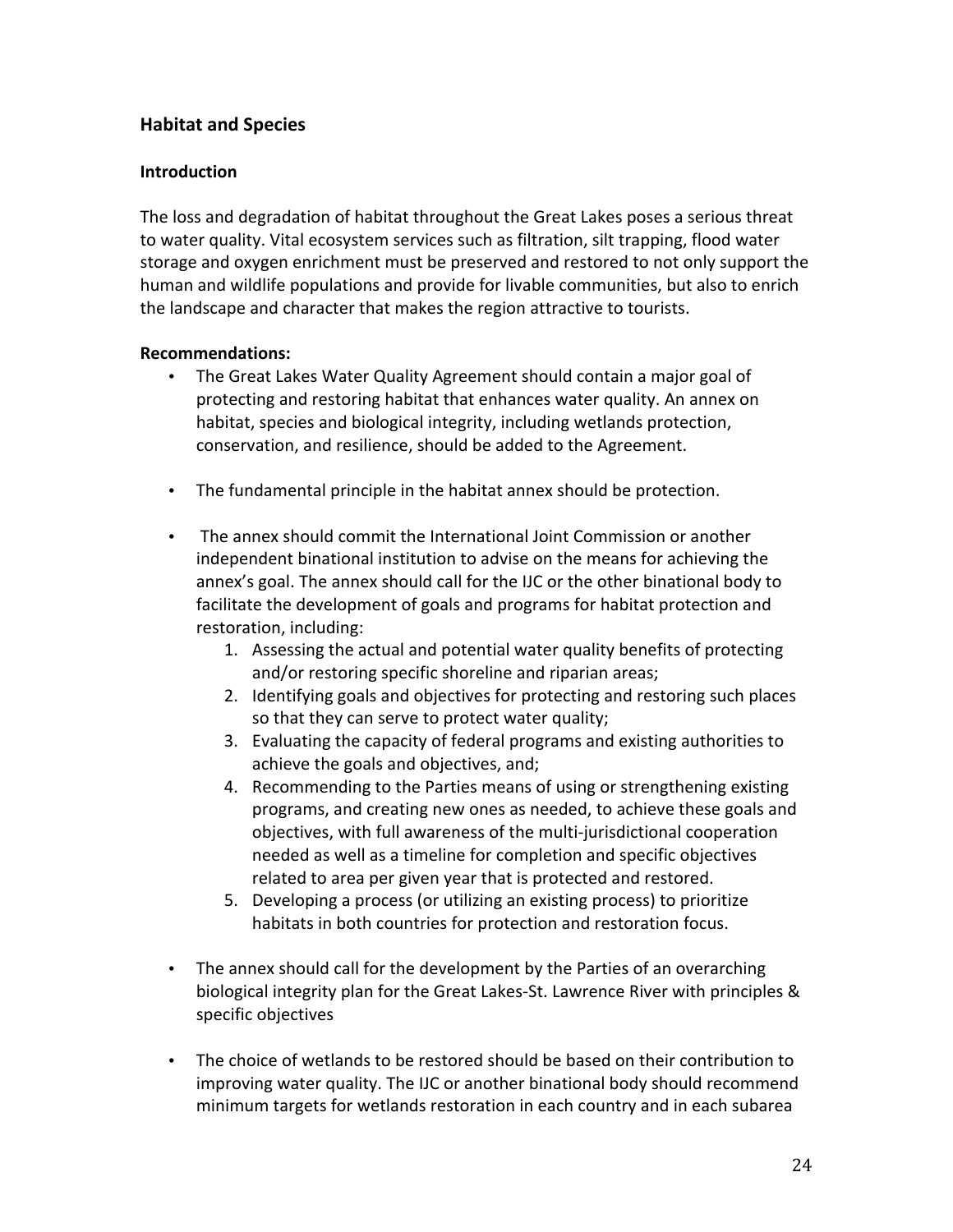within the basin. In the U.S. at a minimum this should mean adopting the Great Lakes regional Collaboration Strategy goal of 550,000 acres of wetlands restored or protected over the next 15 years.

- The annex should call for periodic region-wide condition assessments of wetlands and other significant nearshore habitat.
- As part of the prioritization process noted above, wetlands identified as "Outstanding National Resource Waters" under the U.S. Clean Water Act and Canadian equivalent and headwater habitats should be protected and restored. Identify the "most precious" return for funding.
- The Agreement should require a prohibition on open-lake disposal that degrades water quality and degrades or alters habitat.

The Agreement should address the following:

- The need for informational/mapping and analytic tools for management of biodiversity
- The need for a "Pristine Habitat/Biodiversity Area of Concern" designation as an incentive for habitat protection and restoration
- The potential of International Resource Water designations to help protect more pristine areas (including from new discharges)
- Defining species preferences, to drive management funding
- Potential habitat restoration practices (e.g., priority wetland restoration, offshore reef rehabilitation) that can promote restoration of native species, including lake trout, lake sturgeon, and other species.
- Affirming that any commercial or public development of bottomlands should be done in a way that does not impair the physical, chemical or biological integrity of lake habitat
- The impacts of electric transmission lines, including electromagnetic impacts, on habitat
- Threats of logging operations to water quality in the Great Lakes Basin.
- Effects of climate change on habitat.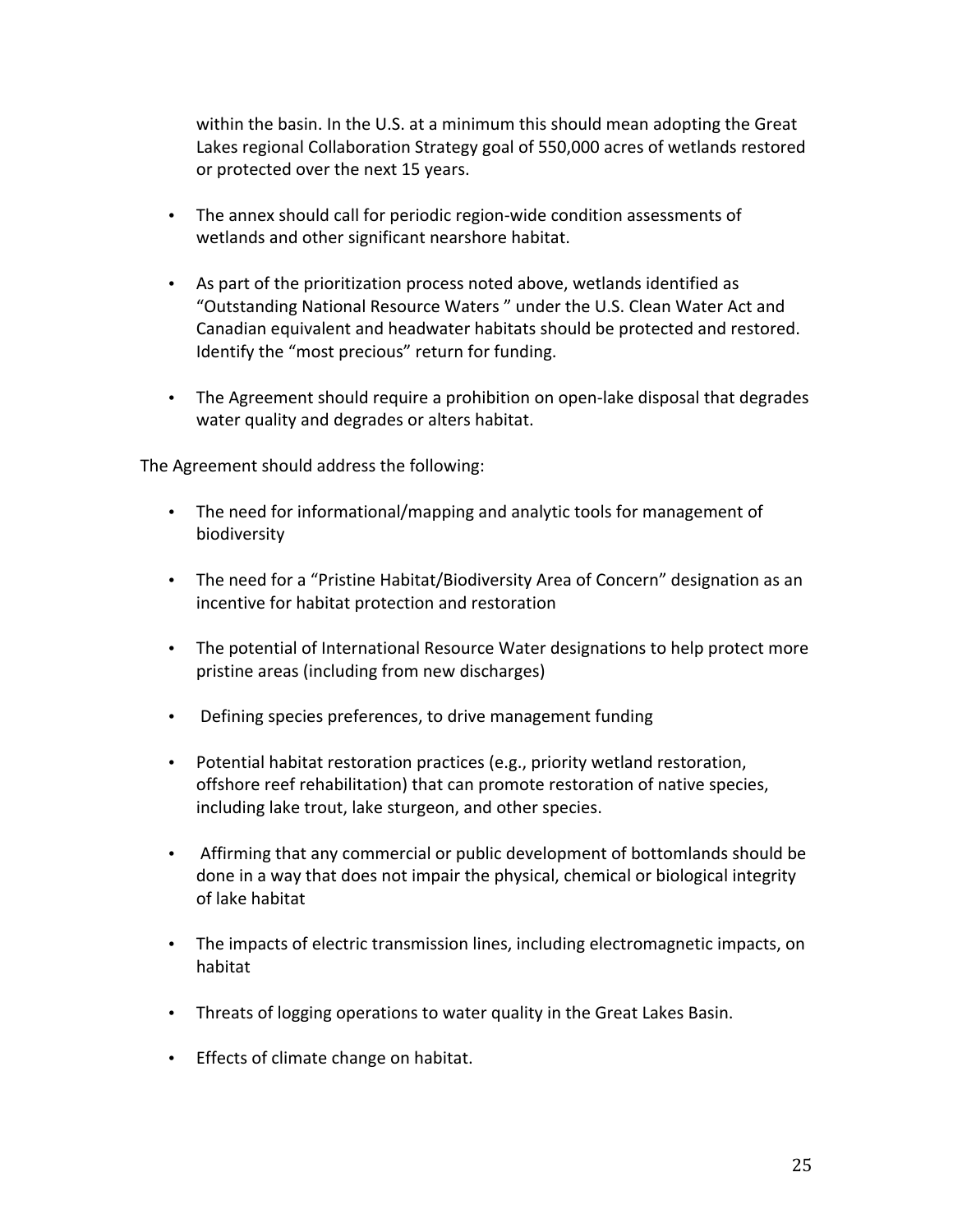- Increased monitoring of populations of aquatic life and wildlife dependant on the Great Lakes, including for recreationally important fish species as well as mammals and birds, and also including citizen monitoring contributions.
- Potential impacts of mining (in particular metal mining) on Great Lakes tributaries and broader water quality.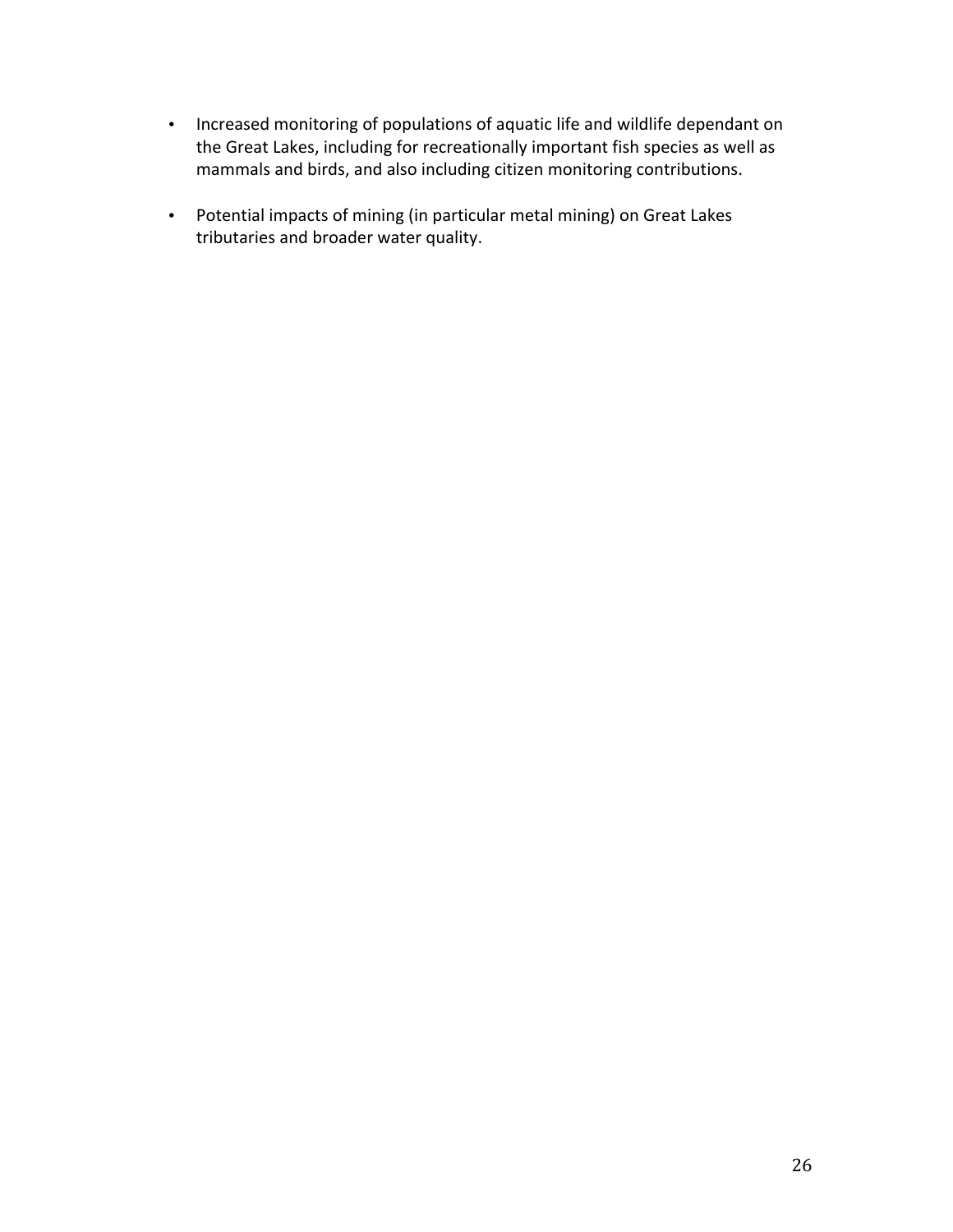# **Nutrients**

The original GLWQA passed in 1972 was largely a response to the devastating impacts of excess amounts of nutrients being released to some parts of the Great Lakes, especially Lake Erie. One of the prime successes of the governments under the GLWQA has been increased controls on nutrients, especially phosphorus, and the dramatic recovery of Lake Erie. Unfortunately, excess nutrients are once again being seen as a major threat. This decade the scientific literature is full of reports on the devastating return of algae problems to Lake Erie and to nearshore areas in the other Great Lakes, except for Lake Superior. These surface blooms include toxin-producing algae. [See for example, Prescription for Great Lakes Ecosystem Protection and Restoration (Avoiding the Tipping Point of Irreversible Changes) 2005 and Ohio Lake Erie Phosphorus Task Force 2010. Unless aggressive actions are taken now, these negative effects of nutrients will become even more widespread as climate change warms the waters of the Great Lakes and creates more widespread shallow areas. Therefore, it is essential that the new GLWQA build upon Annex 3 of the current GLWQA to create a more widespread and aggressive nutrients management program.

### **Recommendations:**

- 1. Annex 3 on nutrients in the GLWQA should be revised and updated.
- 2. The annex should contain targets for phosphorus concentrations in the water that must not be exceeded. These should include:
	- Targets for the concentrations that phosphorus should not exceed background conditions of the open waters of the lake. These targets should be specific for each lake.
	- Targets for phosphorus concentrations not to be exceeded in nearshore areas, embayments and tributaries. These targets should be developed specific to each area with a particular focus on those areas and tributaries that are the largest sources of phosphorus to the Great Lakes.
	- The States and Provinces should be required to adopt and enforce these numeric targets as water quality standards for phosphorus.
- 3. The annex should include loading targets for phosphorus and timetables for achieving those targets. These loading targets should be set for:
	- Each lake as a whole; and
	- Each priority nearshore area, embayment or tributary. In reporting on the loading target, the governments should break down the loading by each source of the nutrients, e.g., municipal sewage systems, farm operations, landfill leachate, open netcage aquaculture, etc. This will help us better understand the sources of the problems and help us determine where it is most important to take corrective action.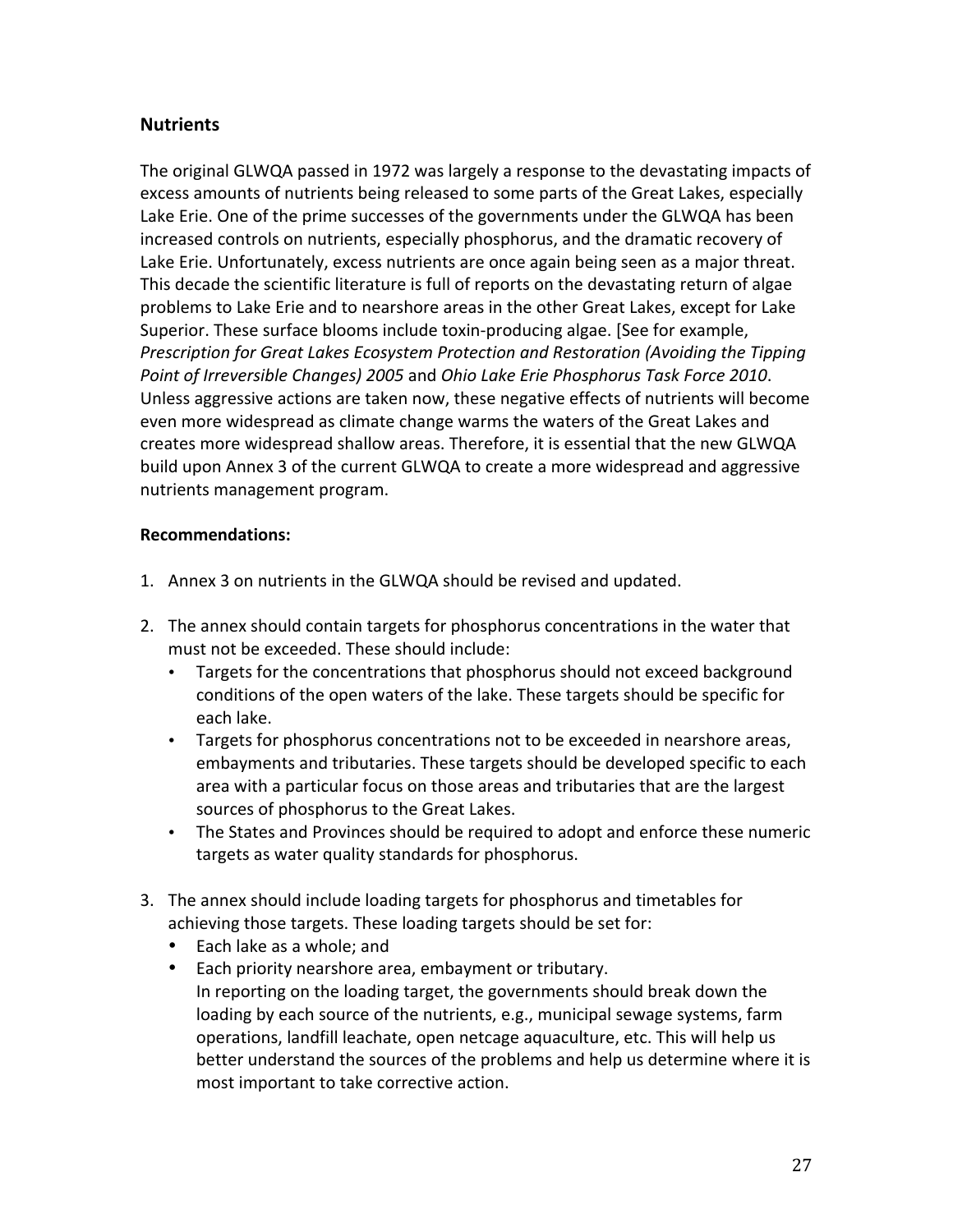- 4. The annex should include discharge concentration targets for phosphorus that are not to be exceeded for the following sectors and timetables for achieving those targets:
	- Municipal and industrial sewage treatment plants;
	- Agricultural operations;
	- Other sectors should be added as we gain a more complete understanding of the sources of nutrients.
	- The States and Provinces should be required to adopt and enforce these discharge standards.
- 5. Other comments on targets:
	- As our scientific understanding improves of the significance of other nutrients, targets should be developed for nutrients other than phosphorus, such as nitrogen.
	- The governments should report on the status of each of the targets listed above every three years. These reports should provide the actual numbers.
	- All the targets listed above should be developed based solely upon the ecological needs of the Great Lakes and St. Lawrence system. These targets should not be weakened by economic considerations specific to a nutrient pollution source.
- 6. The governments should commit to develop nutrient management action plans for each of the lakes and priority nearshore areas, embayments and tributaries for which phosphorus loading targets have been set. The Annex should commit to have completed development of these action plans within two years of the signing of the Agreement. These should be developed and implemented in full consultation with the public. These should be integrated through watershed plans coordinated among the tributaries for each lake and the downstream connecting water way.
- 7. The GLWQA should include a commitment to develop and implement basin-wide action plans with timetables for addressing specified nutrient sources. At this point, these should include municipal sewage systems, agricultural operations, including concentrated animal feeding operations, and open netcage aquaculture. The Annex should include a commitment to develop and implement these action plans in full consultation with the public. It also should include a commitment to complete development of each action plan within one year of the time that it has been designated for an action plan.
- 8. Among other items, basin-wide plans and sector specific action plans should include: 1) preventive approaches that reduce the generation of nutrients; 2) use of green infrastructure mechanisms appropriate to the sector, such as wetlands, riparian buffers, green roofs, raingardens, protection of both urban and rural tree cover; 3) landuse planning and land management tools to ensure that development is carried out in such a way as to reduce nutrient discharges to the Great Lakes and its tributaries; 4) pretreatment requirements for pathogens, and 5) movement of open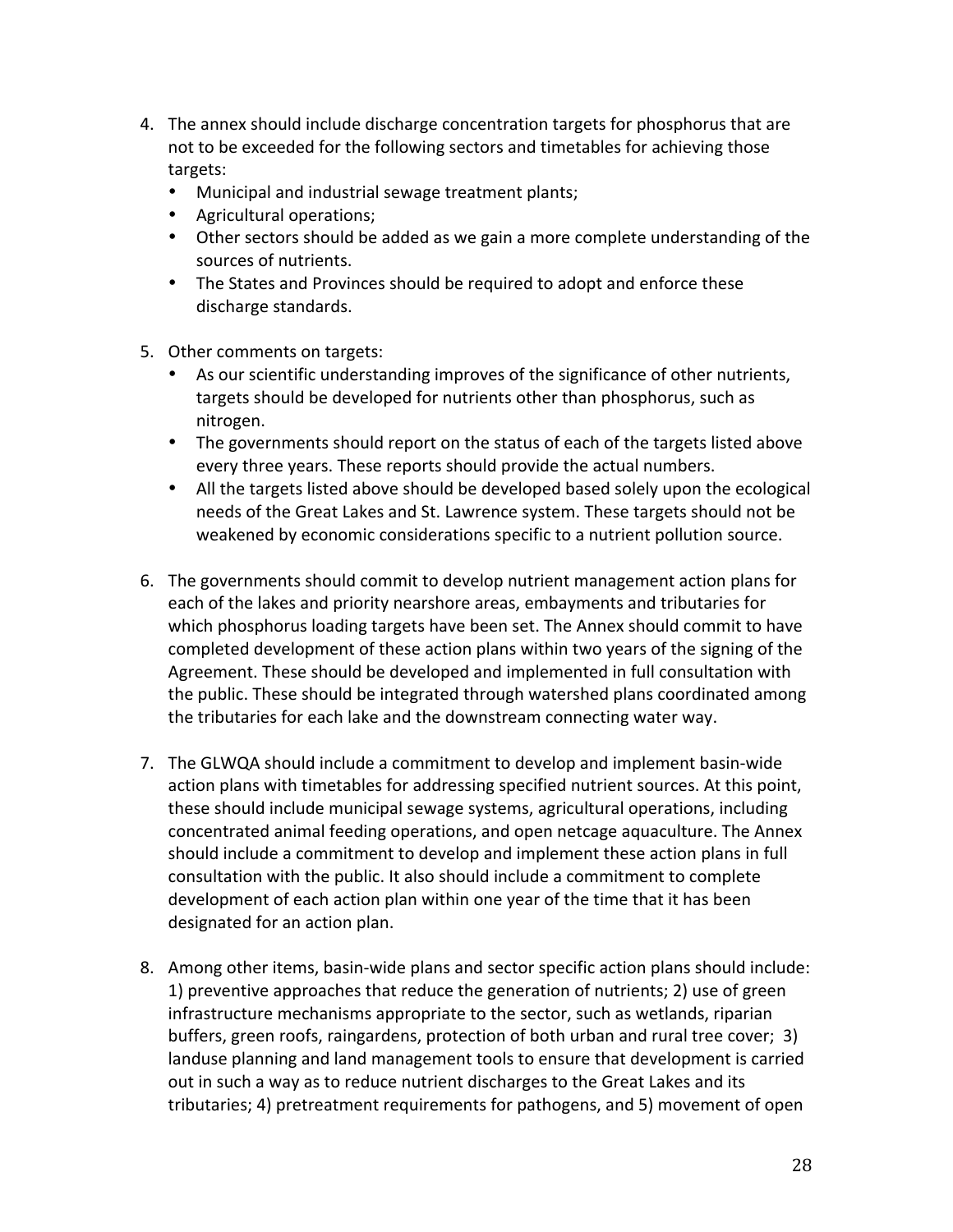netcage aquaculture operations to landbased operations where the water is treated to meet discharge standards and standards that are to be adopted and enforced by the governments.

- 9. The governments should identify, within their domestic legal and regulatory frameworks, the actual domestic programs that will implement and achieve the nutrient reduction objectives established under the Agreement. Progress on these implementation programs for tributary, embayments and near-shore (coastal) waters, and open lake waters should be incorporated into the status reports noted above in item 5, including levels of funding, agency staffing, and specific projects and activities.
- 10. Commit to develop, finance and implement a research and monitoring system, including on-site field data, to be able to assess whether annex targets are being met;
- 11. Conduct scientific research to deepen our understanding of the changing impacts of nutrients in addition to phosphorus on the Great Lakes and St. Lawrence River. In particular research is needed on the impact of Quagga and Zebra mussels' impact on nutrient problems, the role that climate change influences will have on water chemistry, biological activity, and physical changes in the lake ecosystem.
- 12. Commit to adaptive strategies if the programs show signs of being inadequate to restore and protect the Great Lakes from nutrient problems.
- 13. Commit to ensure that funding mechanisms, incentives, and enforcement mechanisms will be put into place to achieve the goals of this annex.
- 14. Commit to reducing the airborne transfer of nutrients from agriculture by educating the agriculture community on the benefits of irrigation in the early evening and then using farming equipment so that dust is reduced significantly.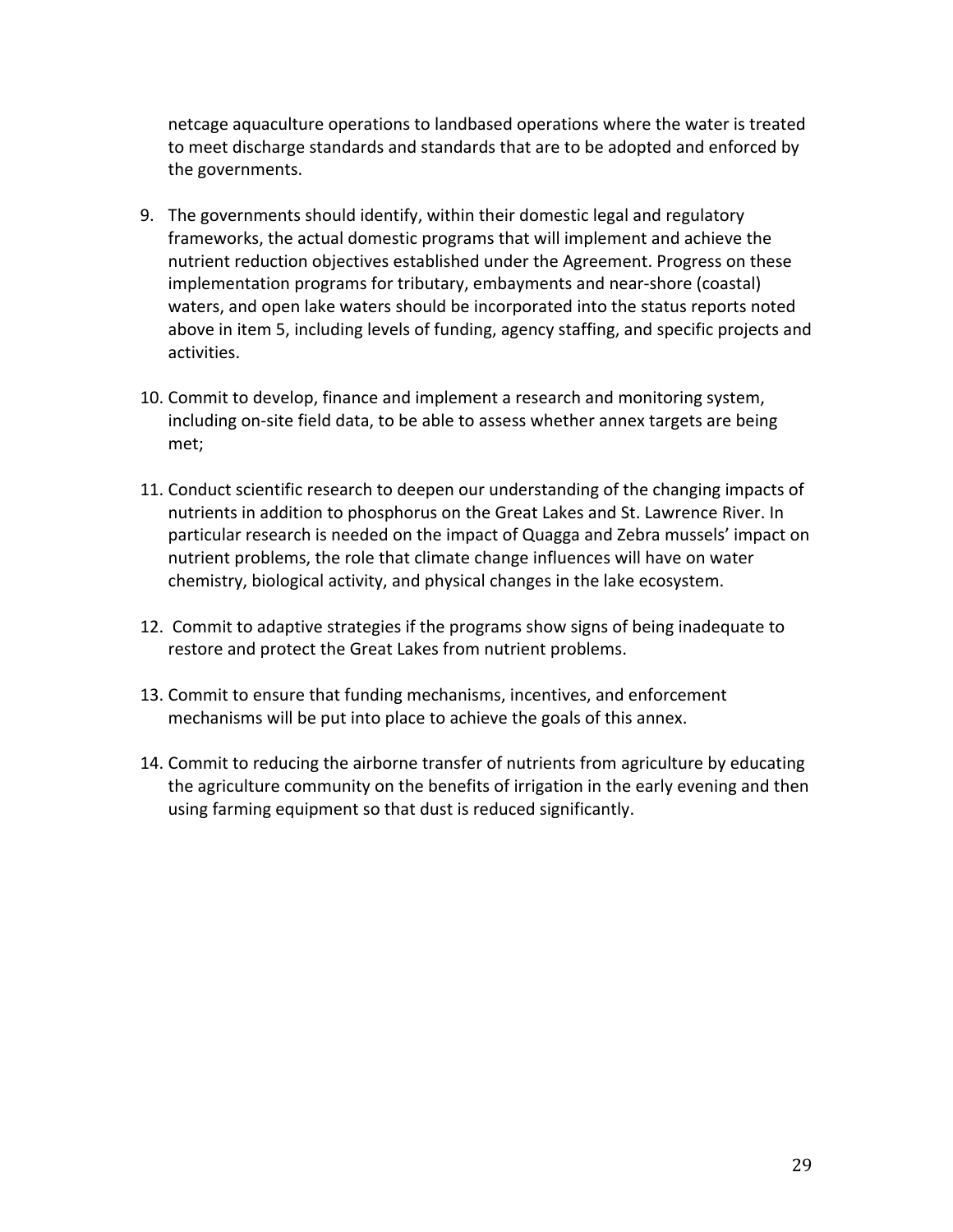# **Science Coordination**

### **Introduction**

One of the strengths of the GLWQA has always been its emphasis on science to help in decision-making. We make the following recommendations to strengthen the science component of the Agreement.

### **Research Priorities**

Recommendations: The governments should commit to:

- Revise research priorities to meet revised objectives. For example, research priorities may be expanded to include research related to prevention of species invasions and development of "rapid response" methods for eliminating new invasions before they become established.
- . Include better understanding of natural functioning of the Great Lakes-St. Lawrence River ecosystem as a research priority. Annex 17 focuses on pollutants— the natural functioning of the ecosystem is implied, at best. Understanding of the natural processes of the Great Lakes and St. Lawrence ecosystem in their own right should be a priority research topic.
- Include as a research priority approaches to determining the value of ecosystem services in the Great Lakes region.

### **Research Coordination**

**Recommendations:** The governments should commit to:

- Designate the Council of Great Lakes Research Managers (CGLRM) or the most  $\bullet$  . appropriate binational institution as the chief Great Lakes research coordination and review body. If the CGLRM is selected, its relationship with the Science Advisory Board must be clarified (Articles 7 and 8).
- The CGLRM or another selected institution should be charged with responsibility for maintaining a Great Lakes research inventory and identifying and reporting on research gaps and priorities (Articles 7 and 8).
- Charge the institution with identifying additional research priorities on an ongoing basis between Agreement review processes (Articles 7,8 & Annex 17).
- Charge the governments with making participation in the research inventory program mandatory for all agencies receiving federal research funding (Article  $5).$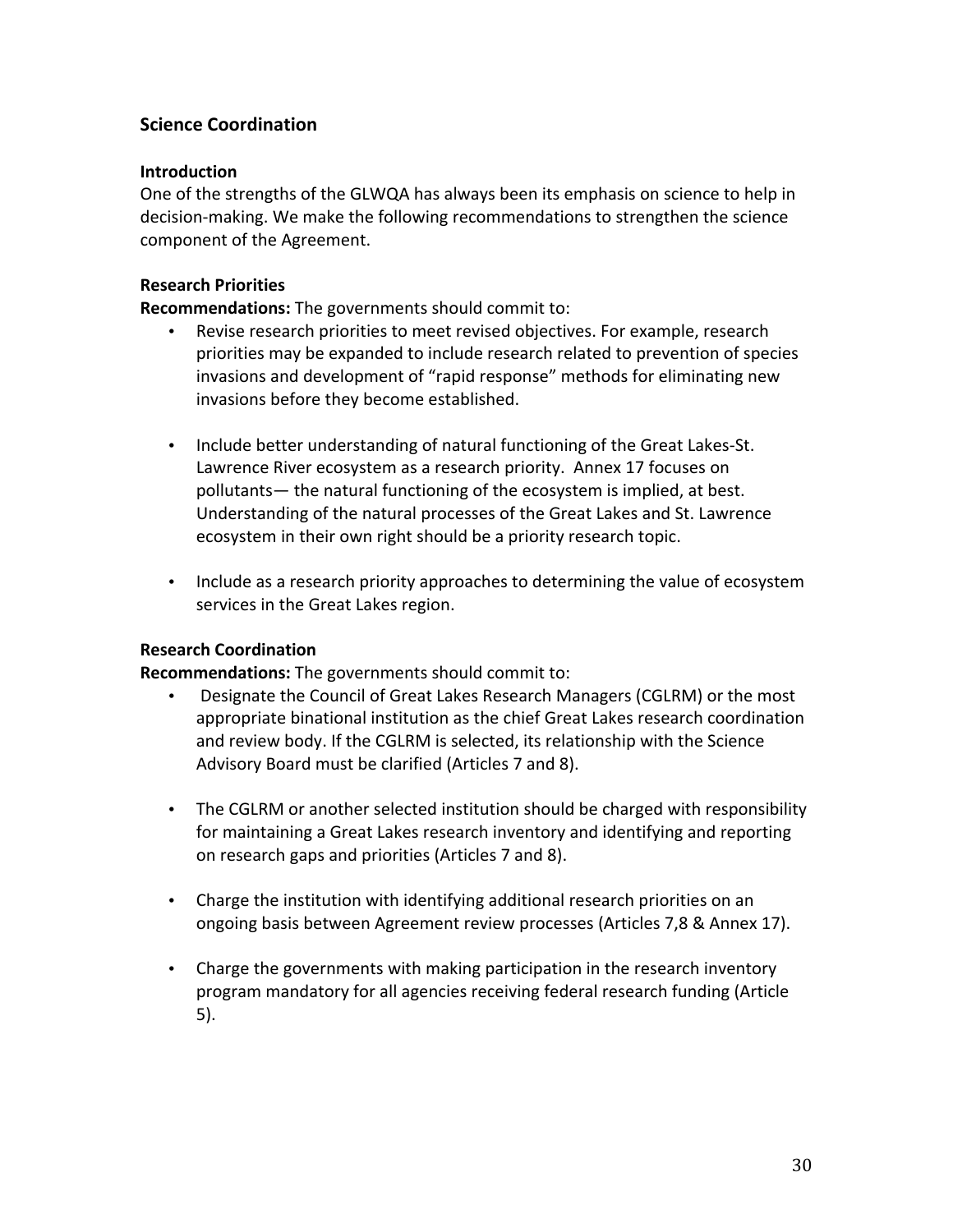### **Research Funding**

Recommendations: The governments should commit to:

Provide funding sufficient to meet research priorities (Article 5) and to  $\bullet$ adequately fund the research coordination and review body (Article 8).

### **Monitoring**

**Recommendations:** The governments should commit to:

- Revise monitoring programs to meet revised Agreement objectives (Annex 11). For example, monitoring responsibilities should be expanded to include aquatic invasive species, including a coordinated early detection system.
- Improve monitoring coordination by clarifying federal vs. state, provincial, municipal and industrial monitoring obligations.
- Identify and charge the governments with adequately funding a monitoring coordination and review body (Article 7 and/or 8 and Annex 11). This body could be a subgroup or committee reporting to the Binational Coordinating Committee, the Water Quality Board, and/or other appropriate committees or boards. This body would be responsible for:
	- o Ensuring maintenance of a comprehensive monitoring inventory, whether hosted directly or through partners such as the Great Lakes Commission or another regional entity;
	- $\circ$  Advising the governments on monitoring gaps and needs;
	- o Identifying a minimum set of parameters to be monitored, and identifying and working to implement standardized monitoring protocols;
	- o Periodically assessing effectiveness of government monitoring programs;
	- o Charging the Parties with meeting their commitments to participate in the development of the Global Earth Observation System of Systems (GEOSS) and its components. This should include reference to expansion of and adequate support for the Great Lakes Observing System, and coordination with the St. Lawrence Global Observatory.
- Provide for monitoring and data sharing with the St. Lawrence Global Observatory (see: http://ogsl.ca/en.html) to make sure science is shared through out the basin and research priorities and results are exchanged on a regular basis upstream and downstream.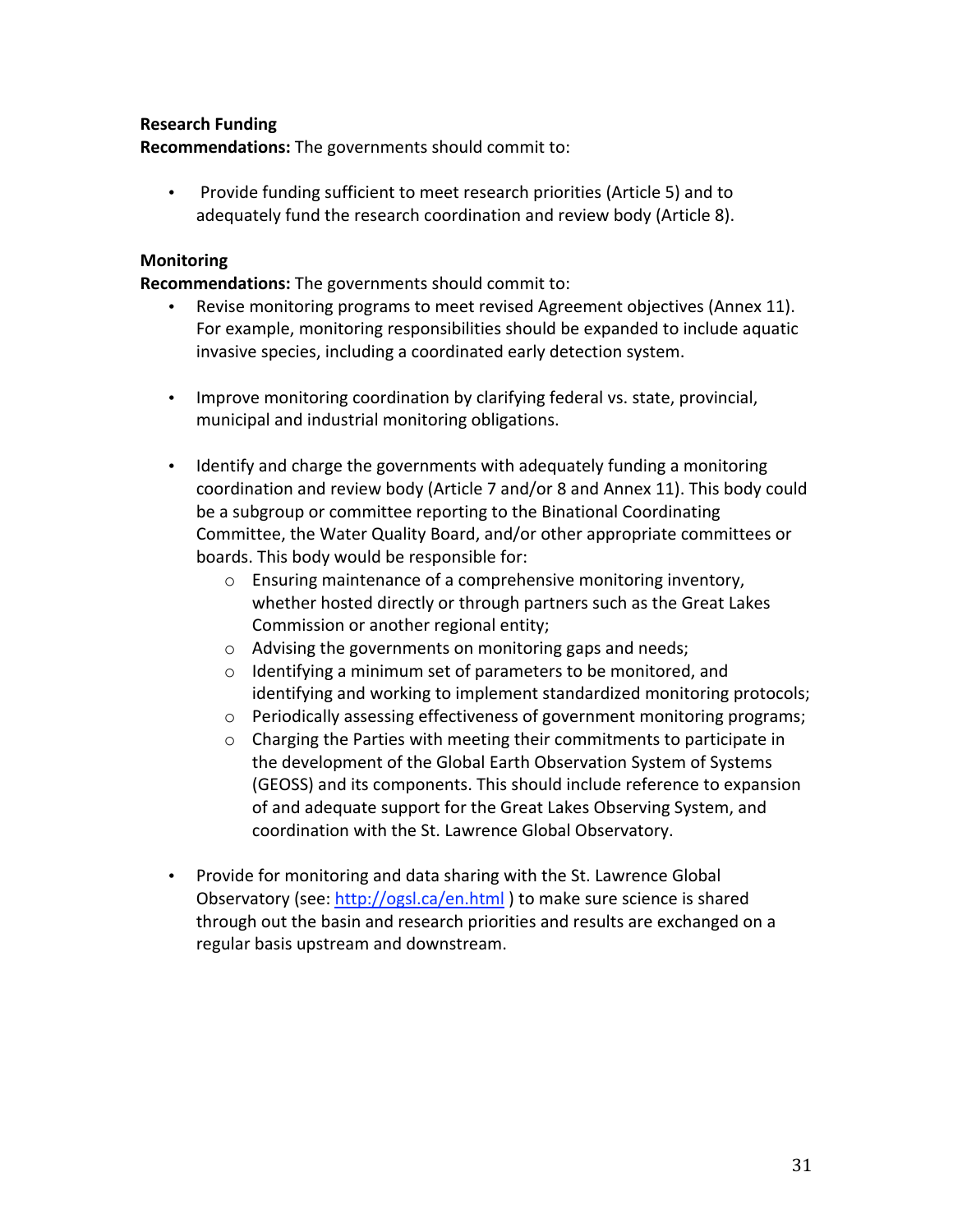### **Indicators**

**Recommendations:** The governments should commit to:

- Specify a formal selection process that identifies the indicators and endpoints  $\bullet$ necessary for assessing Agreement objectives (as noted above, the SOLEC process should perform this function but does not evaluate progress on meeting the purpose of the agreement, and is not acknowledged in the Agreement). Aspects of the process that should be identified in the Agreement include general quality of selection criteria, the involvement of experts on various geographic areas and issues, and the participation of stakeholders from nongovernmental organizations and all levels of government (Articles 7 and 8 and Annex 11).
- Specify and charge the governments with defining and monitoring indicators for each Agreement objective;
- Apply the above selection process, specify ecosystem objectives (Annex 1) and related ecosystem health indicators for each lake including separate indicators for the nearshore and the offshore zones (Annex 11);
- Apply the above selection process, specify chemical and physical indicators that are well-established and widely valued throughout the Great Lakes policy and scientific communities; and
- Give a credible institution, such as the Science Advisory Board the authority to specify additional indicators (through the application of said indicator selection process) on an ongoing basis—that is, outside of the Agreement review process (Articles 7 and 8 and Annex 11).
- Charge the governments with collecting sufficient data for addressing all indicators specified in the Agreement and by designated institution (Article 6 and Annex 11).
- Ensure adequate coordination between monitoring program managers and institution identifying/developing Agreement objective indicators.

### **Funding for monitoring and research**

Recommendations: The governments should commit to:

- Provide timely and sufficient funding for monitoring programs (Article 6 and Annex 11) and scientific research
- Establish a joint endowed monitoring fund for select number of monitoring purposes particularly sensitive to funding interruptions (e.g. fish contaminant monitoring). The fund would serve to minimize any short-term funding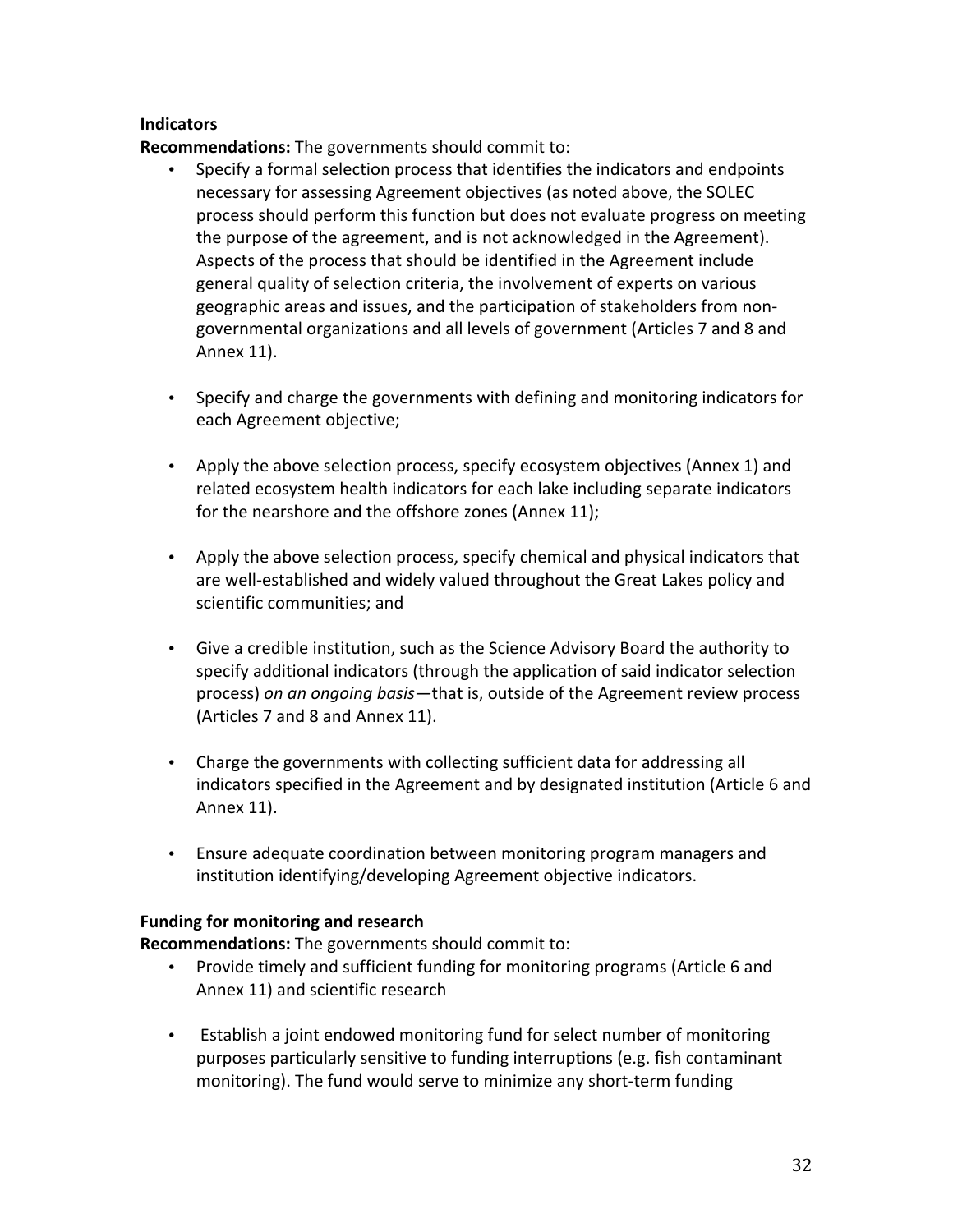interruptions but is not intended to replace the governments' commitment to provide sufficient ongoing funding (Article 6 and Annex 11).

Other Recommendations: The governments should commit to:

- Increase public involvement in science advisory committees
- Increase reporting mechanisms to improve transparency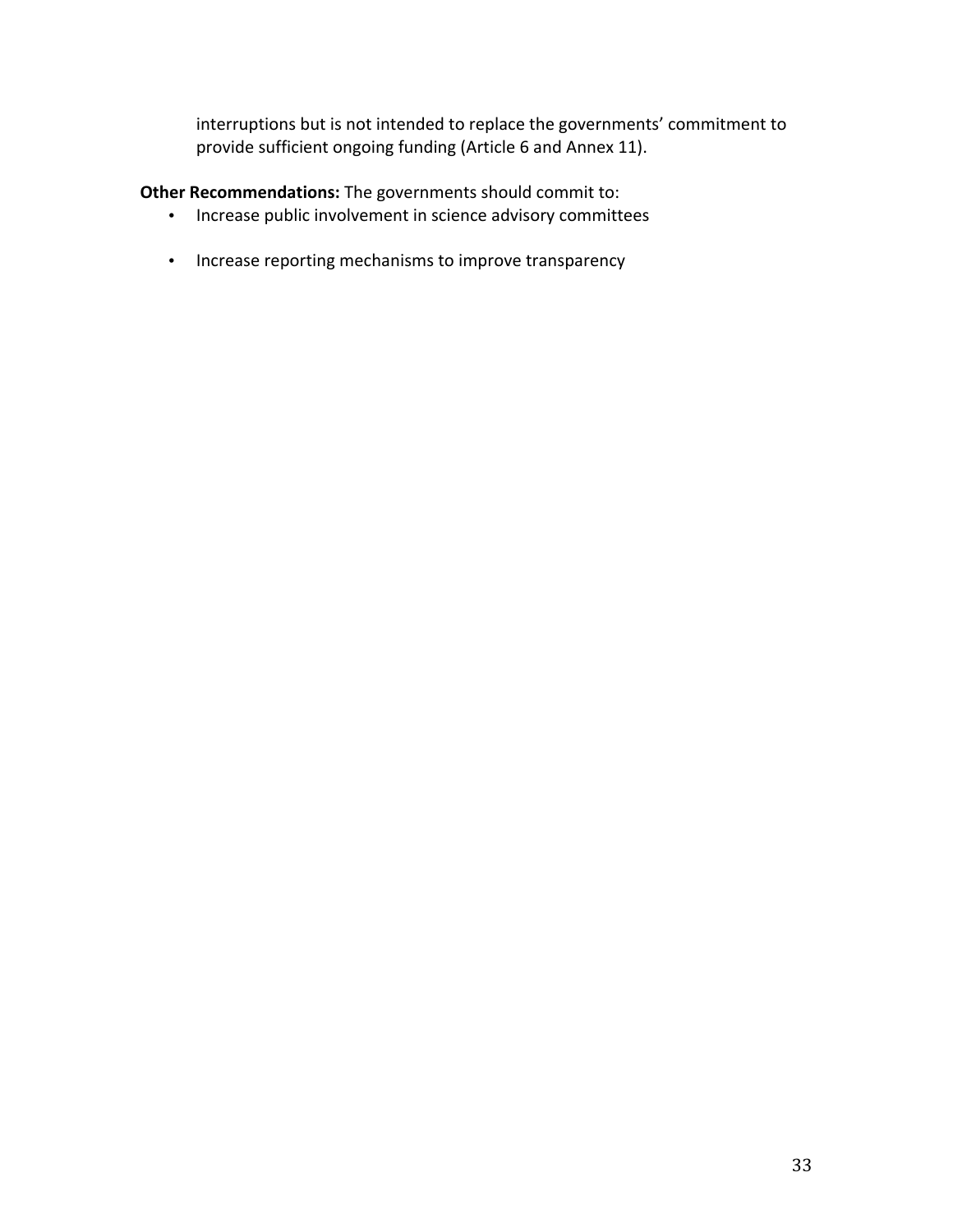# APPENDIX 1 Governance: ENGO Governance comments February 15, 2010

[Document begins on next page]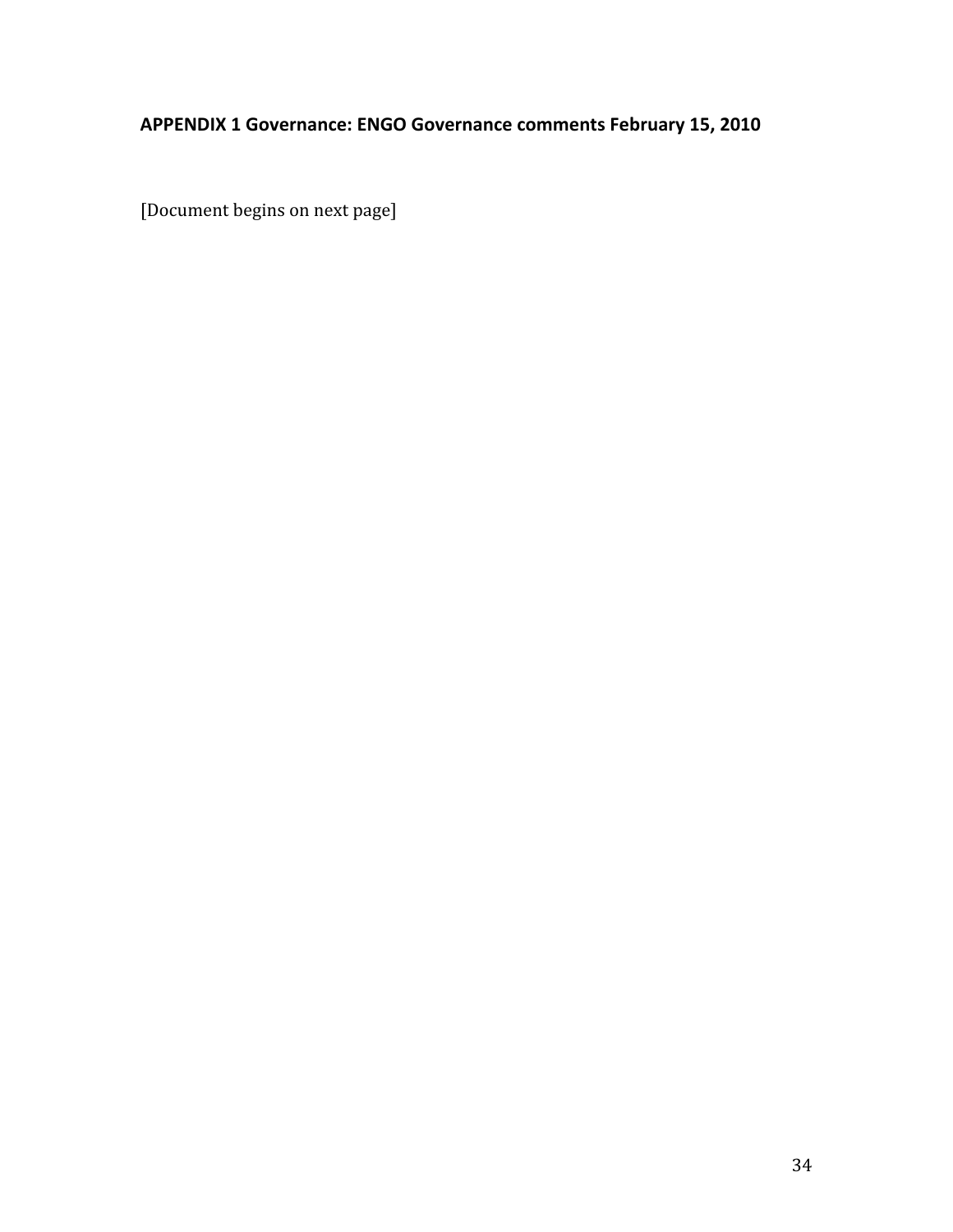# **Preliminary Comments and Recommendations** on Governance Issues for Consideration During the 2010 Renegotiation of the Great Lakes Water Quality Agreement

# **February 15, 2010**

### Submitted by the following organizations:

Alliance for the Lakes Lyman C. Welch, Water Quality Program Manager

Canadians for Action on Climate Change Cory Morningstar, Executive Director

Canadian Environmental Law Association Sarah Miller, Water Policy Researcher

Canadian Federation of University Women Patricia Duval, National President

Canadian Institute for Environmental Law and Policy Maureen Carter-Whitney, **Research Director** 

Citizens Environment Alliance of southwestern Ontario Derek Coronado, Coordinator

Clean Wisconsin Melissa Malott, Water Program Director

The Conservation and Restoration Network for Areas of Concern Janice Littlefield

Council of Canadians - London Chapter Richard Bird

Council of Canadians - Montreal Chapter Abdul Pirani

Ecolustice Elaine MacDonald, Senior Scientist Environmental Defence Mike Layton, Deputy Outreach Director

**Freshwater Future** Jill M. Ryan, Executive Director

**Great Lakes United** John Jackson, Program Director

The Great Lakes Green Chemistry Network Lin Kaatz Chary, Director

Georgian Bay Forever David Sweetnam, Executive Director

Izaak Walton League of America -**Great Lakes Committee** Jill Crafton, Chair

Izaak Walton League of America -Minnesota Division Curt Leitz. President

Izaak Walton League of America -Wisconsin Division George Guyant, President

Lake Superior Conservancy and Watershed Council Ruth O'Gawa, President

Milwaukee Riverkeeper Karen M. Schapiro, Executive Director

National Wildlife Federation Marc Smith. **Great Lakes State Policy Manager**  Nature & Democracy Jane Elder, President

Nature Quebec Marc Hudon

Stratégies Saint-Laurent Marie Lagier, Directrice Générale

Sierra Club - North Star Chapter Mathews Hollinshead, **Conservation Chair** 

Sierra Club **Binational Great Lakes Committee** Lino Grima & Wayne D. Howard Co-Chairs

Sierra Club Atlantic Chapter **Great Lakes Committee** Wayne D. Howard, Committee Chair

Tipp of the Mitt Watershed Council Grenetta Thomassey, Policy Director

Trout Unlimited - Illinois Council Arnold Leder

Western Lake Erie **Waterkeeper Association** Sandy Bihn

Wallaceburg Advisory Team for a Cleaner Habitat Kris Lee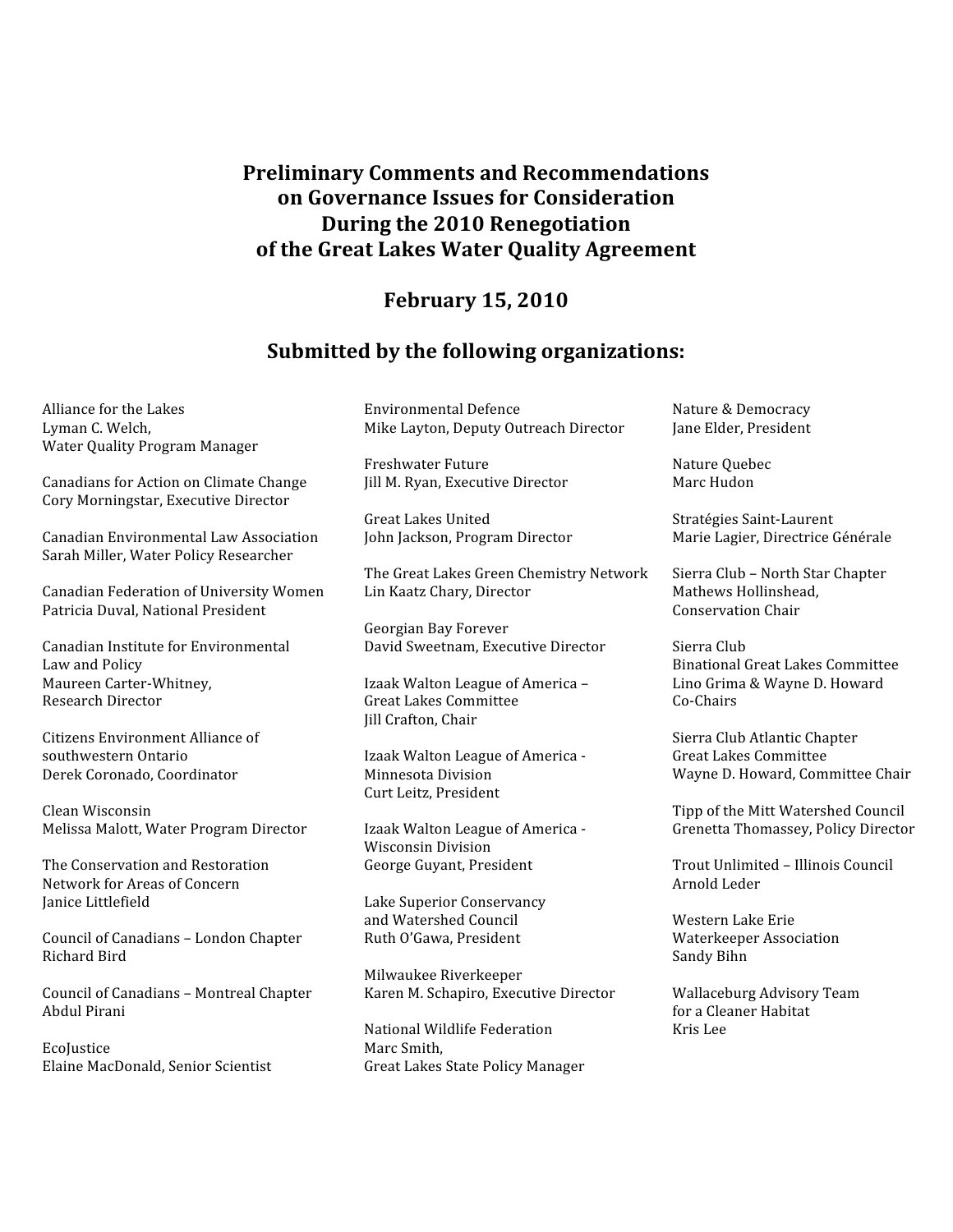# **Table of Contents**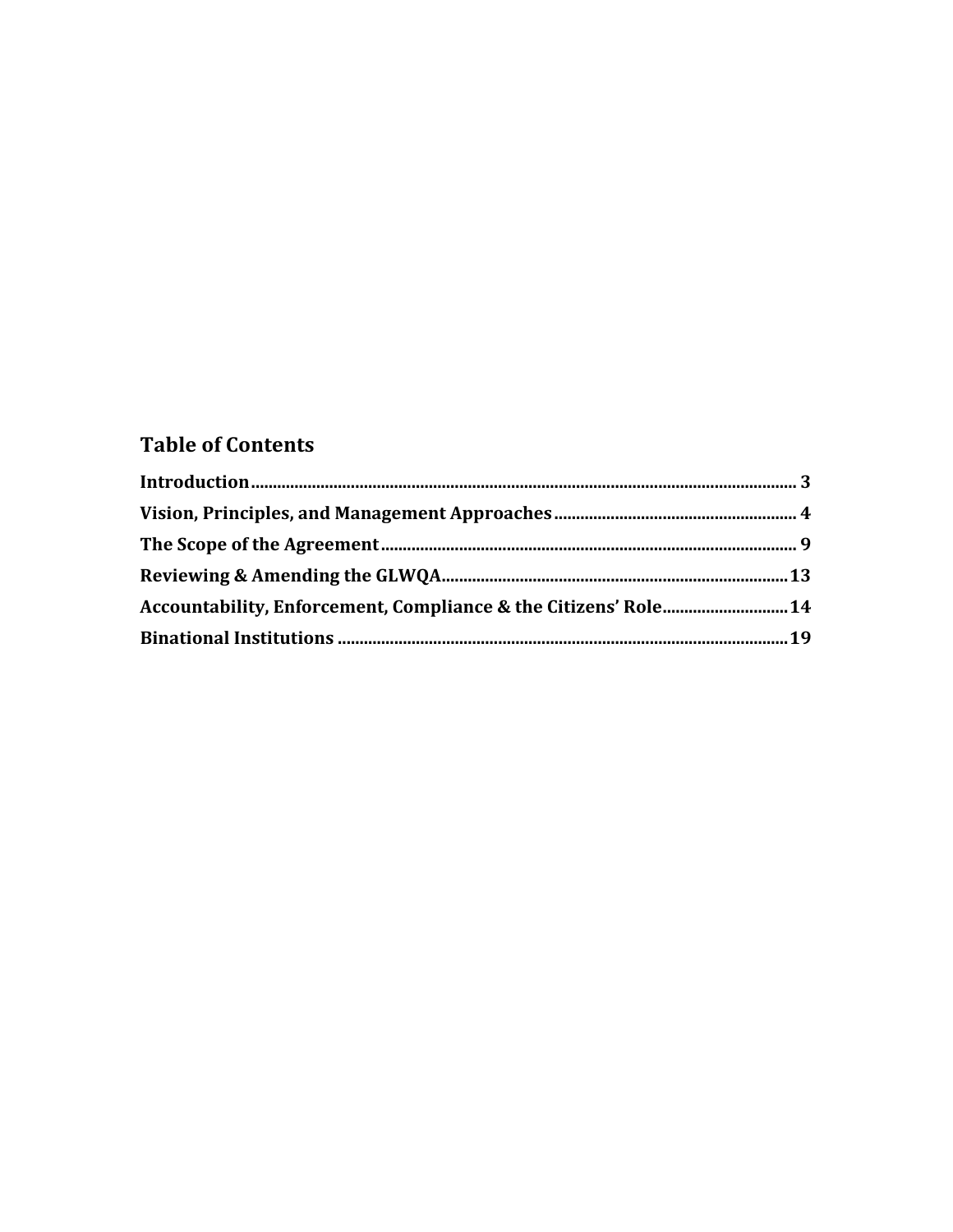# **Introduction**

Increasingly those involved in Great Lakes Water Quality Agreement (GLWQA) matters assert that one of the prime reasons for our failure to achieve more under the GLWQA is the flawed nature and functioning of government institutions and processes around the Agreement. For example, the review carried out in 2006 and 2007 by the governments, with substantial public input, emphasized the following problems with governance in the Great Lakes and St. Lawrence River basin:

- "The Agreement lacks a clear and strong management and implementation framework which has hindered implementation for some binational activities."
- "There was widespread concern amongst Reviewers that inadequate and inconsistent funding has hampered the overall success of the current Agreement."
- "The community that coalesced around the existing Agreement has fragmented, undermining concerted action."
- There is "a sense that governance functions as now being carried out by the Parties have weaker links and accountability to the Agreement, decreasing its effectiveness."

It is because of our recognition of the central importance of governance reforms that the 32 citizens' groups who have signed this submission worked together to create the following comments and recommendations on governance issues for submission to the negotiators of the GLWOA.

If substantial reform is not made to governance in the Great Lakes-St. Lawrence River basin, the potential of the changes that are made to the Agreement during these negotiations around issue-specific matters, such as toxics, invasives, and climate change, will fail to achieve their hoped for positive impacts on the basin.

The following are our preliminary comments and recommendations on governance matters. Within the one-month time frame that the governments provided for input on this crucial aspect of the GLWQA, we did not have time to develop all the detail in some of our recommendations. Also, until we have feedback from the governments on our proposals, we cannot address the questions and concerns that the negotiators may have with some of our recommendations.

We look forward to having the opportunity to dialogue with the GLWOA negotiators on governance matters before a renewed Agreement is finalized.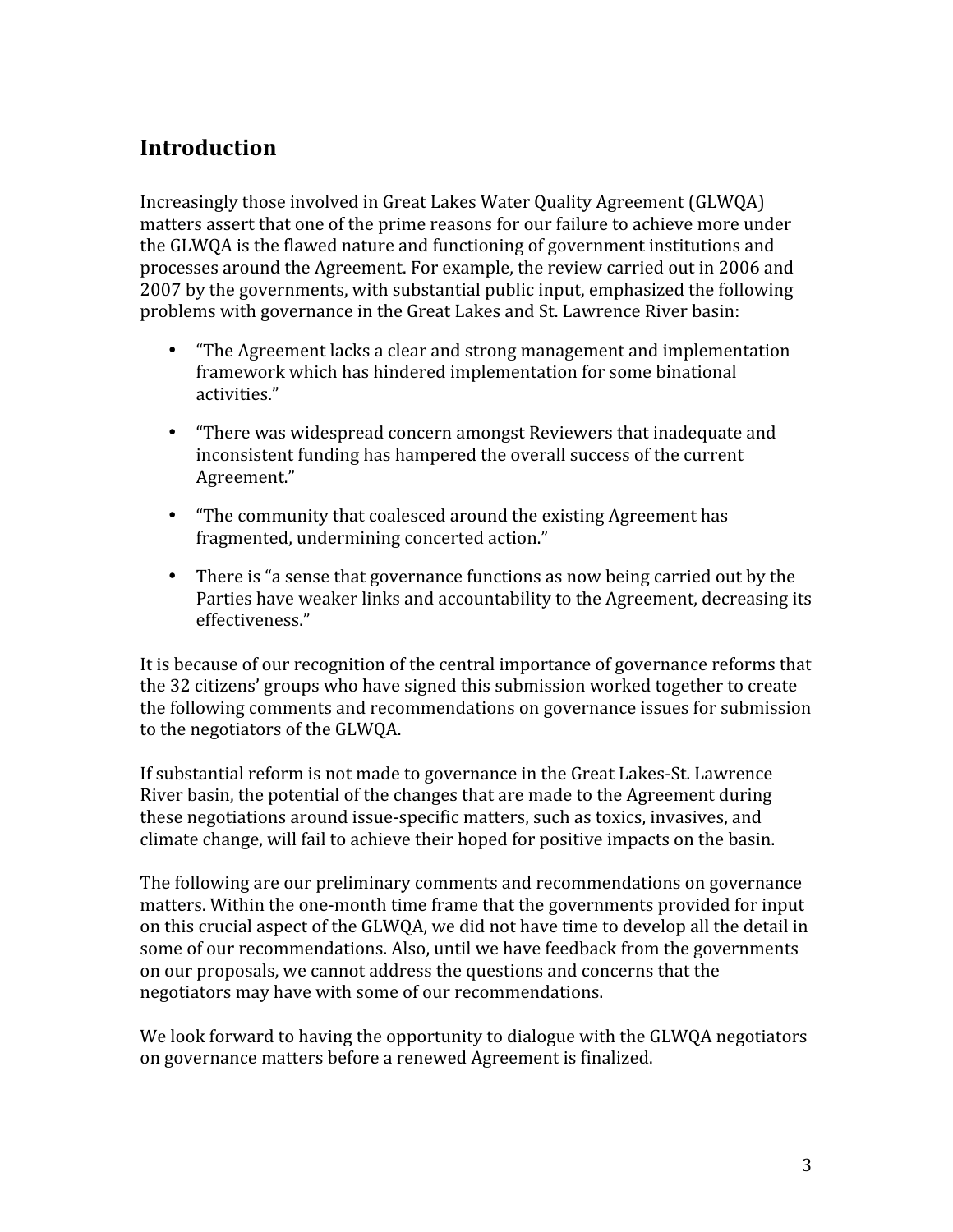# **Vision, Principles, and Management Approaches**

# A Vision for the Agreement

We believe a new binational vision for the Agreement is important to ensure multi-sectoral engagement, ownership, and hence, better implementation.

# Recommendation: amend Article II of the GLWOA to add the following vision statement:

The GLWQA is a catalyst for water quality protection, improvement where needed, and proactive elimination of existing and emerging threats to the physical, chemical, and biological integrity of the waters of the Great Lakes and St. Lawrence River ecosystem.

# **Principles in the Agreement**

In order to build on the emerging successes of the Agreement's call for "zero" discharge" and "virtual elimination," principles and practices must be embedded in the Agreement that embrace and implement a more proactive approach to existing and emerging water quality threats.

# Recommendation: amend Article II of the GLWQA to add the following principle:

Be Preventive in its Ecosystem Approach through the following practices:

- Preemptively identifying threats:
- Taking preventive action in the face of uncertainty;
- Shifting the burden of proof to demonstrate lack of harm on the proponents of an activity;
- Exploring a wide range of alternatives to possibly harmful actions;
- Increasing public participation in decision-making and providing more effective means of participation; and
- Employing the principles of green chemistry to drive pollution  $\bullet$ prevention and reduce harm.

The prevention of new problems must occur in conjunction with recovery from existing problems that jeopardize water quality. Every action taken should be aimed at improvement of the situation - not just minimization or elimination of further deterioration. Recovery is more than just 'clean up'; for example, it involves rehabilitating habitat alongside remediating contamination.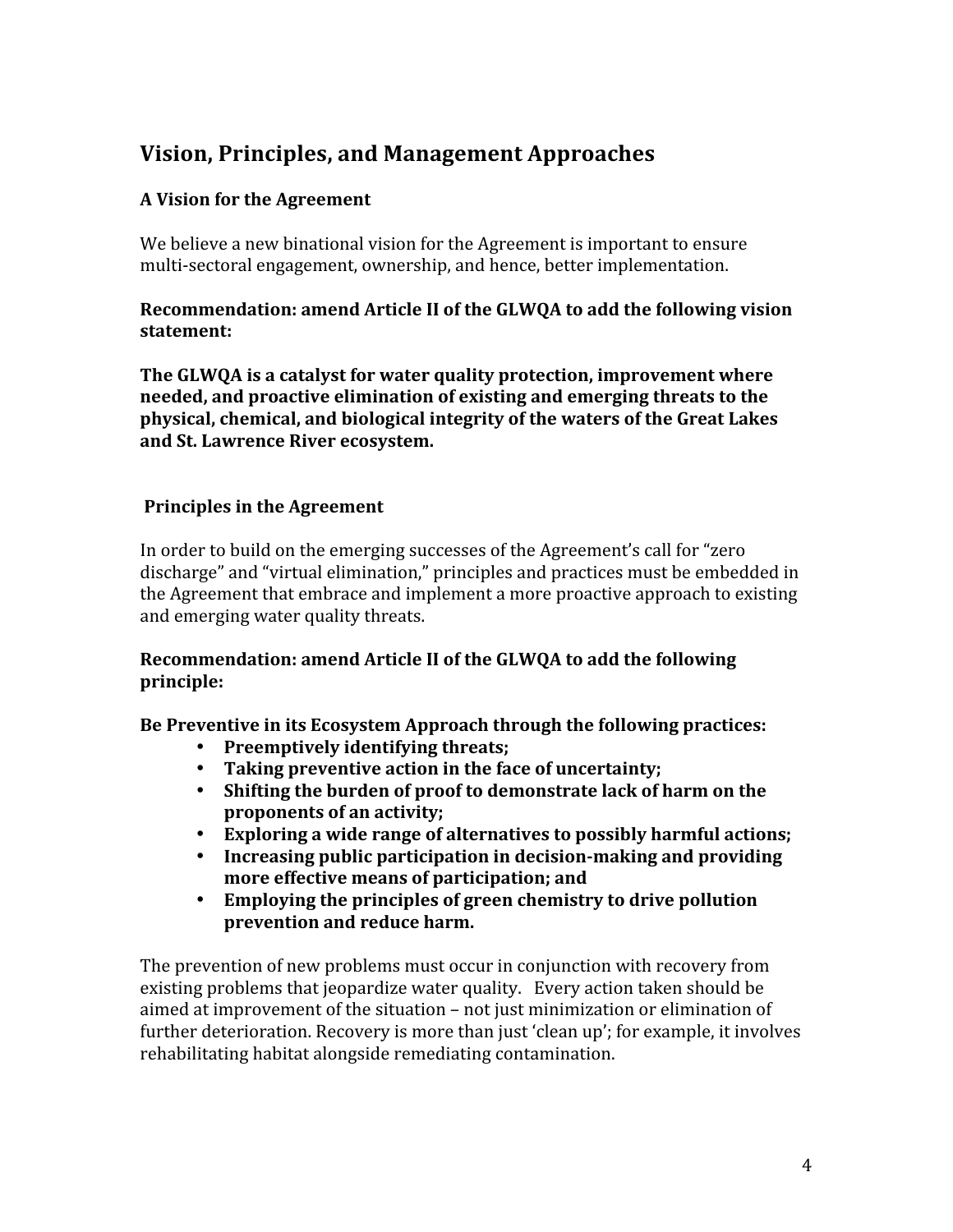Recommendation: amend Article II of the GLWQA to add the following principle:

Strive for Ecological Protection & Recovery in its Ecosystem Approach This includes, for example:

- Protection and rehabilitating habitat, such as wetlands, to aid in the reduction of pollution runoff and to improve the Great Lakes physical and biological attributes; and
- $\bullet$ Remediating contaminants by way of elimination strategies rather than after-the-fact storage solutions such as warehousing contaminated sediments on the near shore or in the water.

Implementation of Agreement goals and objectives should be delegated to specific institutions or agencies and include reasonably frequent public reporting and multiple opportunities for the public to comment and review progress. These accountability mechanisms should be spelled out in the body of the agreement - who reports to whom, when, and on what. The Agreement's emphasis should be on achieving end goals; however, watershed planning, materials use policies, and toxic use reduction policies should be encouraged for adoption by the Parties to ensure that responsible agencies are making progress. All of these should include timeframes for implementation and clear routes of accountability. Flexibility for such planning and milestones is important for the Parties to achieve end goals and objectives in the manner most fitting for their own jurisdictions. To aid in this process, we strongly recommend that the next generation of the Agreement be "outcome based". Using existing reports and data, the Agreement should articulate quantifiable, measurable ecosystem outcomes and identify specific Parties accountable for that work. For example:

-- Number of wetland acres restored with precise functions measured and monitored to improve water quality and biological health;

-- Reductions in specific toxic chemicals to help allow restoration of sustained natural reproduction of lake trout in Lake Michigan by a certain date.

Remedial Action Plans, Lakewide Management Plans, etc. are beneficial to the system only to the extent that they achieve quantifiable ecosystem outcomes. Since 1987, too much attention has been spent developing and refining plans and progress reports without sufficient attention on ensuring the reports and plans are carried out.

# Recommendation: amend Article II of the GLWQA to add the following principle:

**Provide for Implementation with Public Accountability** 

- The Parties' will provide an Implementation Action Plan that:
	- Sets goals and objectives with timeframes;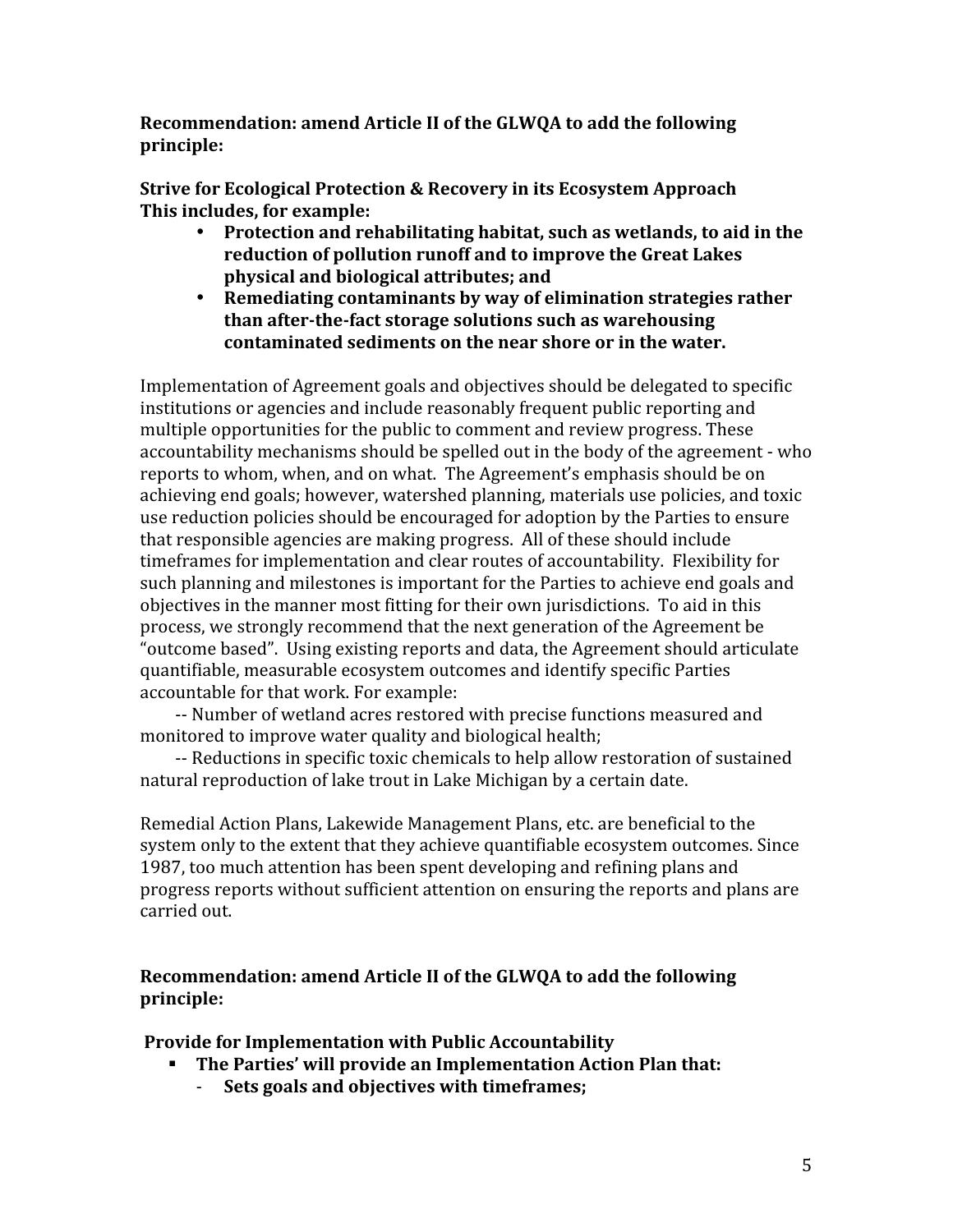- $\omega_{\rm{max}}$ Delegates Agreement goals and objectives to specific institutions or agencies;
- Includes a budget for this plan;  $\omega_{\rm{max}}$
- $\mathbf{L}^{\text{max}}$ Includes frequent public reporting and opportunities for public comment: and
- Provides milestones and benchmarks to ensure that ultimate goals  $\omega_{\rm{max}}$ and objectives are met within established timeframes.
- The IIC should then evaluate progress

# **Watershed Approach**

To achieve our goals concerning the condition of the Great Lakes and St. Lawrence River, it is essential that a watershed approach be taken throughout the basin.

The watershed approach should be given much more emphasis in the Agreement than it has in the present Annex 13. A watershed approach focused on the major tributaries to the Great Lakes should be the core organizing mechanism for protecting the waters of the Great Lakes because it is through these tributaries that many of the stressors enter the Great Lakes and St. Lawrence River.

# Recommendation: The GLWQA should be amended to make watershed planning and implementation a core organizing mechanism for action in the Great Lakes and St. Lawrence River basin.

One of the major goals of the watershed approach should be to ensure that the tributaries to the Great Lakes do not contaminate the open waters of the Great Lakes and St. Lawrence River. Following a watershed approach can ensure that all sources of pollutants (both point and nonpoint) are addressed so that the open waters can be restored and protected.

Recommendation: The GLWOA should contain a provision on the watershed approach indicating the governments should work jointly on large watersheds to ensure that pollutant loadings do not result in exceedance of water quality standards in the open waters of the Great Lakes ecosystem. This should include a commitment not to discharge waters from the Great Lakes into the St. Lawrence River that may pollute or degrade waters downstream of Lake Ontario.

### Recommendation: Annex 13 of the Agreement should be amended to detail the watershed approach.

The watershed approach should not replace the need to finish the pollutant-related aspects of the AOC's program. Regarding AOCs, a major emphasis should be put in the GLWQA on cleaning up these toxic hotspots at a much more rapid pace. The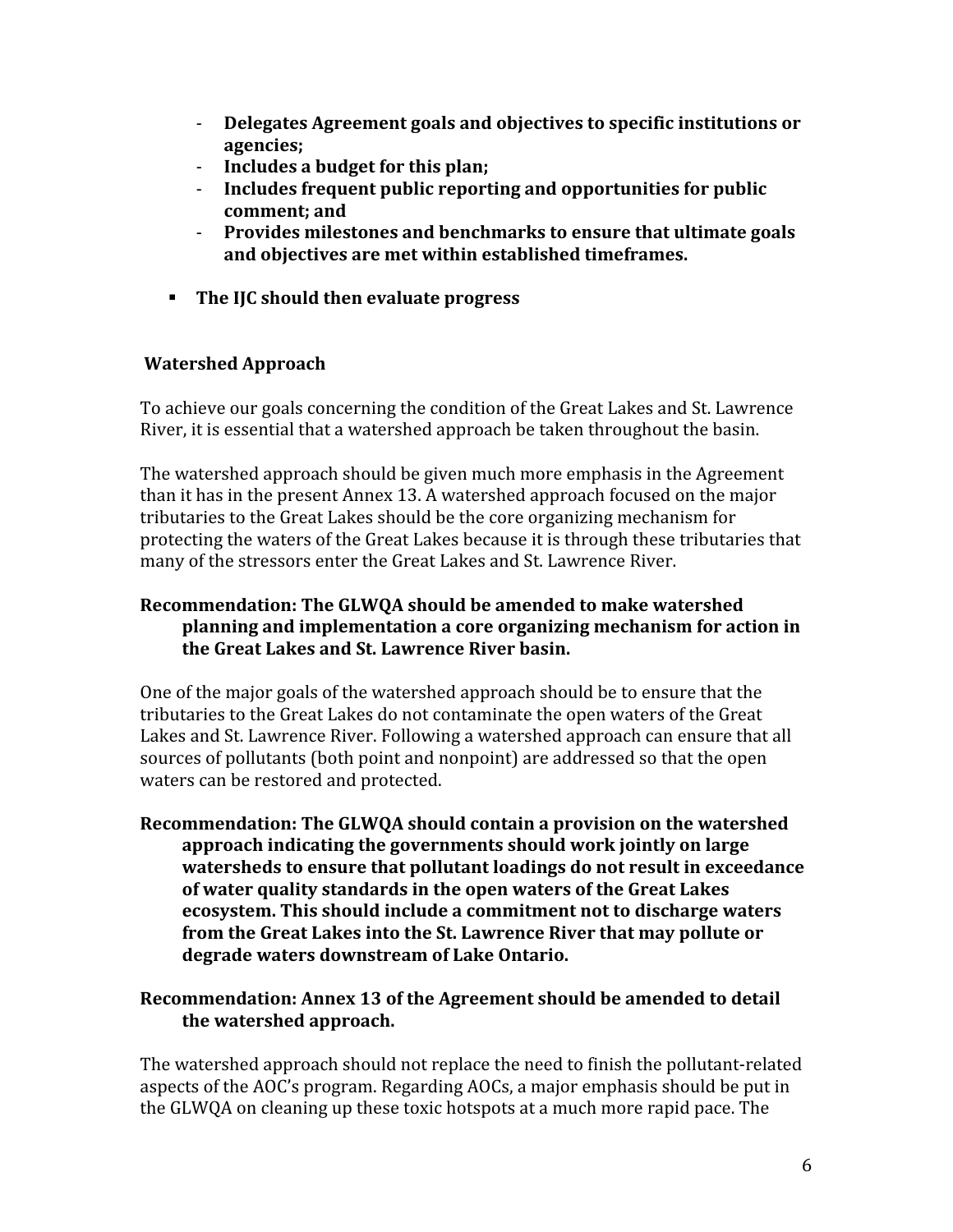AOCs should be focused on dealing with historic pollutants rather than being broadened into whole watershed plans.

Combining the watershed approach with the AOC program has had two negative aspects: 1) it diverts attention from rapidly addressing the most severe contamination problems in the AOCs, and 2) watersheds that do not have designated AOCs in them receive virtually no attention under the GLWQA. The broader watershed approach should be applied throughout the basin to include both preventive actions and restoration actions.

The Lakewide Management Plans (LaMPs) should continue to be a component of the GLWOA. The watershed plans that we have recommended earlier should be integrated with the LaMP program for each Lake and their connecting channel(s).

# **Recommendation:**

1) Annex 2 of the GLWOA should be amended to ensure that the AOC program is focused on the most severe existing contamination problems and upon cleaning up these areas rapidly.

2) The watershed approach recommended should be applied in watersheds that include AOCs, but should be much broader in their work and not draw focus away from the core AOC problems until those AOC problems have been corrected.

3) The watershed planning exercise should be integrated with the LaMP programs.

# The Role of Adaptive Management

The preventive principle and the ecological recovery principle should be the guiding management strategies for Great Lakes water quality, coupled with an assumption that achieving ecological health and resilience should be the fundamental goal for management decisions.

Adaptive management, when used to its best purpose, can be a useful tool for incorporating experience, new data, and unforeseen influences into management strategies. It is a "reflect, learn and apply" approach. It would logically be part of the range of implementation strategies we expect the Parties might consider to meet the goals and objectives of the GLWOA. It complements the setting of high goals and aggressive objectives, against which implementation successes (regardless of their level of adaptability) should be measured and uncertainty reduced.

At its worst, adaptive management can be misrepresented as a reactive excuse not to continue some programs or actions. This creates an "eddy" in management approaches where challenges may be repeatedly revisited, but where reflection fails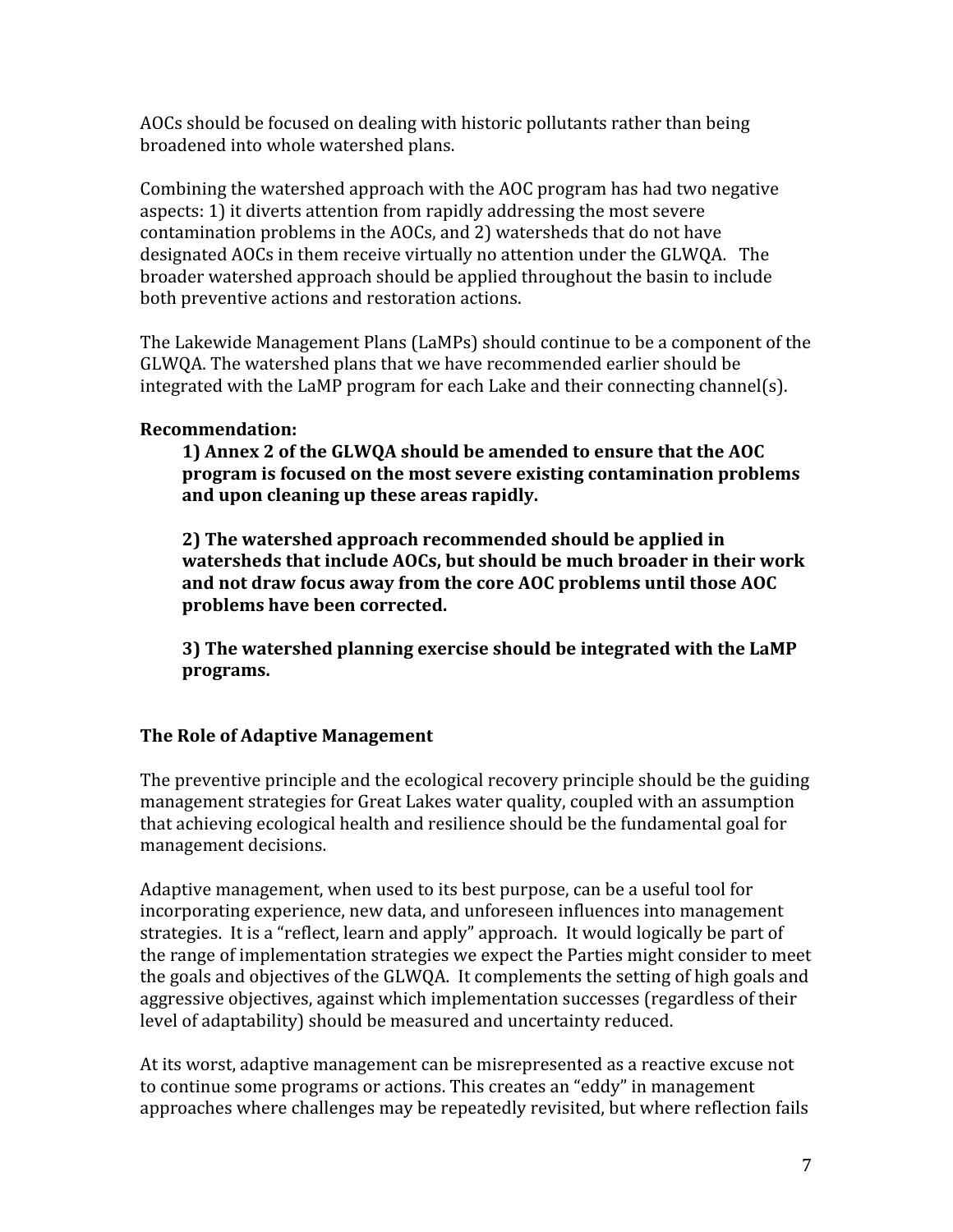to lead to action that addresses original objectives and becomes postponed indefinitely.

Complex challenges such as climate change illustrate what the many stakeholders need from management strategies: leadership and development of action plans that informs and tells them what to do to prepare in advance to minimize the impacts and protect the resilience of the ecosystem. This preparatory approach is sound anticipatory management, and experimentation on adaptive processes in the face of uncertainty means that agencies are enabled to adapt programs and policies to better address matters with greater knowledge based on learning. In the case of climate disruption, we will need precautionary and anticipatory approaches for potential reduced flows, more intense precipitation and winter rain, possible increased algal blooms resulting in health and odor concerns in water systems, and we may have to change distribution, timing, permitting, and address water allocations in parts of the Great Lakes and St-Lawrence River system. To mainstream climate change adaptation into decision-making management requires planning, informed scenarios and monitoring. These approaches will build resilience and informed constituencies.

Recommendation: Adaptive management should have a role in the implementation of programs to meet Agreement objectives and could be noted as one approach the Parties should consider (in addition to aiming towards robust decisions, as recommended to the Science Advisory Board in Findings of an Expert Consultation on Strengthening Science Under A Renewed Great Lakes Water Ouality Agreement 2006). But, the Agreement should have a markedly greater emphasis on the precautionary principle and ancillary efforts to avoid creating major problems in the first place than on adaptive management.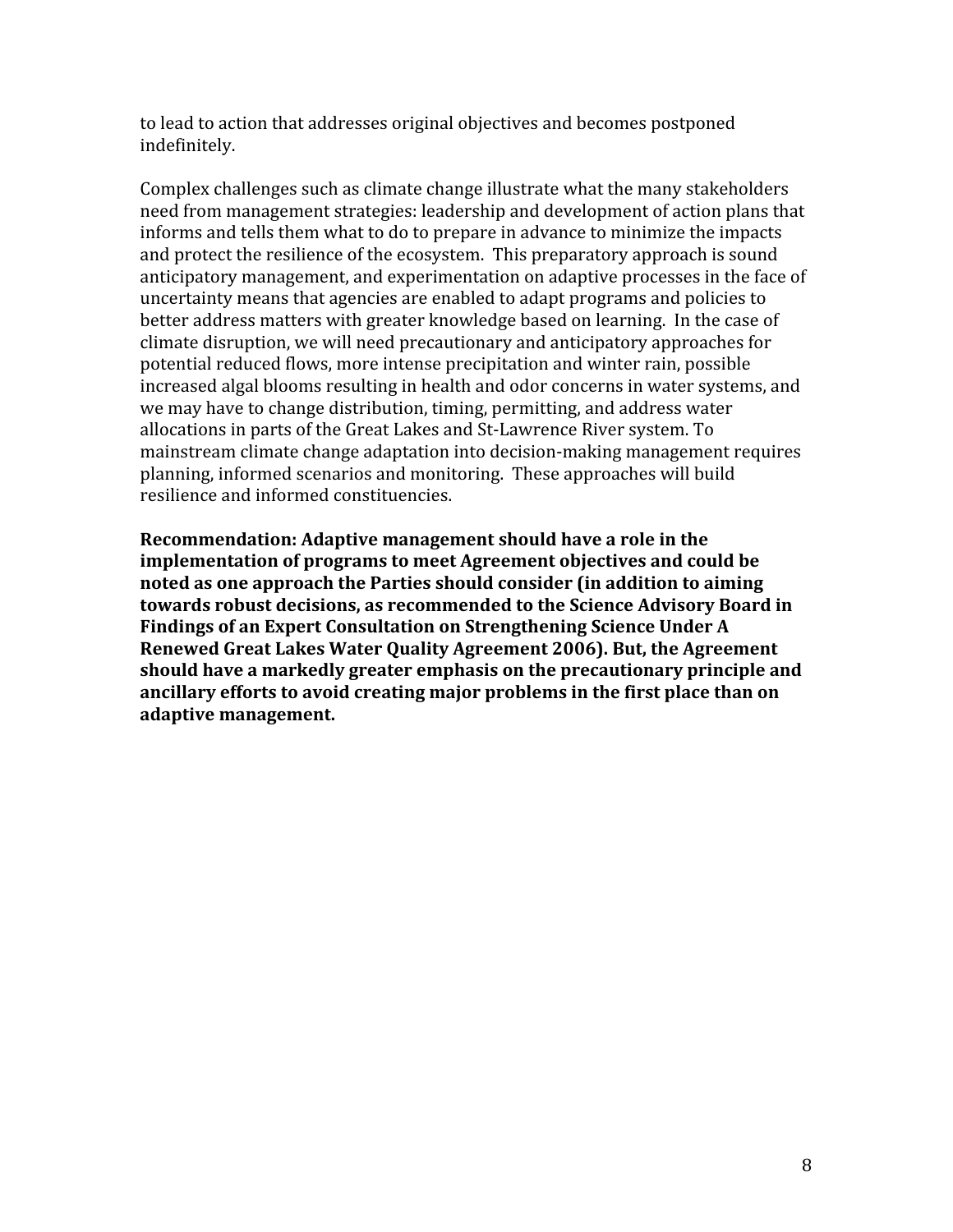# The Scope of the Agreement

# **Issues Included in Agreement**

There is considerable discussion as to whether the scope of the Agreement should be changed and on the extent of any such changes.

Some have proposed that it become a Great Lakes Sustainability Agreement, which would balance social, economic and environmental considerations. We believe that this is inappropriate since this balancing inevitably understates the primary importance of clean water for the health of the ecosystem, basin residents and all activities dependent on clean water. Other efforts are underway to revive the economy of the Region.

Others have proposed that it become a Great Lakes Ecosystem Agreement, which would address all environmental issues in the basin. We believe that the GLWQA should not become the only or even the primary agreement for addressing Great Lakes issues. We are concerned that an agreement that tries to address a complex of environmental issues would become an agreement that in practice would be unable to address anything. There is a risk that it would be so dense and expansive that it would be impossible to fund and implement, or, it would be so general in nature it would have no strategic focus on priorities. In addition, there are many other existing agreements, such as the Convention on Great Lakes Fisheries and the Great Lakes—St. Lawrence River Basin Sustainable Water Resources Agreement, and binational bodies, such as the Great Lakes Fishery Commission, and the Great Lakes Panel on Aquatic Nuisance Species, that have valuable roles to play. We believe that communication among those responsible for each of these agreements and bodies is critical, and that the maximum effort should be made to ensure that these agreements work in concert to assure an integrated holistic approach. At the same time, we believe it is more efficient and effective to keep the agreements separate so as to assure maximum focus by those agencies responsible for the challenges at issue.

Therefore, we concur with the International Joint Commission (IJC), that the GLWQA should retain its focus on water quality, but with a broader view of human activities that impact water quality.

The understanding by scientists and policy makers of the factors affecting water quality has increased since the Agreement was last revised. Consequently, we recommend that the GLWQA be revised to add new stressors and reflect a better understanding of stressors already in the Agreement. The stressors that we believe should be added or given a greater emphasis include: invasive species, chemicals of emerging concern (such as endocrine disruptors, carcinogens, neuro-developmental toxicants, flame retardants, pharmaceuticals, phthalates, perfluorinated compounds,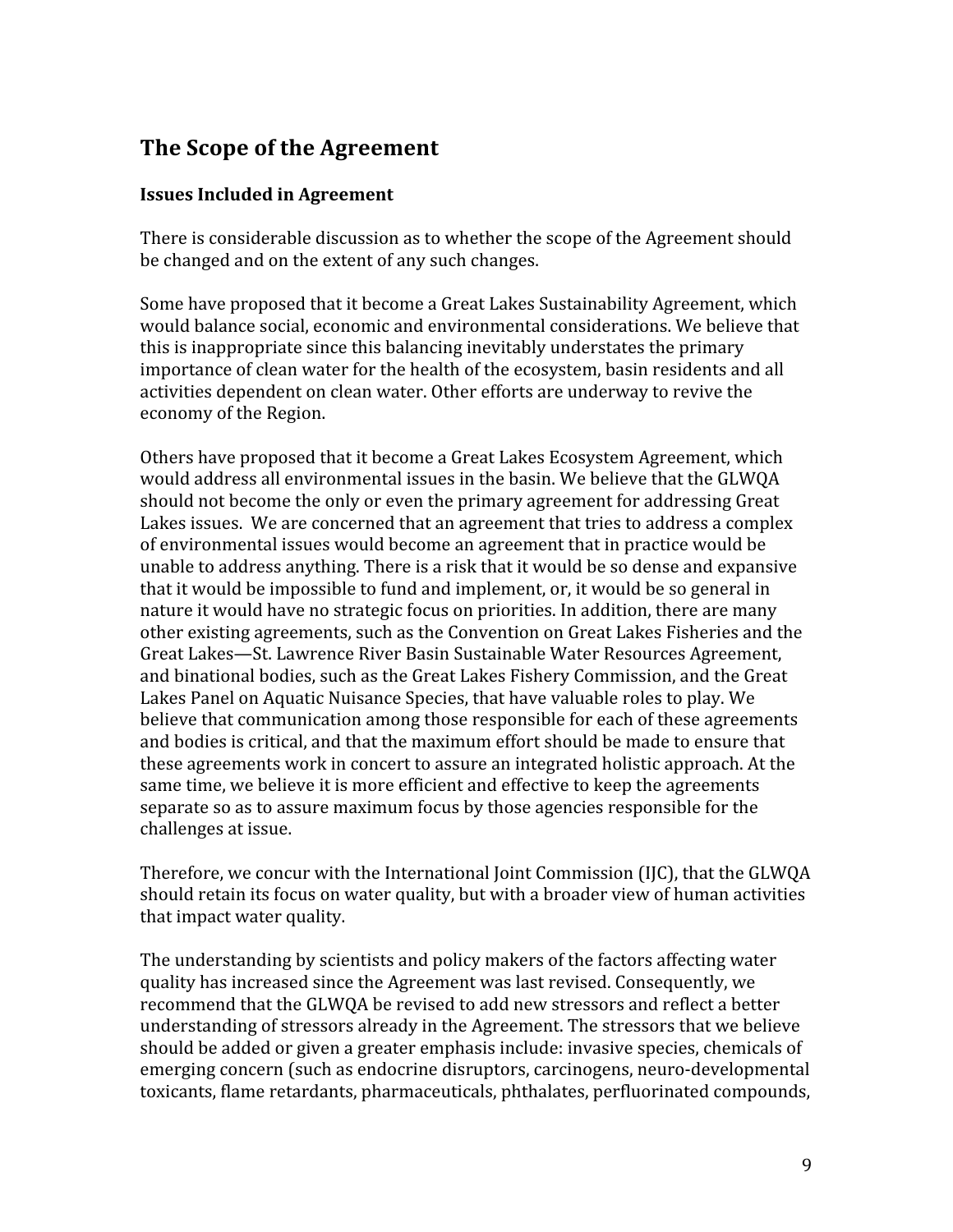perfluorooctane sulfonate, bisphenol A, nanoparticles), air pollution from sources beyond the Great Lakes basin, radionuclides, copper and nickel sulfide mining sources, groundwater pollution, fish farms, intensive agricultural operations, urban development, water levels insofar as they affect water quality, and climate change.

We also recommend that in addition to new problem areas, new approaches to preventing water quality degradation be included in the Agreement, particularly those consistent with precautionary, preventive and ecosystem-based approaches. They should include approaches that have been successful elsewhere, especially in the European Union, including life cycle analysis and management, extended producer responsibility, reverse onus, zero discharge of persistent toxic pollutants, pollution prevention and regulating classes of compounds, particularly chlorinated, brominated and fluorinated organics, based on common chemical structures and activity.

Recommendation: We recommend that the GLWOA retain its focus on water quality, but that it include a broader consideration of stressors that impact water quality than is in the current Agreement. Therefore, we recommend that the Agreement be expanded to include the issues listed two paragraph before this.

# Recommendation: Provisions should be put into the GLWQA committing to cooperation with bodies responsible for implementing other Great Lakes agreements.

Understandably, work under the GLWQA has focused on restoring and improving water quality. We also believe, however, that more emphasis should be put on protecting those areas where water is already of high quality and a zero degradation approach should be taken. This is consistent with the prevention approach that we recommend elsewhere as a guiding principle for the GLWQA, and some efforts that have been pursued in the Basin, including the Lake Superior Zero Discharge Demonstration Zone.

Recommendation: We recommend that the GLWQA place higher emphasis on protecting and maintaining high quality waters and those mechanisms critical to protecting water quality, such as wetlands, than it currently does in addition to maintaining its present focus on restoring water quality, and that it include a zero degradation provision.

### **Geographic Scope of Agreement**

Currently the GLWQA includes the St. Lawrence River only up to the point where it ceases to be the border between Canada and the U.S., which is near Cornwall and Massena. This is inconsistent with the ecosystem approach in the GLWQA. Therefore, we urge that the entire St. Lawrence River, including the gulf and estuary, be included in the Agreement.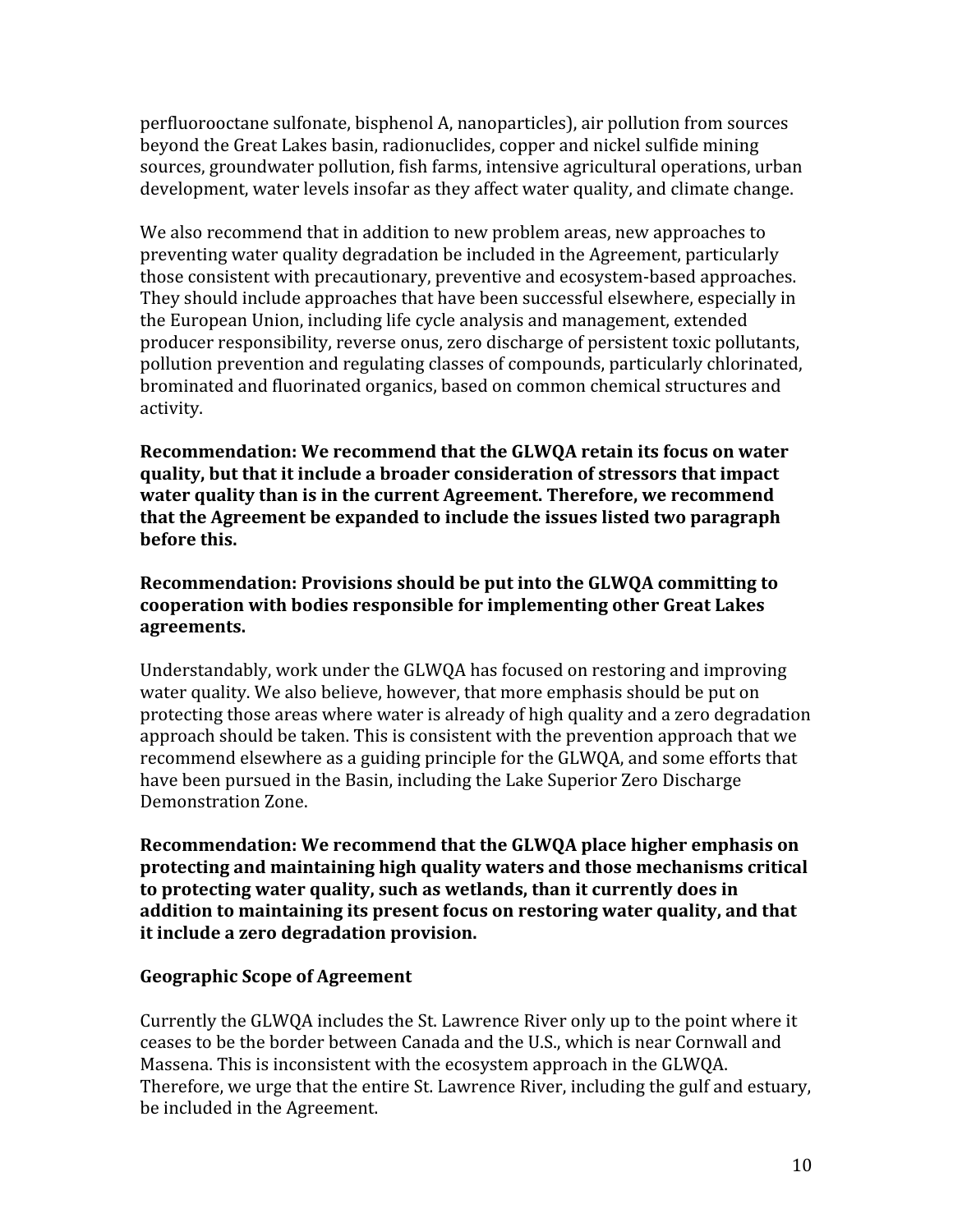The Agreement is based on the Boundary Waters Treaty of 1909. As a result, some argue that the Agreement can apply only to boundary waters, which means that the St. Lawrence River cannot be included once it passes Cornwall-Massena and is wholly located within Canada. However, Lake Michigan, which is wholly within the United States, is already included in the Agreement as it is part of the Great Lakes Basin ecosystem. Therefore, it is inconsistent to artificially chop off the ecosystem part way down the St. Lawrence River.

## Recommendation: Revise Article 1, sections (g) and (h) of the GLWQA to include the entire St. Lawrence River. In addition, section (s) should be revised to include the Province of Ouebec.

# **Water Scope of Agreement**

Most of the work under the GLWOA until recently has focused on the off-shore areas of the lakes. The major exception to this, of course, is the work on AOCs. Recently there has been considerable discussion of including nearshore, groundwater, and surface waters flowing into the Great Lakes and the St. Lawrence River. It is clear that the Lakes cannot be protected so long as the waters that flow into them are not cleaned up and protected.

## Recommendation: The GLWQA should be revised to make sure that monitoring, protection, and clean-up plans for nearshore waters, groundwater and surface waters flowing into the Great Lakes and St. Lawrence River are emphasized.

Annex 16 "Pollution from Contaminated Groundwater" was added to the Agreement in 1987. However, this annex has had limited effect since it lacks goals and commitments to specific actions.

Recommendation: Annex 16 of the Agreement should be developed in much more detail, including goals and action plans, to strengthen the groundwater protection component of the GLWQA. Definitions in the agreement should be changed to add groundwater. This is important not only to accurately include all geographical portions of the Basin ecosystem, but also to ensure that groundwater is covered by all of the protections in the Agreement that are extended to all of the surface waters of the Basin.

# **Partners in the Agreement**

# **Provincial, State and Municipal Governments**

Although the Agreement is a commitment made by the Canadian and U.S. governments, these governments cannot achieve the goals of the Agreement without considerable work by the provincial, state and municipal governments, who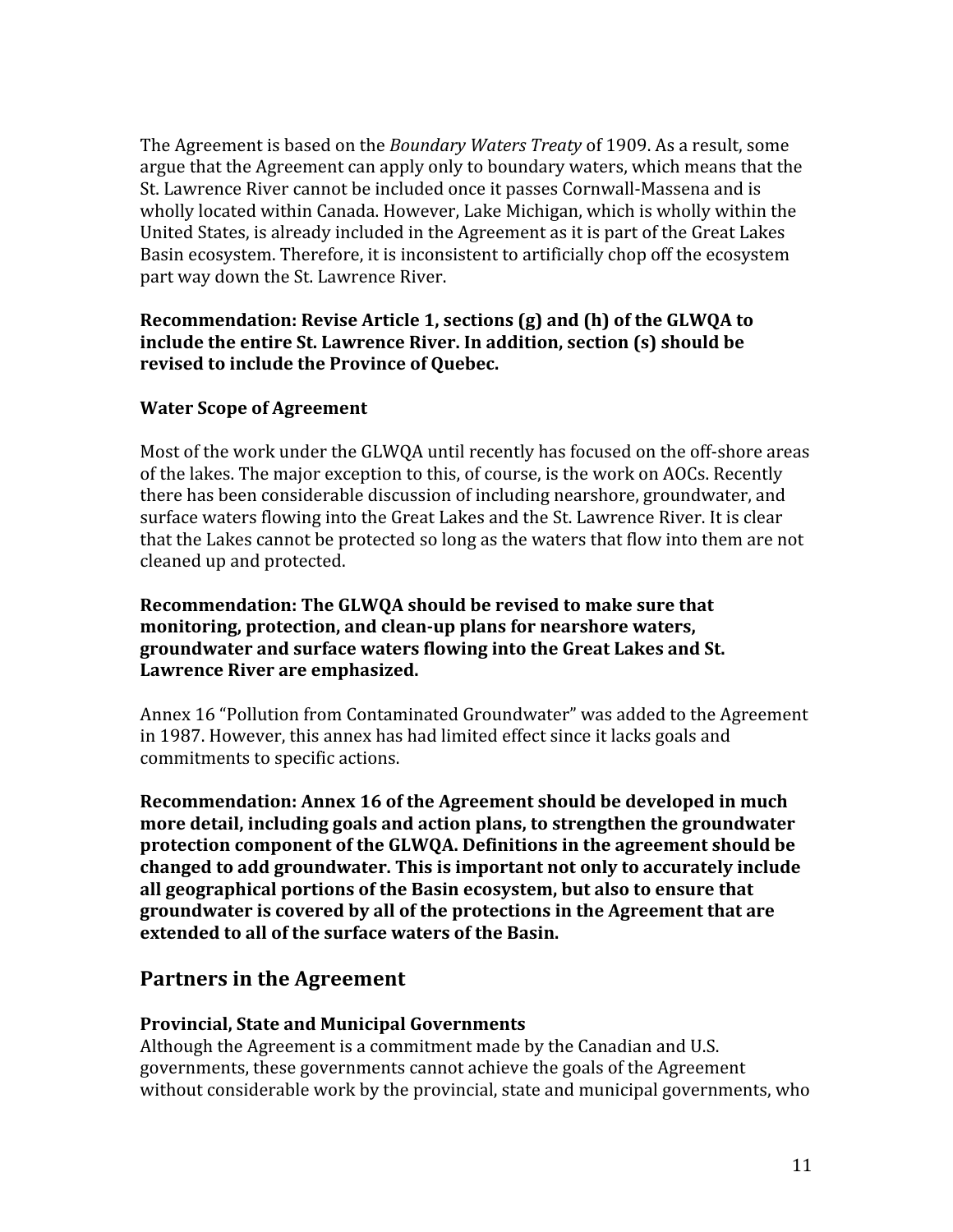play a critical role in implementation of the Agreement. For example, cities in the Great Lakes and St. Lawrence River basin invest an estimated \$15 billion each year on programs essential for achieving the goals of the GLWOA.

# Recommendation: The provincial, state, and municipal governments should be recognized in the Agreement as essential partners and should be included in deliberations around GLWQA activities.

## **Tribal, First Nation and Métis Governments**

Approximately 350,000 descendants of the first peoples of the Great Lakes basin live in 110 nations on approximately three million hectares of federally recognized reserve land and sovereign territory in the Great Lakes-St. Lawrence River basin. Many more of their descendants live off the reserves and territories, most of them in urban centres. These aboriginal peoples have rights as sovereign independent governments.

The unique role of the Tribes, First Nations and Métis in protecting and restoring the Great Lakes should be recognized in the GLWQA. The specific provisions related to the Tribes, First Nations and Métis should be worked out through extensive discussions with these peoples. This unique role should be recognized as distinct from "public participation" in GLWQA matters.

Recommendation: The GLWQA should include mechanisms for governmentto-government consultations between the US and Canada, and First Nations and Tribal and Métis Governments. This should include recognition that prior and informed consent be required for actions that may threaten the quality and availability of clean water on the reserves and territories. It also should require that the First Nations and Tribal and Métis governments be part of any renegotiation of the Agreement.

### **Citizens of the Great Lakes-St. Lawrence River basin**

A substantial community of citizens has developed engaged in activities directly related to GLWOA activities. For example, thousands of citizens have given countless volunteer hours to the Areas of Concern program. This is only one of many such examples that could be listed.

In Evolution of the Great Lakes Water Quality Agreement, Lee Botts and Paul Muldoon list "development of community" as one of the prime reasons for the success of the Agreement: "The success of the Great Lakes regime depends on the shared commitment to the goals of a community that includes governments, the scientific community, and nongovernmental participants."

It is essential that the public be recognized as partners in the development and implementation of the Agreement.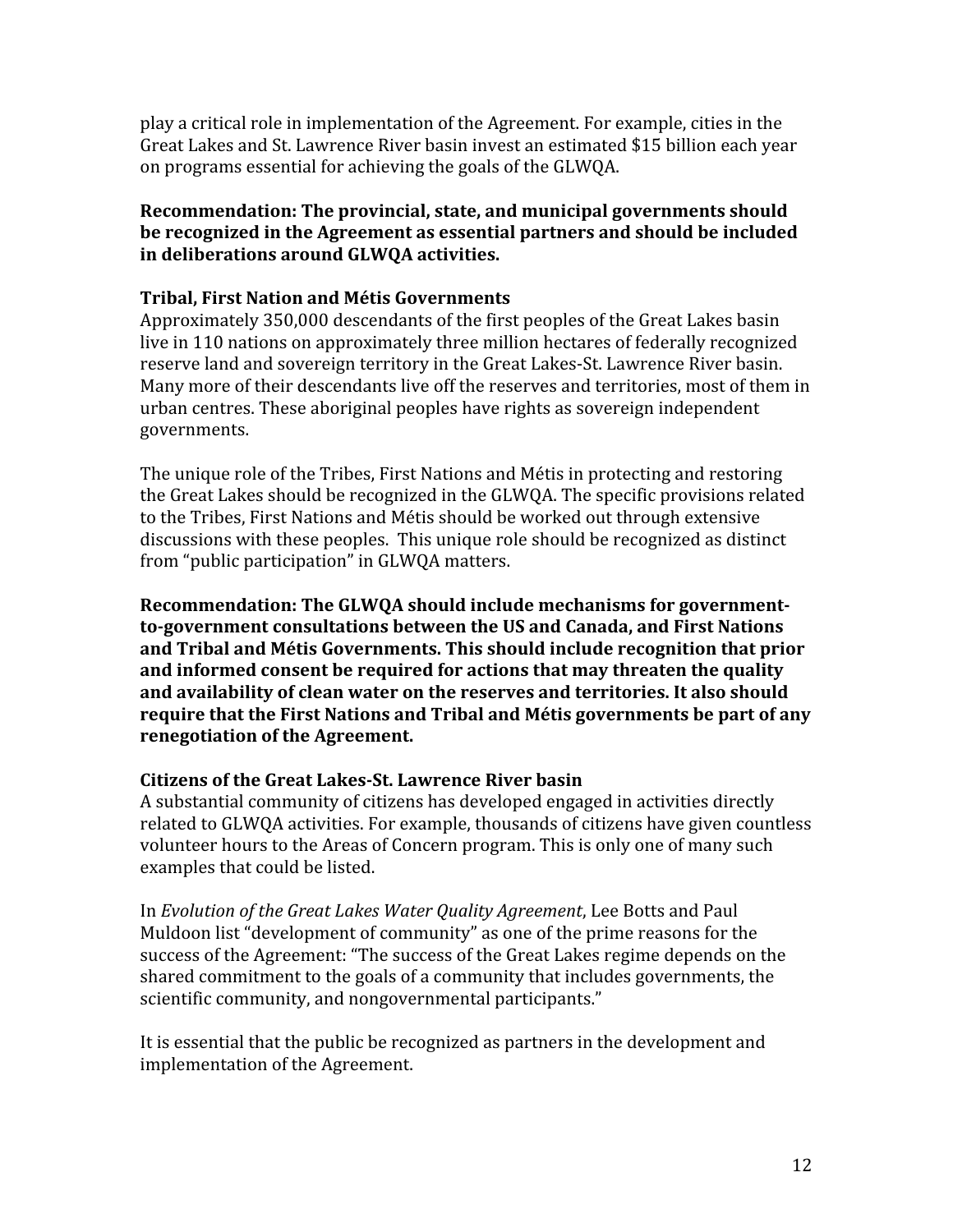Recommendation: The GLWQA should recognize the importance of the role of the public and specify mechanisms for their engagement. Detailed recommendations on this follow later.

# Reviewing & Amending the GLWQA

One of the recurring obstacles to full implementation of the 1987 GLWQA has been the impression that it cannot be updated without an overwhelming lengthy process. In the past this led to calls for a reopening and renegotiation of the Agreement even to address relatively minor issues. This is unnecessary since the mechanism, Article 13, already exists in the Agreement to review and update each of the annexes:

1. This Agreement, the Annexes, and the Terms of Reference may be amended by agreement of the Parties. The Annexes may also be amended as provided therein, subject to the requirement that such amendments shall be within the scope of this Agreement. All such amendments to the Annexes shall be confirmed by an exchange of notes or letters between the Parties through diplomatic channels which shall specify the effective date or dates of such amendments.

2. All amendments to this Agreement, the Annexes, and the Terms of Reference shall be communicated promptly to the International Joint Commission.

Therefore, we support the present structure of the Agreement, where the goals, objectives, processes including public involvement, institutional arrangements, reporting and accountability mechanisms, review process, etc., are in the body of the Agreement, and the more detailed commitments and plans around specific stressors are attached in Annexes. As the Agreement currently states, these Annexes can relatively easily be amended to keep the Agreement up to date.

Recommendation: In the new Agreement, a regular schedule of review and amendment should be explicitly included and acted upon so that the Agreement stays timely. We recommend that the governments review and consider updating the Annexes at least every three years, starting immediately after the IIC's triennial report on Great Lakes water quality. These changes can be made through an exchange of letters.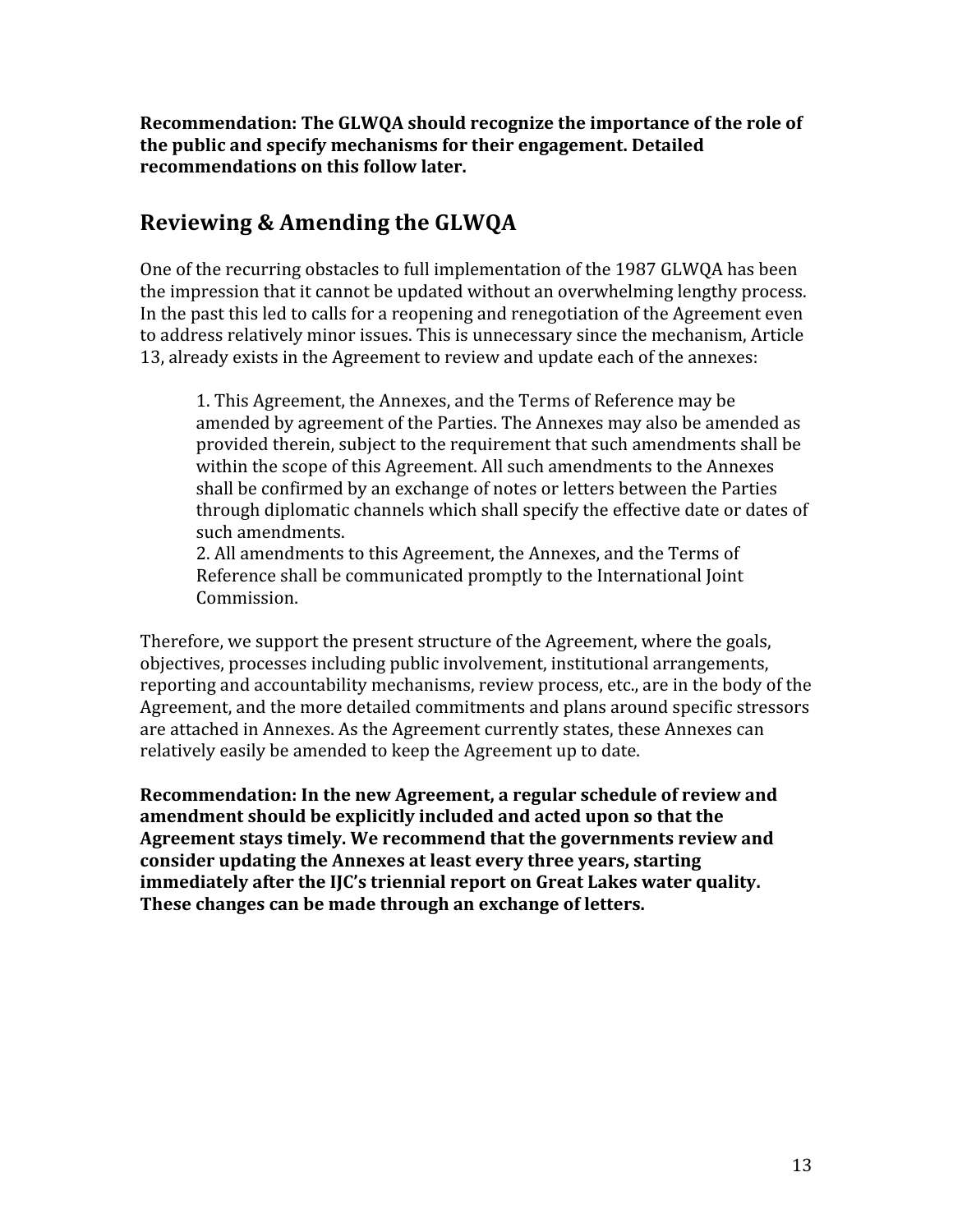# Accountability, Enforcement, Compliance & the Citizens' Role

The GLWQA inspires people in the United States and Canada to remember that the Great Lakes are shared by two countries, as well as first nations, tribal and Métis governments, and has driven important public health and water quality improvements for Great Lakes residents. Historically, the GLWQA has been a key mechanism for shared coordination and activities for ecosystem restoration. Unfortunately, over the years, the Agreement has become increasingly irrelevant and ineffective due to the failure of the Parties to meet their obligations to achieve objectives and goals.

Effective implementation and accountability are fundamental to a successful GLWQA and real water quality improvement in the Great Lakes. The public has been clear that they want more accountability and this is a critical issue in any renegotiation. Since its establishment in 1972, with changes in 1978 and 1987, in the United States the GLWQA has been considered by some to be an unenforceable "executive agreement." To help correct this situation, Congress amended the Clean Water Act in 1990 to require the federal government, in partnership with the states, to "achieve the goals embodied in the Great Lakes Water Quality Agreement."

Even grounding the GLWQA in the Clean Water Act has proven insufficient to compel action. In 1995, the U.S. Environmental Protection Agency (EPA) promulgated water quality standards under the Great Lakes Water Quality Initiative for toxic pollutants. In ensuing litigation before the U.S. Court of Appeals for the District of Columbia Circuit, EPA argued against using the GLWQA as a rationale for phasing out toxic pollutants, arguing that the GLWQA was voluntary. The Court of Appeals agreed, although EPA eventually issued final standards under the Initiative, which has led to more restrictive permitting requirements.

In preparing for the renegotiation of the current agreement, the Canadian and U.S. governments have stated that they intend to draw heavily from their 2006 and 2007 GLWQA review in crafting the new GLWQA. During the 2007 review, as stated in Synthesis of Public Comment, accountability was a "major theme." A key recommendation included the following statement:

"The IJC should do everything possible to ensure that any future version of the Great Lakes Water Quality Agreement includes enforcement measures that allow outside entities to hold governments accountable, in court if they fail to meet the specific goals, action and timelines that should be part of the new Agreement. This increase in meaningful accountability might help rebuild public trust in the institutions charged with protection of the Great Lakes... (p.34)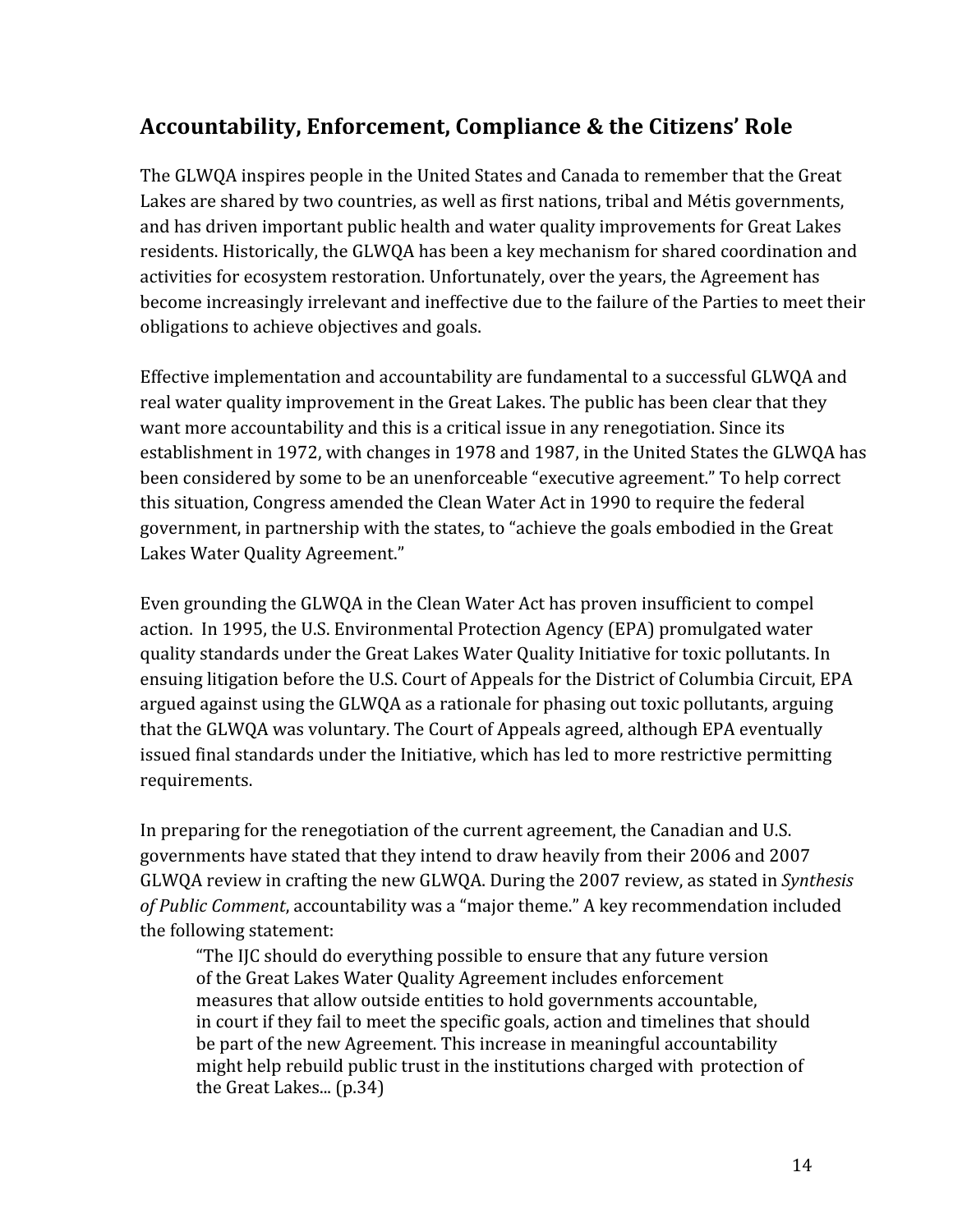However, the IJC is not the enforcing body. The domestic agencies of the two nations are. Failure of the parties to achieve accountability within these agencies to date compels us to recommend that the Parties, as part of the renewal of the GLWQA, develop a comprehensive program and plan to implement the new agreement, designed with full public engagement. This plan should:

- publicly delineate priorities, stated actions and associated funding needs;
- improve access to information by requiring regular reporting on the implementation of action items and delivered funding; and
- have this information open to the public through a frequently updated Web site designed to track progress on objectives, open records to the citizens of both nations, and reported on at IJC biennial or triennial meetings.

Recommendations: We urge that, through the Agreement process, the Parties publicly commit to establishing a legislative and regulatory framework (on a specified timeline) for achieving and monitoring progress towards Agreement goals and objectives. This framework should include:

1. A comprehensive review of domestic law as it relates to protecting and restoring water quality and the chemical, physical and biological integrity of the Great Lakes ecosystem, and specific recommendations for revisions to domestic law that will support compliance and enforcement with Agreement objectives.

2. Specific requests to Parliament and Congress to undertake the process of enacting legislation to achieve Agreement compliance within the timelines of appropriate reauthorization schedules and other legislative processes.

3. Development of commensurate regulatory programs within appropriate federal agencies, and agreements with implementing enforcement agencies in state, provincial, first nation and tribal governments that clarify roles and responsibilities for meeting Agreement objectives, public review processes, and reporting to the Parties, the IJC and the public.

4. Funding strategies and sufficient appropriations to support enforcement capacity at the federal, state and provincial levels.

5. Periodic public review by administrative agencies, and legislative bodies.

6. Independent review by agencies such as the Auditor General of Canada, the Government Accountability Office in the U.S., and by independent scientific bodies such as the U.S. National Academy of Sciences and the Royal Society of Canada.

7. Each Party should specifically identify and make publicly known the domestic public official who carries the responsibility for domestic compliance with the GLWQA. This responsibility should be articulated in the official governmental job description for this public servant.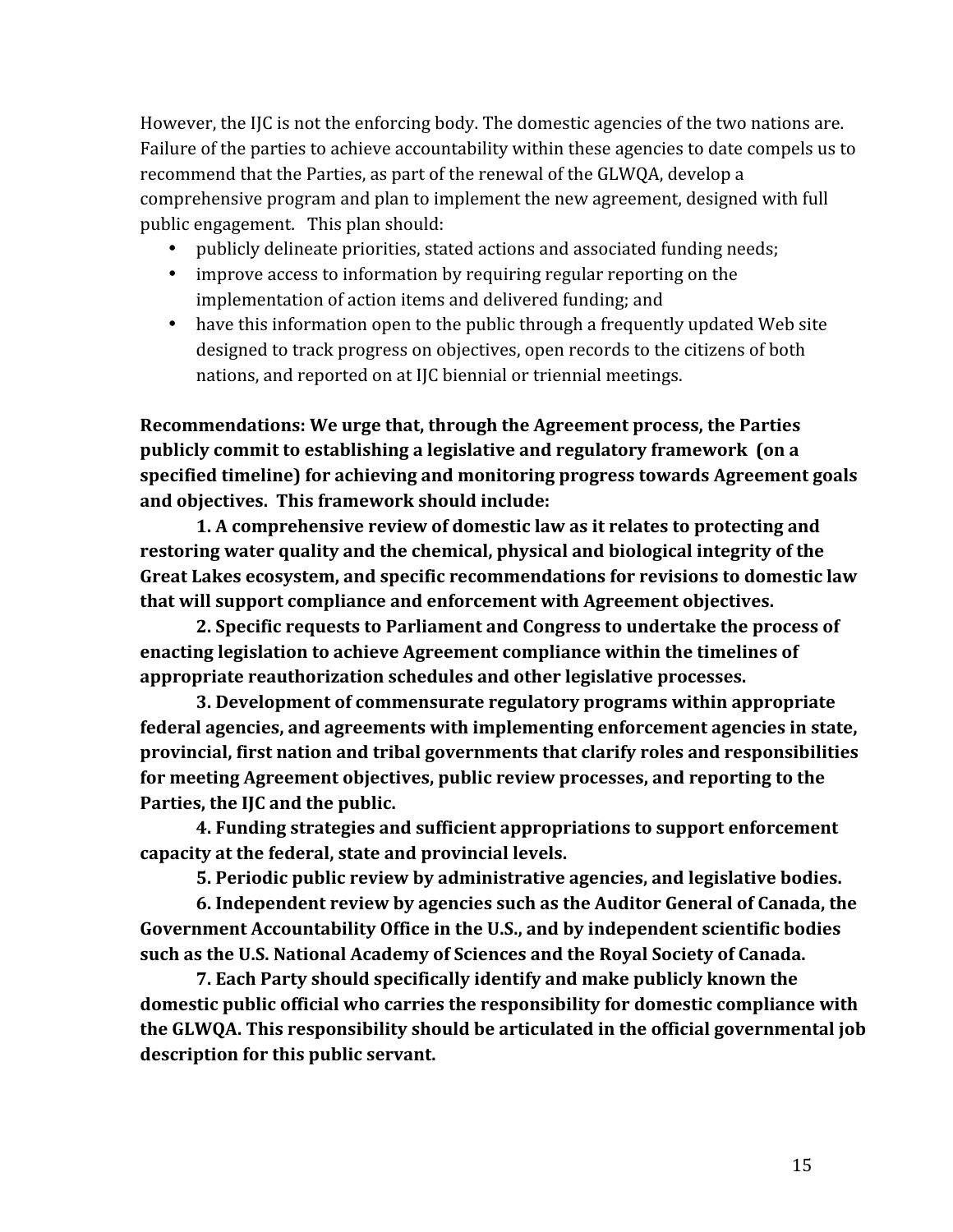Recommendation: Article XI Section 2 of the GLWQA should be amended to state that the Parties commit themselves to:

1. Appropriate funds required to implement this Agreement, including the funds needed to develop and implement the programs and other measures provided for in Article VI of this Agreement, and the funds required by the International Joint Commission to carry out its responsibilities effectively:

2. Enact any additional legislation that may be necessary in order to implement the programs and other measures provided for in Article VI of this Agreement; and

3. Coordinate with the State, Provincial, tribal, first nation and Métis Governments, and stakeholders in all matters relating to this Agreement.

The possibility for accountability is dramatically weakened by words that do not specifically say "commit."

Recommendation: All phrases that grant governments generic flexibility in implementing the GLWQA, such as "shall seek to" and "will make their best efforts to," should be removed from the GLWQA and replaced with clear commitments.

### **Citizen Roles and Rights**

The success of the GLWQA has depended on strong citizen participation to stimulate the political will of the governments. All forms of public involvement have declined in recent years. The trend away from public engagement is inconsistent with other international agreements, which aim toward increased public engagement, accountability and access to justice.<sup>1</sup>

### Recommendation: The GLWQA should contain specific provisions to guarantee transparent pubic access to GLWQA processes and decisionmaking.

<sup>&</sup>lt;sup>1</sup> Two examples are: the North American Agreement on Environmental Co-operation (NAAEC) under the North American Free Trade Agreement and the United Nations Economic Commission for Europe (UN/ECE) Convention on Access to Information, Public Participation in Decision-making and Access to Justice in Environmental Matters (Aarhus Convention). The NAAEC contains both a citizen petition process and a government-to-government dispute resolution process. The petition process can trigger an independent review of claims that one of the governments is "failing to effectively enforce its environmental laws". The dispute resolution process can lead to "monetary enforcement sanctions" for persistent patterns of weak environmental enforcement. The Aarhus Convention (which came into force in 2009 and to which Canada/United States are not signatories) contains provisions relating to the "three pillars" of access to information, participation in the environmental decision-making process, and access to justice through an independent review process. The latter includes provision for both direct and indirect enforcement of national environmental laws.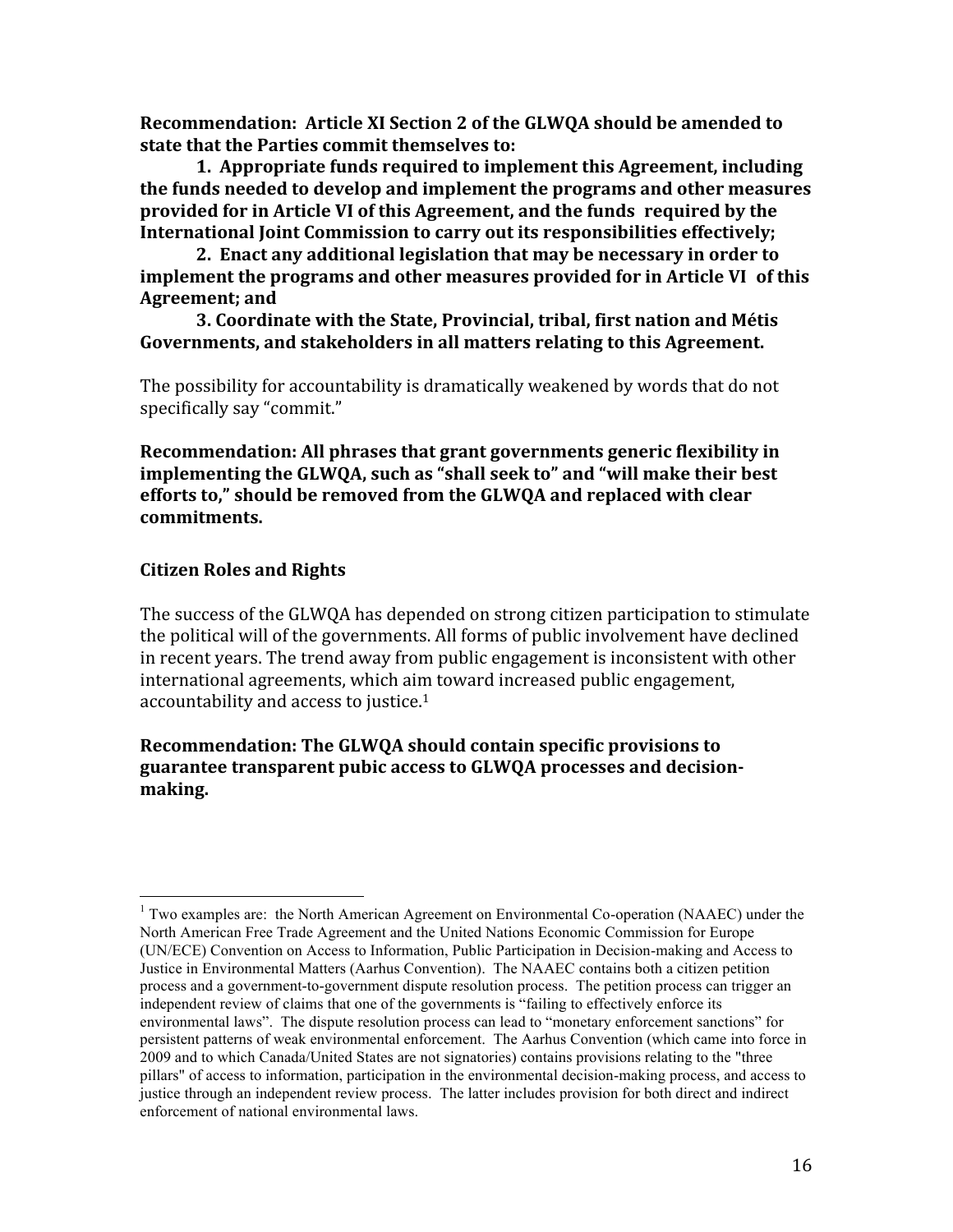## **Access to Information**

Access to information is essential to effective participation in environmentaldecision-making. Full, timely access to information should include both passive and active mechanisms for information disclosure. Passive mechanisms provide that information be made available on request. Active mechanisms provide that information be collected and disseminated in the public interest. Both types of mechanisms should be reflected in the GLWQA.

Recommendation: Provisions should be added to the GLWQA that include, but are not limited to, the following:

- Commitments to providing access to information affecting policies and decisions in a timely fashion, allowing for meaningful citizen and local government participation in decision-making;
- Regular government reporting on progress toward achieving specific goals and objectives: and.
- Clear government reporting on budget allocations and actual expenditures.

# **Advisory board participation**

The public also should be assured of more meaningful participation in IJC activities. Citizen experts in the appropriate fields and representatives of the basin's environmental groups, at least one from each country, should be appointed to the IJC's existing boards, that is, the Water Quality Board, the Science Advisory Board, and the Council of Great Lakes Research Managers. Nominations for environmental group representation on the boards should be solicited from a body of all environmental groups in the basin reasonably characterized as being regional in nature. As specified for other representatives in the IJC's Mission Statement and Guiding Principles, environmental group representatives would be expected to perform as advisors in their personal and professional capacities rather than in their organizational capacities.

In addition, a new Citizens Advisory Board should be instituted by the IIC. This board should advise the IJC commissioners on the adequacy of government programs and the partnerships enabled through government facilitation to achieve the goals of the GLWQA and make recommendations on how these programs could be improved.

Recommendations: The GLWQA should be revised to require environmental citizen representatives on all existing IJC boards. In addition, the Agreement should require the IJC to set up a Citizens Advisory Board to advise the IJC on the adequacy of government programs and to make recommendations to the IIC on these matters.

### **Public participation in reporting**

The IJC and, perhaps more importantly, the governments should assure ample opportunity for public participation in all reporting and information exchange processes, and in particular the IJC biennial or triennial meetings. The GLWQA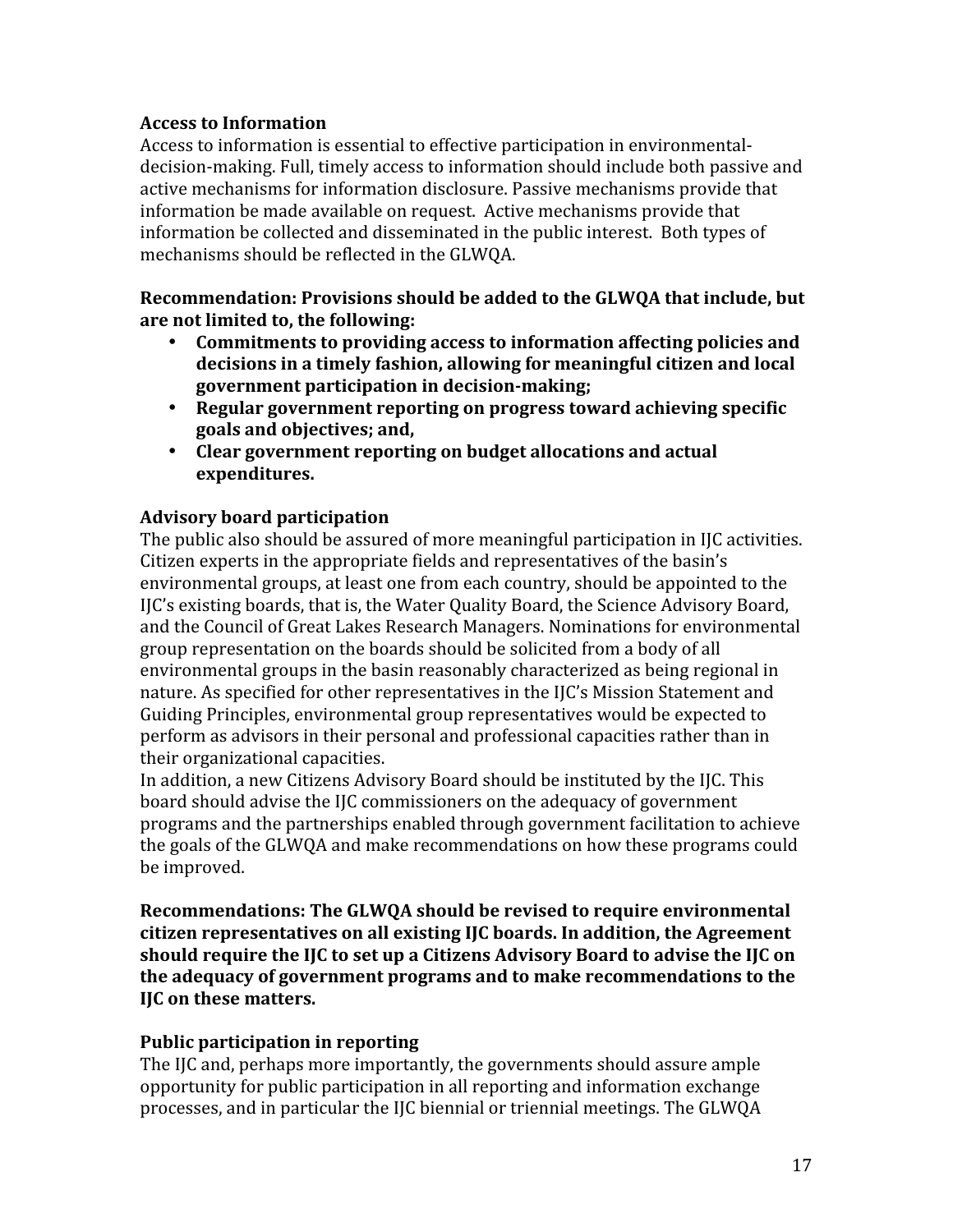should specify that the IJC biennial or triennial and board reports will be completed substantially in advance of the biennial or triennial meeting, and that commissioners, report authors, and government officials will all be present to accept comment and to answer questions from the public about the reports.

Recommendation: The GLWQA should specify that the IJC should provide for public participation in its biennial or triennial meetings in a matter that facilitates meaningful involvement, for example, through a process such as that outlined in the previous paragraph.

# **Public Petitions**

The Agreement should specify a public petition process by which any resident of either country can claim a failure to implement the Agreement. Such petitions would be required to meet screening criteria, as judged by the IJC to ensure that they are not frivolous or duplicative of existing litigation, and that alternative domestic procedures applicable to the petition topic have been tried. If a petition is valid, the Agreement should require an investigation of the petition topic by the IJC, a public response from the relevant governments, recommendations by the IIC for action. and a commitment by the governments to be bound by the IJC's recommendations as a result of a public petition process.

Recommendation: The GLWQA should be amended to require the IJC to set up a citizen public petition process. The IJC should consult with the public as it develops this petition process.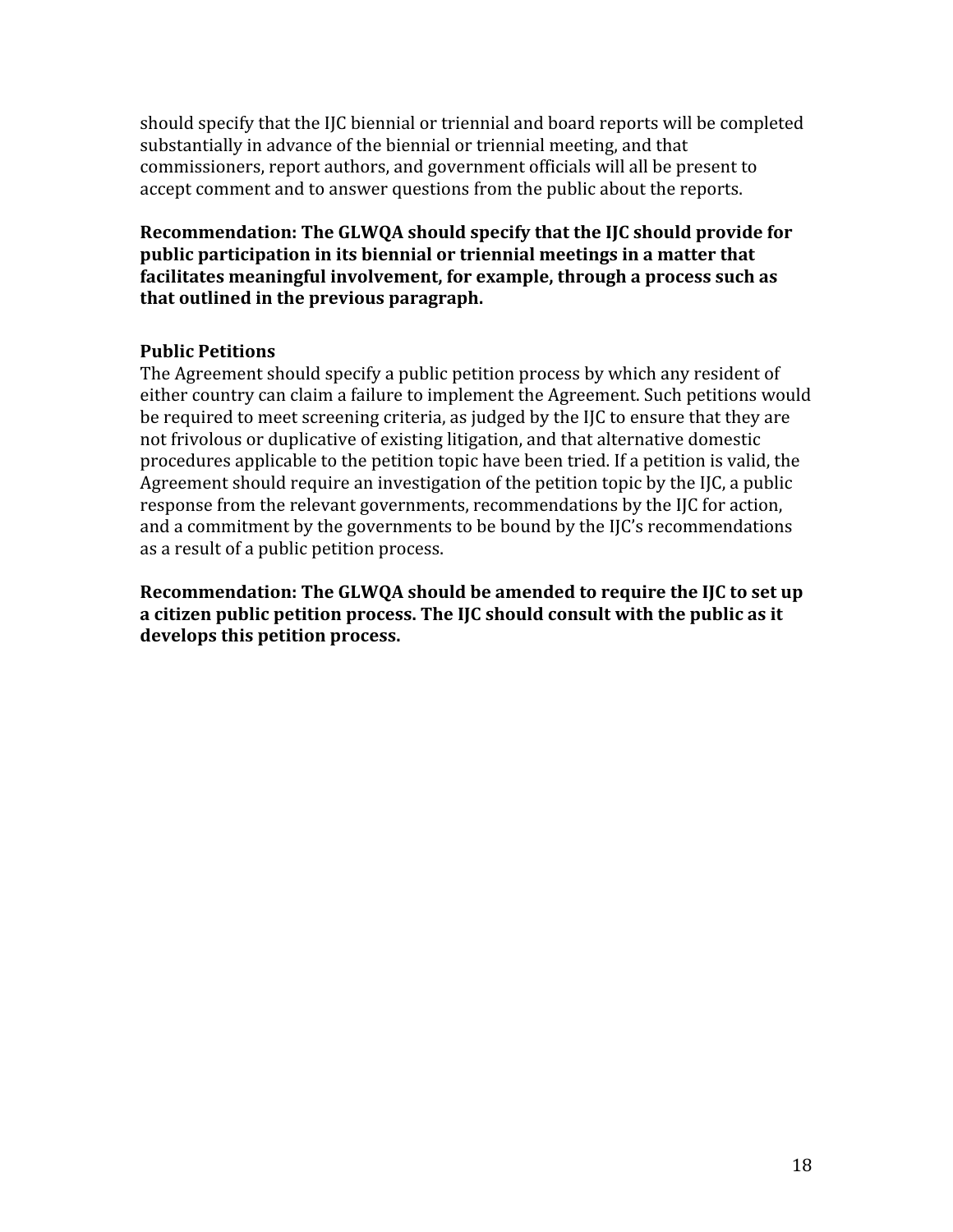# **Binational Institutions**

As threats to the ecosystem grow, binational responsibilities have been blurred and unbalanced between the two countries. Rather than strengthening Great Lakes binational institutions, which are essential for a true cooperative ecosystem approach, the shifts in power in the Great Lakes-St. Lawrence River basin since 1987 have resulted in confusion. For example, the oversight powers of the IJC have substantially lessened in the past twenty years. Government accountability for their commitments in the Agreement has waned at the same time.

Since the 1987 revisions to the GLWOA, there has been incomplete implementation of a number of the provisions of the Agreement. Some of these can be attributed to inadequate efforts at the binational level. The Governments created several new implementation mechanisms not in the Agreement such as the Binational Toxics Strategy (BTS) established in 1997, the State of the Lakes Ecosystem Conferences (SOLEC) started in 1994 and, in 2004, the U.S. government established a Great Lakes Regional Collaborative (GLRC). The BTS does not have binding commitments and has few mechanisms to deal with new pollutants or synergistic effects. The Governments created their State of the Lakes Ecosystem conference as a binational opportunity to update and review data and report on indicators, but there is insufficient linkage between state of the lakes indicators and government commitments under the GLWQA. In the U.S. the GLRC strategy identified goals and objectives for a Great Lakes restoration in eight issue areas; however, there was only very limited involvement of Canada, threatening to undermine the binational cooperation needed for an ecosystem approach.

Leading up to the 1987 renegotiation of the GLWOA, environmental groups sought to increase the accountability of governments for progress toward achieving the objectives of the agreement. They did this by advocating for more specific actions on issues and calling for more public involvement in binational decision-making.

The renegotiated 1987 GLWOA contained many new obligations for action and for reporting to the public on critical pollutants, point source impact zones and the RAPs and LAMPS [Annex 2], contaminated sediments [Annex 13], non point-source pollution [Annex 13], airborne toxic substances [Annex 15] and contaminated groundwater [Annex 16].

Despite these new focuses, in the past twenty-three years, there has been a serious weakening and confusion of the accountability mechanisms and responsibilities for Great Lakes water quality and a lack of coordinated strategic bi-national programs to address the long-existing crises in the Great Lakes as well as failure to keep up with the growing threats to the ecosystem.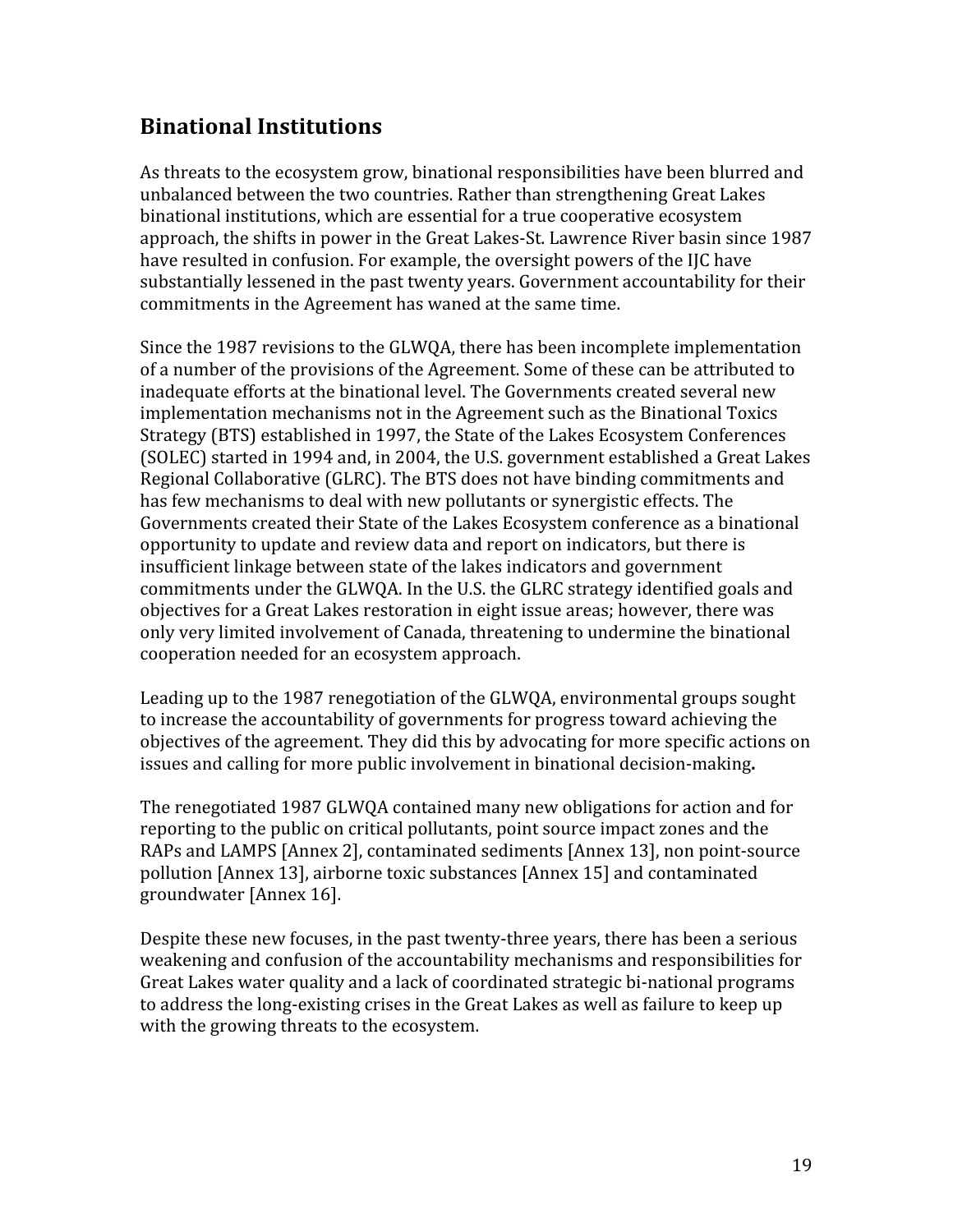# **Binational Executive Committee (BEC)**

The 1987 Agreement added a new requirement for the Parties to meet twice a year "to co-ordinate their respective work plans with regard to the implementation of this Agreement and to evaluate progress." The BEC was set up to fulfill this new commitment.

Over the past twenty years BEC has failed to adequately fulfill this task. Their meetings, based on our observations and assessment, have primarily become opportunities for information exchange between the two countries – not times at which problems are worked through and new solutions developed.

In a few cases, BEC has developed and/or overseen joint programs to address matters in the GLWQA. One of these is the BTS. This was created to fulfill a commitment in the 1987 GLWOA for such a program  $-$  a commitment that the IIC had to repeatedly remind them of before they created it in 1997. The problem, however, is that if one country or the other becomes stubborn on a matter, the joint programs falter. Increasingly we have seen these programs stalled by national head offices that fail to recognize the importance of jointly developing and overseeing the implementation of programs at the Great Lakes-St Lawrence River basin level programs that may need to differ from national programs to suit regional needs and goals.

The danger in such a situation is that the needs of the shared Great Lakes and St. Lawrence River ecosystem are not necessarily reflected in national programs and financing. BEC has failed to be much more than a place where the two governments inform each other of what they are doing rather than assessing whether the programs are adequate to address shared needs and determining additional actions needed to address these needs. As a result, even though the BEC's name implies that it operates "binationally", for the most part BEC operates "bilaterally," i.e., not working jointly.

Another problem with the BEC is that is not a very open process; it fully includes only federal, state and provincial agencies. The tribal, first nation, ENGO, industrial, and municipal attendees have the status of "official observers." They get to comment on items BEC is discussing. When BEC makes decisions on items, e.g., the recent changes in reporting procedures and timing in the LaMPs, they do not put the proposals out for public consultation before making decisions. In the case of the recent changes to LaMPs, for example, not even the lakewide public forums were consulted.

# Recommendation: Article X, 3 of the GLWQA should be amended in the following ways: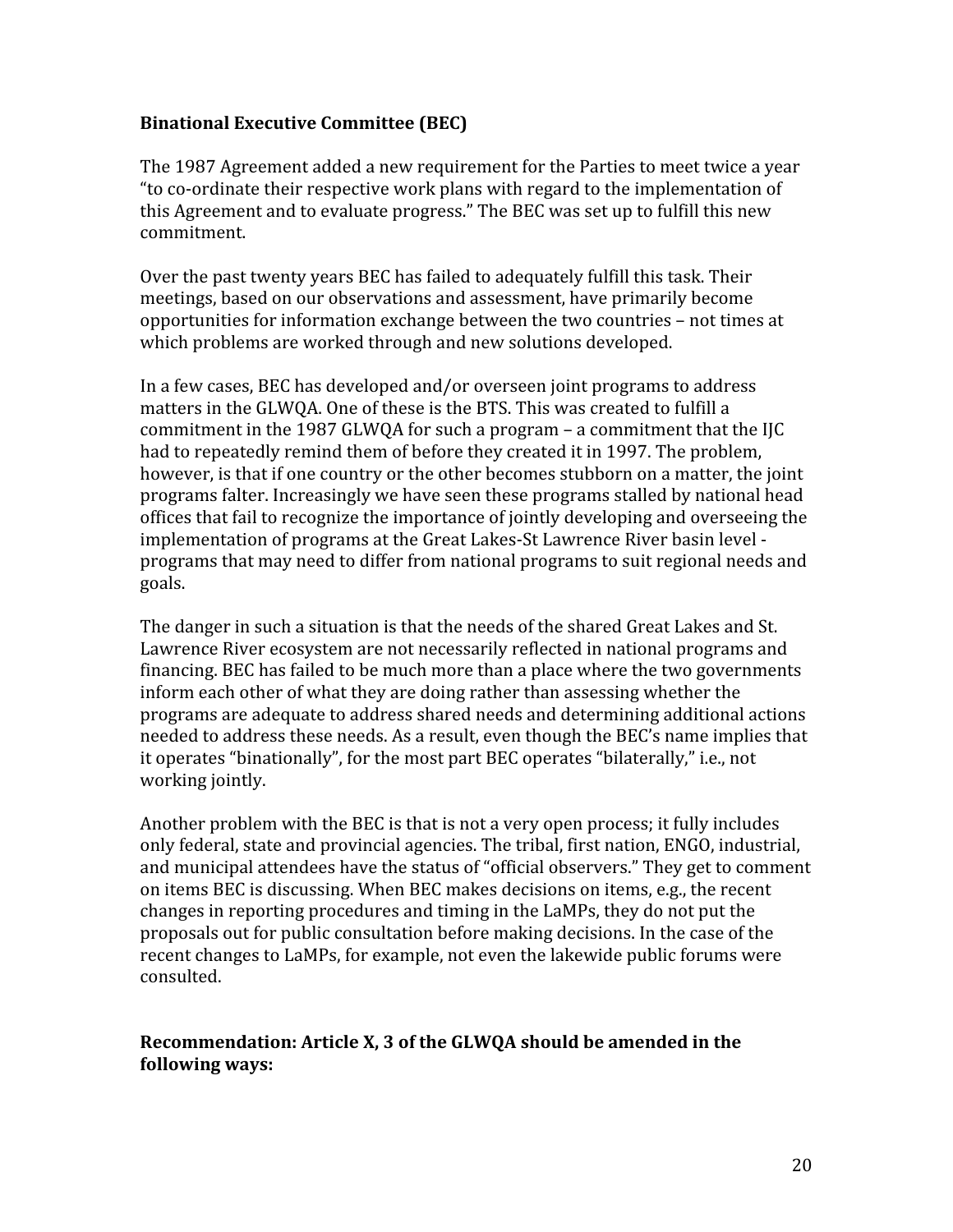- 1. Revise description of role of BEC to include development of a comprehensive binational Great Lakes-St. Lawrence River basin work plan by a specified date using an open and transparent process. This work plan should be based on the commitments in the GLWOA. The section should also state a frequency with which the workplan will be updated.
- 2. The Agreement should specify that the binational work plan will identify prescriptive programs for both present and emerging needs and will include timetables for regular review and reporting on progress on the work plan.
- 3. The Agreement should state that the provincial, state, first nation, tribal, Métis and municipal governments shall be members of the BEC. Representatives of the public, including industry, ENGOs, etc, should also be fully included as members of BEC for discussion purposes, but they should not be part of the final decision voting.
- 4. All BEC activities should be conducted in an open and transparent manner. This should include having all meetings public and the conduct of a formal consultation process on the binational plans as well as on all matters that would change existing programs or processes.
- 5. BEC should utilize the SOLEC process to develop and report on indicators that measure progress toward meeting the specific objectives of the GLWQA. The SOLEC process should be more active at including public participants in its processes.

# The International Joint Commission

The IJC is seen as a critical institution for the success of the GLWQA. Unfortunately, there is currently a strong and near unanimous opinion that the IJC is not adequately fulfilling its responsibilities.

According to the Agreement, the roles of the IJC are:

- Collation, analysis, and dissemination of data and information on the condition of the boundary waters and on pollution;
- Collection, analysis, and dissemination of data and information concerning the General and Specific Objectives and the operation and effectiveness of the programs and other measures established pursuant to this Agreement;
- Tendering advice and recommendations to the Parties and State and Provincial governments on matters in the Agreement and its annexes;
- Assisting in the coordination of joint activities under the Agreement;
- Assisting and advising on research in the Great Lakes basin; and,
- Investigation of matters referred to it by the two federal governments.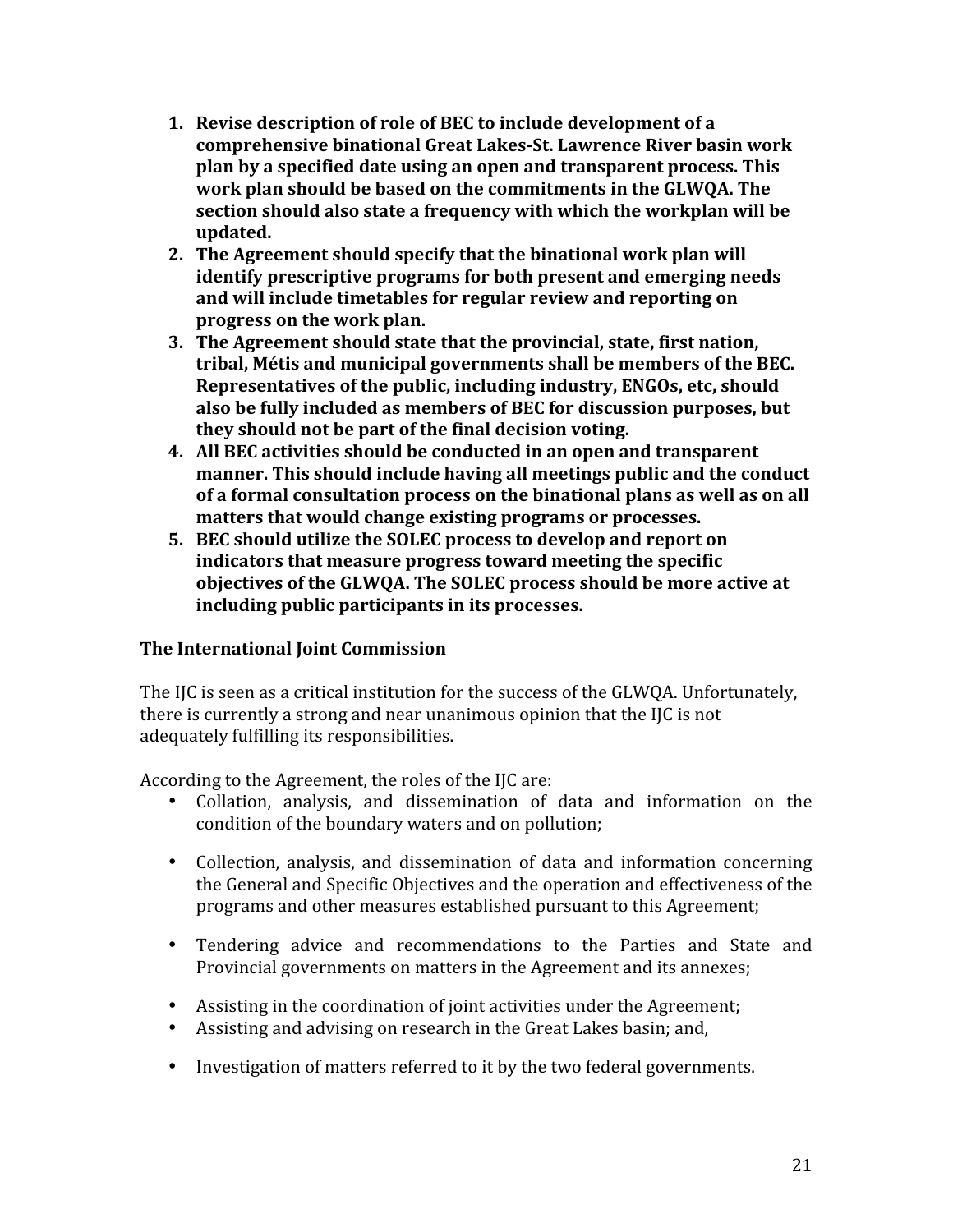A prime part of the recent criticism of the IJC in regards to its activities under the GLWQA is that it is failing to evaluate and to provide leadership as an independent voice for the Great Lakes. The roles currently listed certainly allow for and encourage the IIC to play those roles, but they need to be more explicit to make the parties' and public's expectations of the IJC and the roles and responsibilities of the Great Lakes regional office clearer.

Recommendation: Revise Article VII on the role of the IJC to add the following role at the beginning of the list: Evaluation of the condition of the Great Lakes and St. Lawrence river ecosystem and of the government programs affecting the basin, and leadership in finding solutions to Great Lakes-St. Lawrence River problems. The main purpose of SOLEC should be to provide the IIC with an assessment of the condition of the Great Lakes and St. Lawrence ecosystem. The SOLEC process should be designed to provide the IJC with the evaluation of conditions and progress towards meeting the purpose of the Agreement. through the development of and reporting on established endpoints.

The previous valuable role of the IJC's Water Quality Board (WQB) has lessened over the past twenty-three years. It used to put out excellent evaluations of the state of Great Lakes programs. With its regional office substructure seriously weakened by the parties, it now focuses more on specific issues instead of giving such a thorough analysis of the whole range of programs. The IJC's Water Quality Board needs to have its mandate and membership re-expanded and more explicitly described in the GLWQA.

When the WQB was conducting assessments of government programs, it sometimes came under criticism because the WQB was solely made up of federal, provincial and state government people. This was seen by some as a conflict of interest, making it difficult for them to provide an honest evaluation of the programs. To give more credibility to the work of the WQB, its membership should be expanded beyond the federal, provincial and state governments.

Recommendations: The WOB's mandate in the GLWOA should be amended to specifically say that it will assess the state of the government programs in protecting and restoring the Great Lakes and St. Lawrence River basin. The GLWQA should be amended to specifically state that the membership of the WQB will include members of the federal, provincial, state, first nation, tribal, Métis, and municipal governments, as well as the public.

One of the valuable roles that the IIC plays is to hold a biennial meeting in the Great Lakes to draw together people from throughout the basin. This meeting should focus on the state of the lakes' and their response to protection and restoration initiatives and on the state of the government programs to carry out the commitments they made in the GLWQA. The prime roles of this meeting should be to provide the public with the opportunity to assess, comment on and make recommendations on the IJC board's reports and the State of the Lakes report on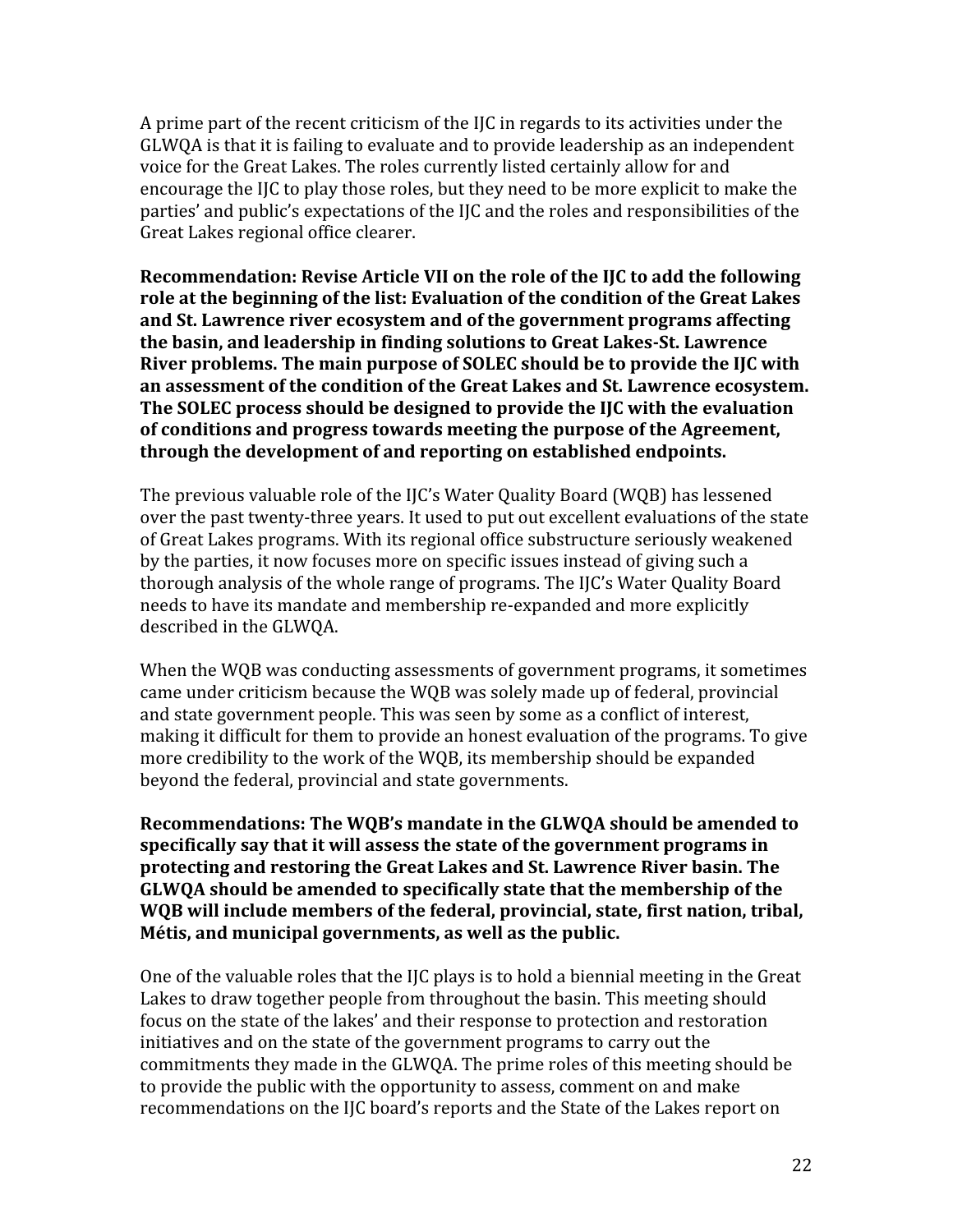these matters. This meeting is not now required in the GLWQA, but has been happening as a matter of established practice.

The IIC's biennial meetings currently include a session where the governments report on their activities since the last IJC biennial meeting. These sessions have proven frustrating for the public since the public is not given adequate time to ask questions of or make comments directly to the governments. These sessions would be more meaningful if the public's concerns about government action were directly addressed to the governments with an opportunity for the governments to respond. These would in effect become accountability sessions. The session where the IJC Commissioners were hearing directly from the public would then focus on the public's suggestions for recommendations that they would like the IJC to make in their next report.

Considerable concern has also been raised about whether reporting in this detail every two years is necessary. We believe it makes more sense to set this on a threeyear cycle for the SOLEC and IJC meetings in order to focus government attention on the implementation of programs rather than merely reporting. However, the cycle should not be less frequent than three years because assessment and reporting are critical components of good governance, providing essential information for making course corrections and improvements, and providing accountability to the public.

Recommendation: Article VII 3 of the GLWQA should be changed so as to require a full report from the IJC to Parliament and Congress as well as to the public every three years, instead of every two years. In addition, this article should be amended to require the IJC to hold a public meeting prior to writing that report to obtain input on the work the IJC has done over the previous three years and to obtain input on the condition of the lakes and of the adequacy of government programs. This should include a government accountability session.

# **Government Response to IIC Reports**

Article X of the GLWQA requires the two federal governments to "consult on the [I[C's] recommendations." The governments interpret this "consult" to mean consult with each other - not with the public.

Recommendation: Article X of the GLWQA should be amended to require the two federal governments to hold public hearings in each of their countries within 3 months of the release of a report by the IIC and to forward the report from those hearings to their respective legislatures. The federal agencies responsible for implementation of the GLWQA should appear at these hearings. In addition, representatives of the public should be invited to speak at the hearings.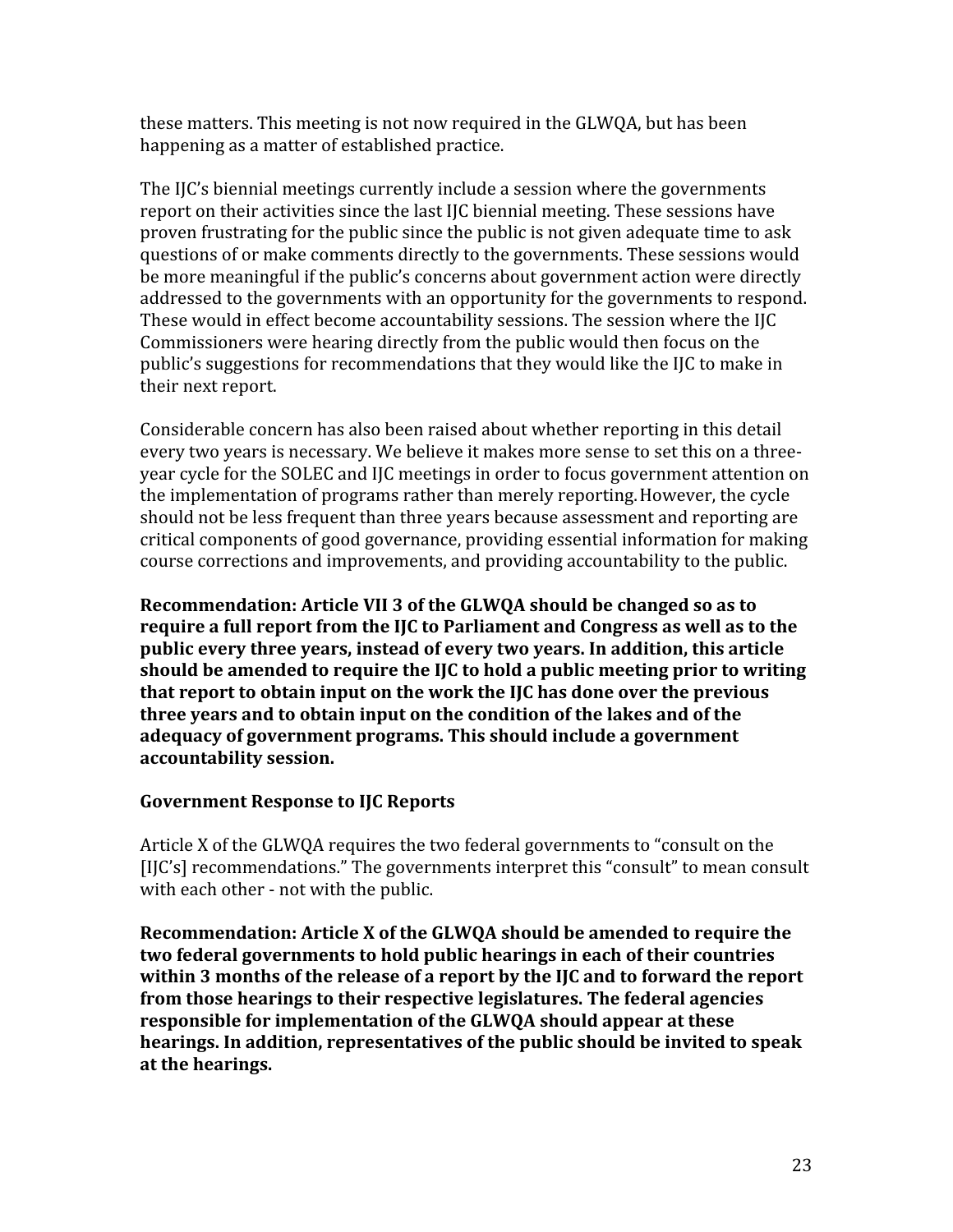The Agreement currently does not require the governments to respond to the IJC on their recommendations or to the public. As a matter of practice both governments have been publishing responses to each of the IIC's recommendations. However, it frequently has been a year or more after the IIC made the recommendations that the responses are released.

# Recommendation: Article X of the GLWQA should be further revised to require the governments to publicly respond to the IJC's recommendations and to do so within 6 months of the release of the IJC report.

Some of the reasons analysts have given for the failure of the IJC to more adequately fulfill its mandate include matters such as the processes by which commissioners are appointed, and funding control by the two federal governments. These matters cannot be addressed through the GLWQA.

# **Science and Binational Decision-Making**

A strong science underpinning to bi-national decision-making in the Great Lakes-St. Lawrence River basin has always been a critical foundation to the implementation of the GLWQA. A state of the science needs assessment and gap analysis should be done for the Great Lakes so a strategic, integrated and informative science agenda can be framed for the Basin.

The BEC set up the biennial SOLEC process as a mechanism to pull together diverse scientific information. BEC holds biennial conferences on the state of the lakes. A State of the Great Lakes Ecosystem Report is then produced based on information presented at the conference and on indicators of ecosystem heath.

In the last decade, the State of the Great Lakes ecosystem reports have used a report card style assessment, and consistently reported that the status of the ecosystem is "mixed", although what this means is vague and value laden. Some conditions are reported "good" and "poor" but the majority of conditions in the 2008 report such as human health, biotic, land use-land cover, climate change, resource utilization, coastal zones and aquatic habitats were reported to be of **unknown status**. This is a clear acknowledgement that insufficient science is being brought to bear on these issues, due to limited funding within each country. Furthermore, while the reporting approach may be more intuitive for many readers in showing a qualitative assessments of particular indicators, the absence of targets and trend data make it challenging to assess how much closer we are to a healthier ecosystem. Coupled with incomplete data for many indicators, this situation limits the ability to make informed decisions. This points to the need to strengthen Annex 17 of the GLWQA.

Recommendation: Annex 17 of the GLWQA should be strengthened, including with specific recommendations on reporting approach, to ensure that we have an adequate and constantly updated understanding of the state of the Great **Lakes and St. Lawrence River.**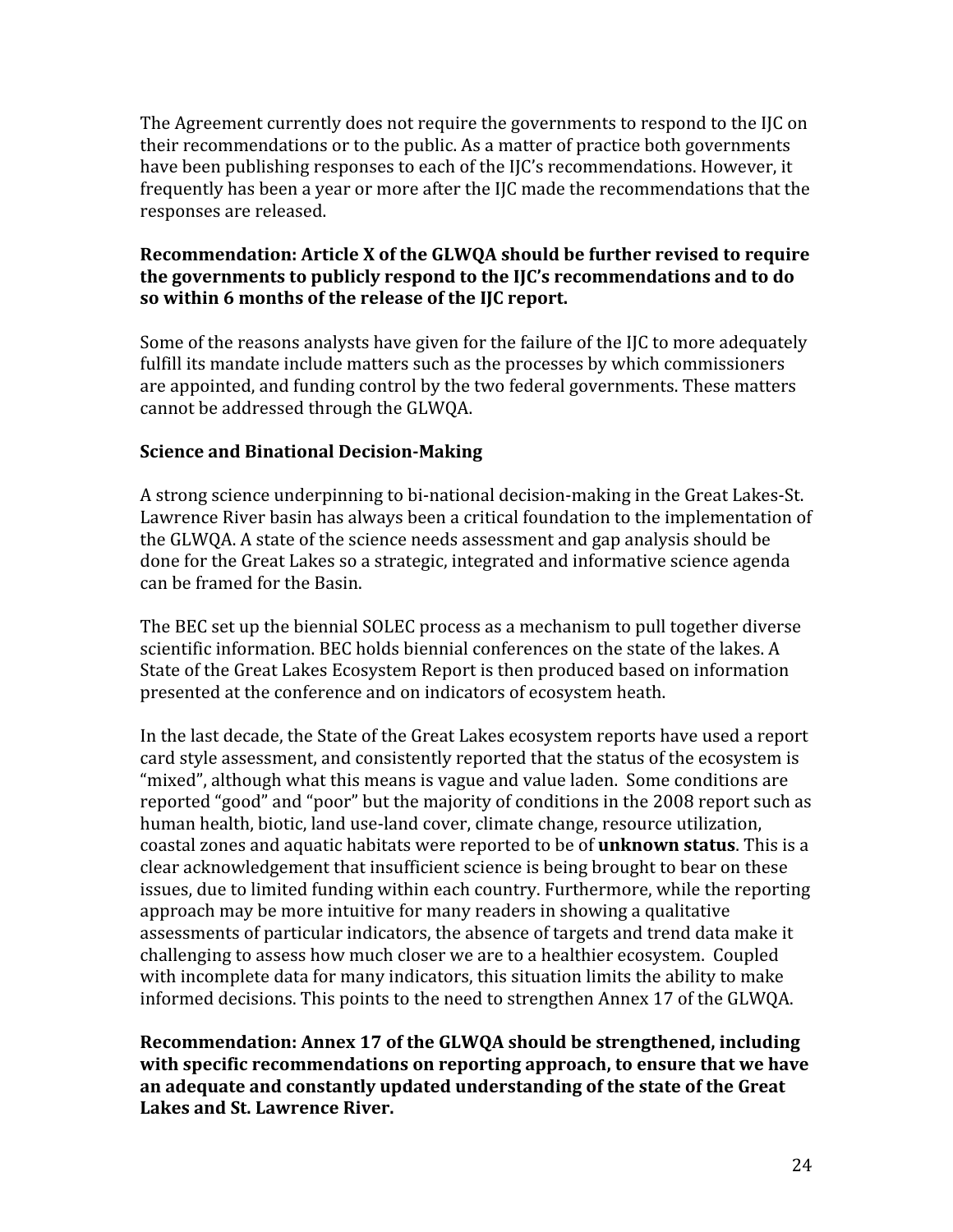# APPENDIX 2 Toxic Substances: Green Chemistry and Green Engineering Annex

[Document begins on next page]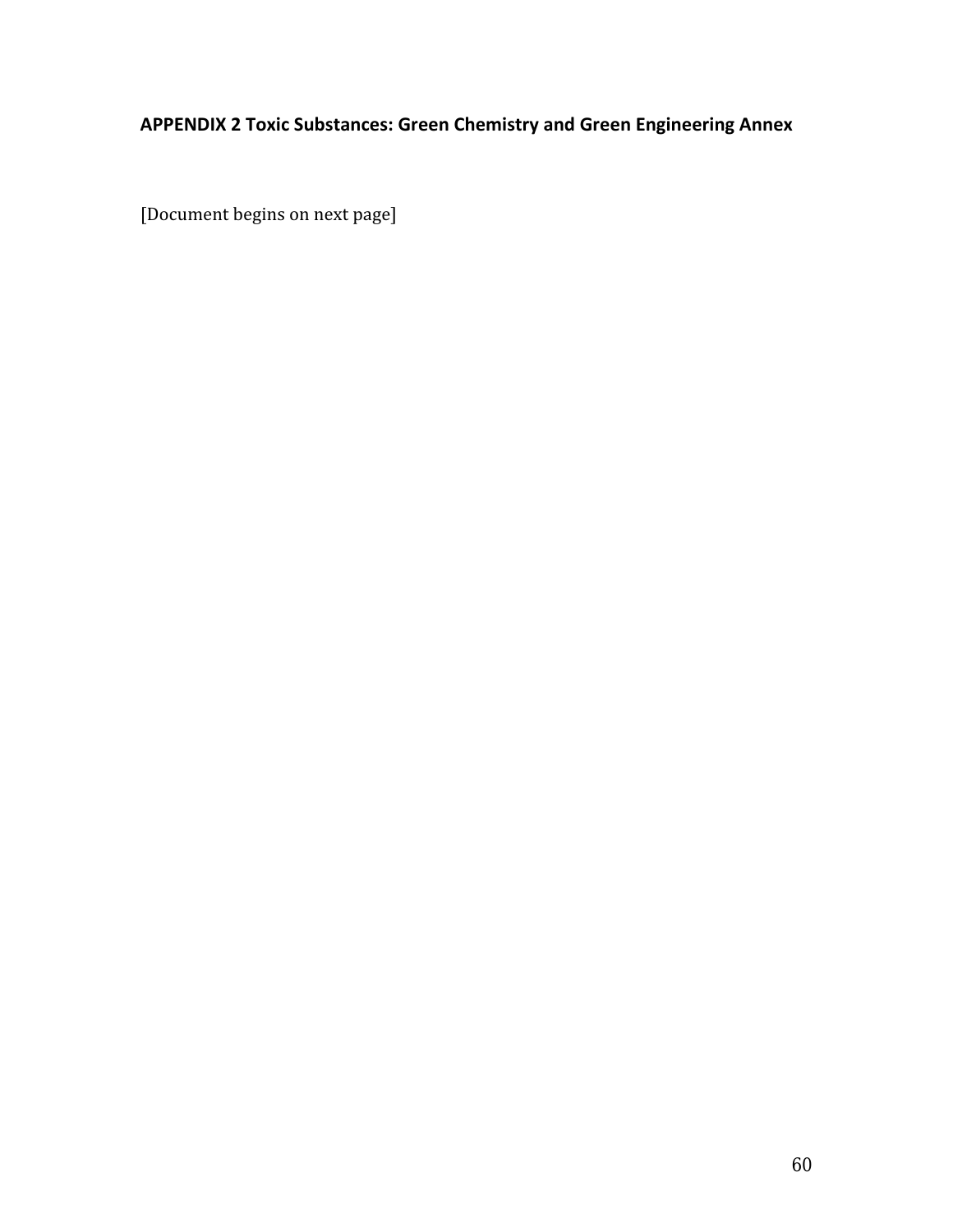### **Great Lakes Water Quality Agreement GREEN CHEMISTRY and GREEN ENGINEERING ANNEX Submitted July 9, 2010**

### **Introduction**

The philosophy adopted for the elimination and reduction of toxic and hazardous substances under the Great Lakes Water Quality Agreement shall be green chemistry, incorporating the use of substitution, alternatives and sunsetting to eliminate and reduce the generation, use and disposal of hazardous substances in the Great Lakes.

The cornerstone of the Great Lakes Water Quality Agreement has been the recognition that preventing the entry of hazardous and toxic substances into the Great Lakes is the most effective way of restoring the quality of the Great Lakes ecosystem and protecting it from further contamination and harm.

While recognizing that legacy contamination must also be a priority in restoring the integrity of the Lakes, and end-of-pipe efforts are still required in the short-term to minimize the enormous continuing loading of chemicals into the Basin through all media, it is unarguable that the only long-term solution to protecting the largest system of fresh-water seas on the planet is an explicit strategy of prevention. This Agreement has recognized this from the beginning, with its emphasis on zero discharge and virtual elimination, supplemented by the need for early warning systems, rigorous surveillance, and regulatory mandates.

Green chemistry and green engineering (GC&E), in the words of a recently-released document from Yale University, are "systems-based approaches that promote design for reduced hazard across the entire life cycle of chemicals, from design, manufacture, and use to end of life. They integrate knowledge from across chemistry, engineering, environmental science, and toxicology in order to reduce and, ideally, eliminate adverse impacts on health and the environment. GC&E provide a framework for a preventative approach based on innovation that improves technical performance, profits, and social benefit."<sup>1</sup>

At a time when thousands of chemicals remain in the environment, and thousands of tons of contaminants continue to pour into the Great Lakes in spite of the dramatic advances by the Parties in reducing these loadings, Green Chemistry and Green Engineering offer a dynamic new approach to operationalizing the goals of zero discharge and virtual elimination. It is the purpose of this Annex to describe how these tools can be most effectively applied to the challenges in the Great Lakes.

The Yale report characterizes three key areas in which GC&E can be useful, which are quoted here in their entirety with slight modifications to enhance their relevance to the specific needs and process of the GLWQA.

 $\overline{a}$ <sup>1</sup> Matus, Kira MJ, Beach, Evan, Zimmerman, Julie B., *Integrating Green Chemistry and Green Engineering into the Revitalization of the Toxics Substances Control Act*, Center for Green Chemistry and Green Engineering, Yale University, New Haven, CT, June, 2010, p.3.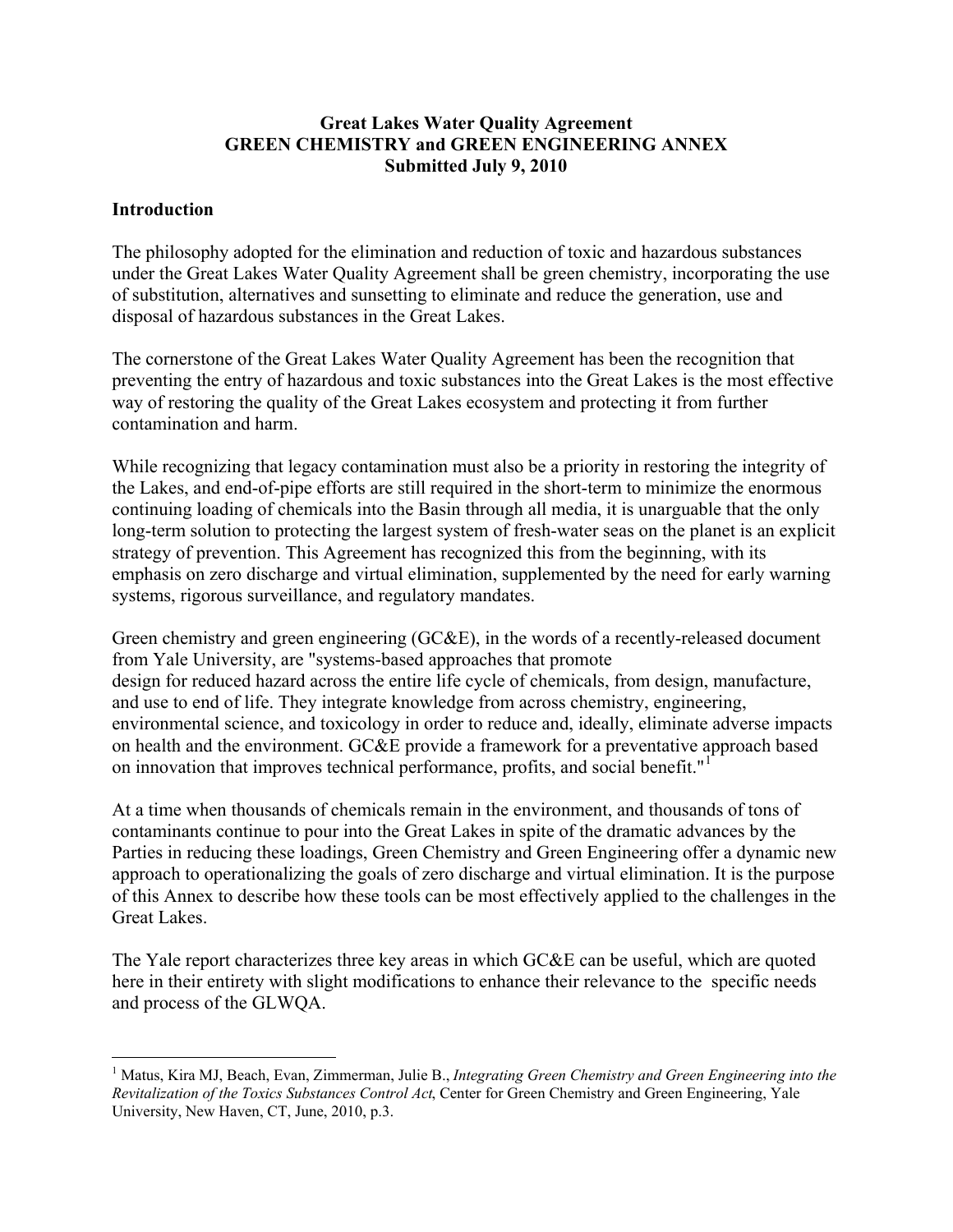Great Lakes Water Quality Agreement Green Chemistry and Green Engineering Annex Great Lakes Green Chemistry Network page 2 of 8

**1. Technical:** The development and deployment of metrics, tools, education, knowledge sharing and communication to support the continuous development and implementation of GC&E-based innovations. **2. Policy:** The use of regulatory authorities in a variety of ways, including (but not limited) to help remove market distortions that protect or favor more hazardous alternatives, to provide incentives for GC&E-based alternatives, and to engage in voluntary agreements and collaborations. **3. Financial:** The leveraging of funds by the governments of both Parties to support green chemistry and engineering research, development, and

# 1. **Purpose of Annex**

The purpose of this Annex is to outline detailed strategies, policies, plans, and commitments for the adoption of Green Chemistry and Green Engineering in the Great Lakes Water Quality Agreement.

### 2. **Definitions**. As used in this Annex:

implementation.<sup>2</sup>

 (a) "Green Chemistry" is the utilization of a set of principles that reduces or eliminates the use or generation of hazardous substances in the design, manufacture, and application of chemical procedures.<sup>3</sup> The application of the principles of Green Chemistry is dynamic to ensure progress is achieved towards eventual elimination of toxic chemicals.

 (b) "Green Engineering" is "the development and commercialization of industrial processes that are economically feasible and reduce the risk to human health and the environment."<sup>4</sup>

 (c) "Hazard" is the inherent property of an agent or situation having the potential to cause adverse effects when an organism, system or (sub) population is exposed to that agent."<sup>5</sup>

 (d) "Continuous improvement" is defined as Successful implementation through continuous improvement and planning. Alternatives decisions are not final. They are steps along the path to sustainability. $6$ 

 $\overline{a}$ 

 $<sup>2</sup>$  Ibid, p. 4.</sup>

<sup>3</sup> Anastas, Paul T., Warner, John C. *Green Chemistry:Theory and Practice*, Oxford University Press, New York, 1998, p. 8-9.

<sup>4</sup> Anastas, P.T., and Zimmerman, J.B., "Design through the Twelve Principles of Green Engineering", *Env. Sci. Tech.* 2003, *37(5)*, 94A-101A.

<sup>5</sup> Organisation for Economic Co-operation and Development (OECD), 2003, *Descriptions of selected key generic terms used in chemical hazard/risk assessment* (Paris: OECD).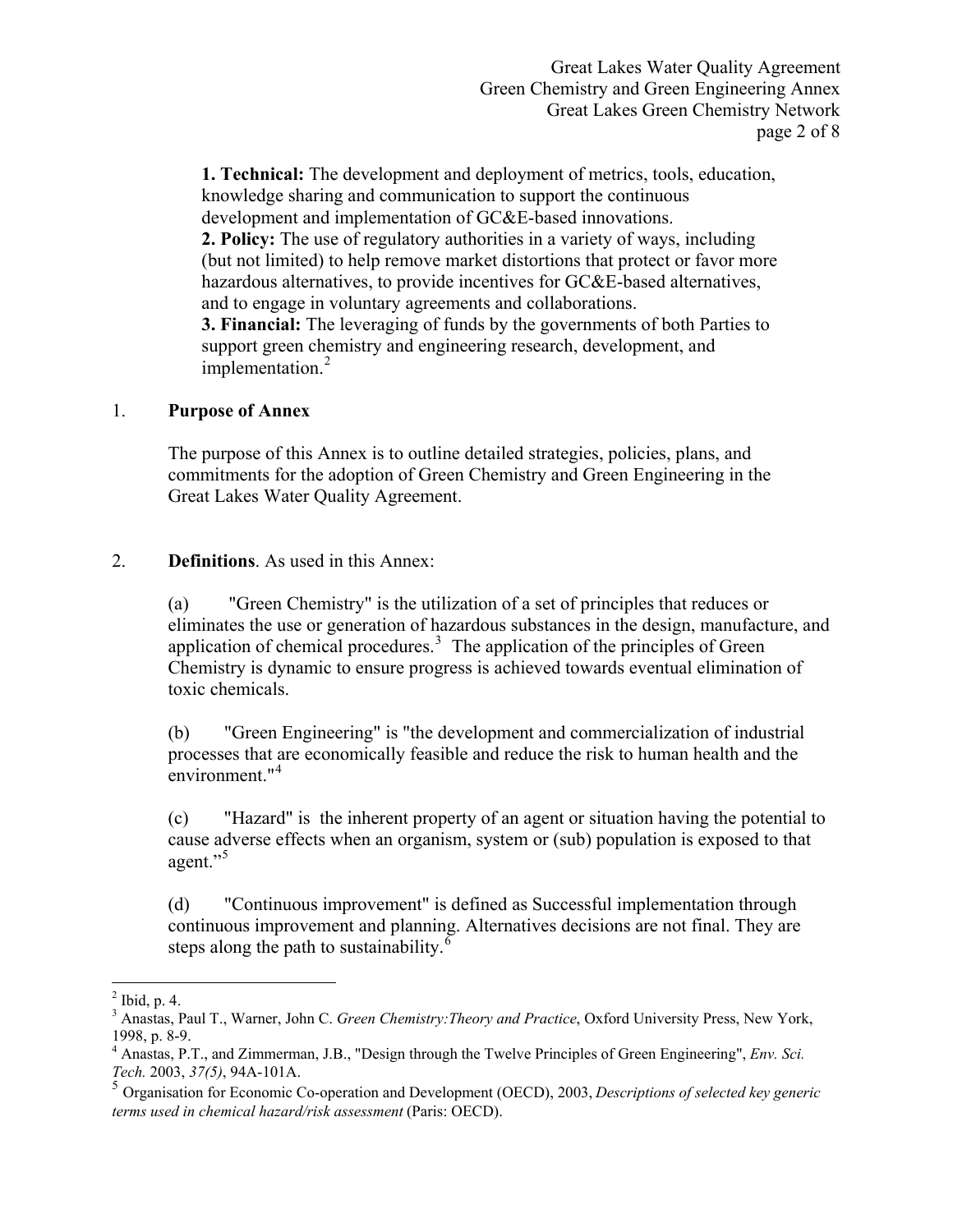Great Lakes Water Quality Agreement Green Chemistry and Green Engineering Annex Great Lakes Green Chemistry Network page 3 of 8

 Comment: This concept is not formally recognized in the current GLWQA. However, if Green Chemistry is to make significant progress towards the objectives of pollution prevention and zero discharge, the aspect requiring continual improvement is a critical element of the approach. The absence of such an element will not effectively achieve the elimination or pollution prevention of toxic chemicals.

 (e) "Substitution**"** is defined as "the replacement or reduction of hazardous substances in products and processes by less hazardous or non-hazardous substances, or by achieving an equivalent functionality via technological or organizational measures."

 (f) "Life Cycle Perspective" is defined as "broad consideration (qualitative or quantitative) of environmental, social and/or economic issues across the life cycle of a chemical, material, or product."<sup>8</sup>

 (g) "Prevention" is defined as **"**any change to a chemical, material, or product that reduces, avoids, or eliminates the use of hazardous substances or generation of hazardous byproducts across its life cycle, so as to reduce risks to the health of workers, consumers, or the environment, without shifting risks between workers, consumers, or parts of the environment.<sup>9</sup>

### 2. **The Principles of Green Chemistry and Green Engineering**

(a) The Twelve Principles of Green Chemistry are:

 (1) It is better to prevent waste than to treat or clean up waste after it is formed.

 (2) Synthetic methods should be designed to maximize the incorporation of all materials used in the process into the final product.

(3) Wherever practicable, synthetic methodologies should be designed to use and generate substances that possess little or no toxicity to human health and the environment.

 (4) Chemical products should be designed to preserve efficacy of function while reducing toxicity.

 (5) The use of auxiliary substances (e.g. solvents, separation agents, etc.) should be made unnecessary wherever possible and innocuous when used.

 $\overline{a}$ 

<sup>6</sup> Rossi, Mark, Tickner, Joel, Geiser, Ken, *Alternatives Assessment Framework of the Lowell Center for Sustainable Production,* Lowell Center for Sustainable Production, Version 1.0, July, 2006, p.9.

<sup>7</sup> J. Lohse, et al., 2003, *Substitution of hazardous chemicals in products and processes*, compiled by Ökopol GmbH and Kooperationsstelle Hamburg for the European Union Directorate General

Environment, Nuclear Safety and Civil Protection of the Commission of the European Communities (Hamburg: Ökopol GmbH).

 $8$  Rossi, et al, p. 8.

<sup>9</sup> Rossi, et al., "Adapted from the definition of "toxics use reduction" as defined by the Massachusetts Toxics Use Reduction Act of 1987.", pp. 8, 21.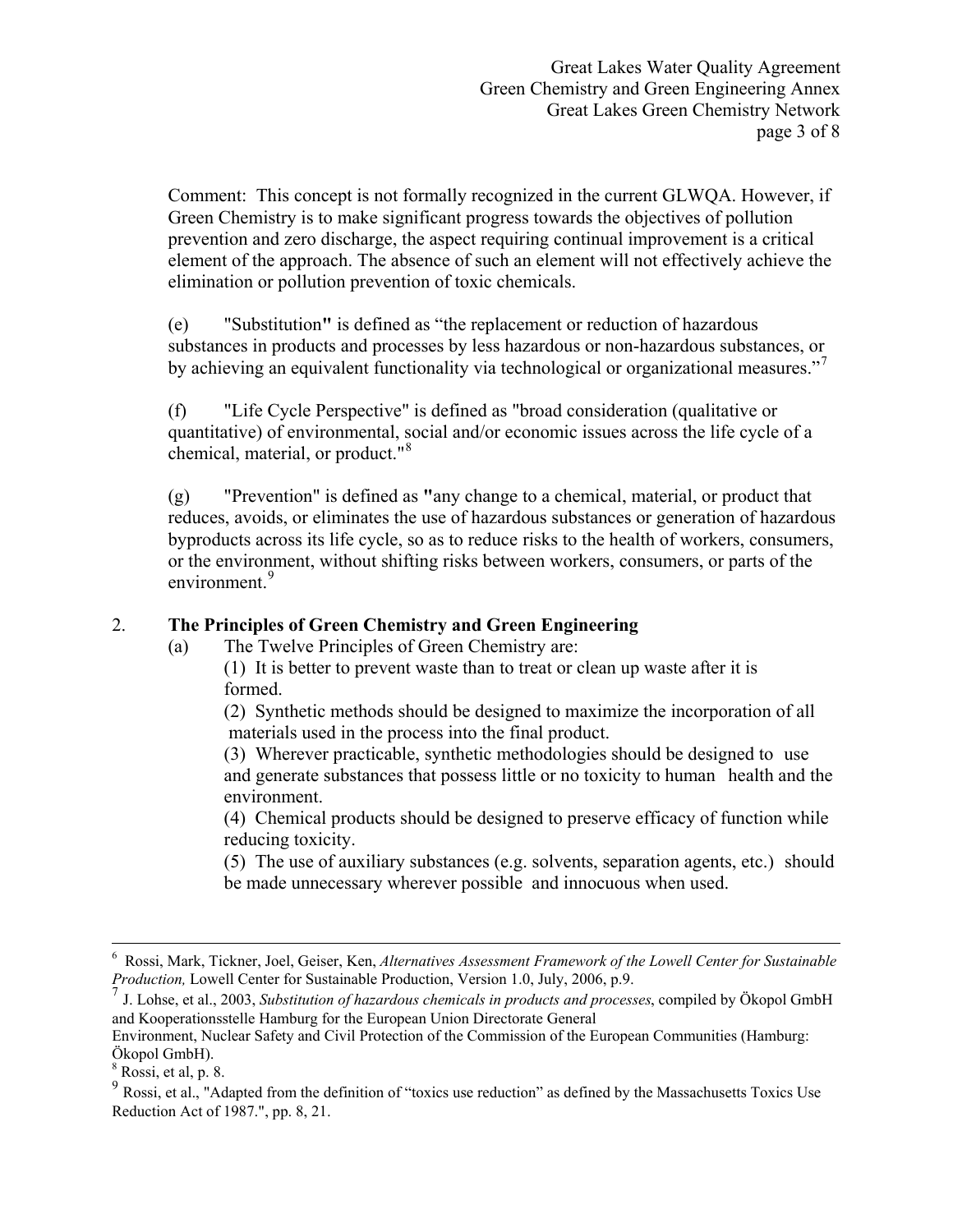(6) Energy requirements should e recognized for their environmental and economic impacts and should be minimized. Synthetic methods should be conducted at ambient temperature and pressure.

 (7) A raw material of feedstock should be renewable rather than depleting wherever technically and economically feasible.

(8) Unnecessary derivatization (blocking group,

 protection/deprotection,temporary modification of physical/chemical processes) should be avoided whenever possible.

 (9) Catalytic reagents (as selective as possible) are superior to stoichiometric reagents.

 (10) Chemical products should be designed so that at the end of their function, they do not persist in the environment and break down into innocuous degradation products.

 (11) Analytical methodologies need to be further developed to allow for real time, in-process monitoring and control prior to the formation of hazardous substances.

 (12) Substances and the form of a substance used in a chemical process should be chosen so as to minimize the potential for chemical accidents, including releases, explosions, and fires. $10$ 

## (b) **The Twelve Principles of Green Engineering**

 (1) Designers need to strive to ensure that all material and energy inputs and outputs are as inherently nonhazardous as possible.

 (2) It is better to prevent waste than to treat or clean up waste after it is formed.

 (3) Separation and purification operations should be designed to minimize energy consumption and materials use.

 (4) Products, processes, and systems should be designed to maximize mass, energy, space, and time efficiency.

 (5) Products, processes, and systems should be "output pulled" rather than "input pushed" through the use of energy and materials.

 (6) Embedded entropy and complexity must be viewed as an investment when making design choices on recycle, reuse, or beneficial disposition.

(7) Targeted durability, not immortality, should be a design goal.

(8) Design for unnecessary capacity or capability (e.g., "one size fits

all") solutions should be considered a design flaw.

 $\overline{a}$ 

 (9) Material diversity in multicomponent products should be minimized to promote disassembly and value retention.

 (10) Design of products, processes, and systems must include integration and interconnectivity with available energy and materials flows.

<sup>10</sup> Anastas, Paul T., Warner, John C. *Green Chemistry:Theory and Practice*, Oxford University Press, New York, 1998.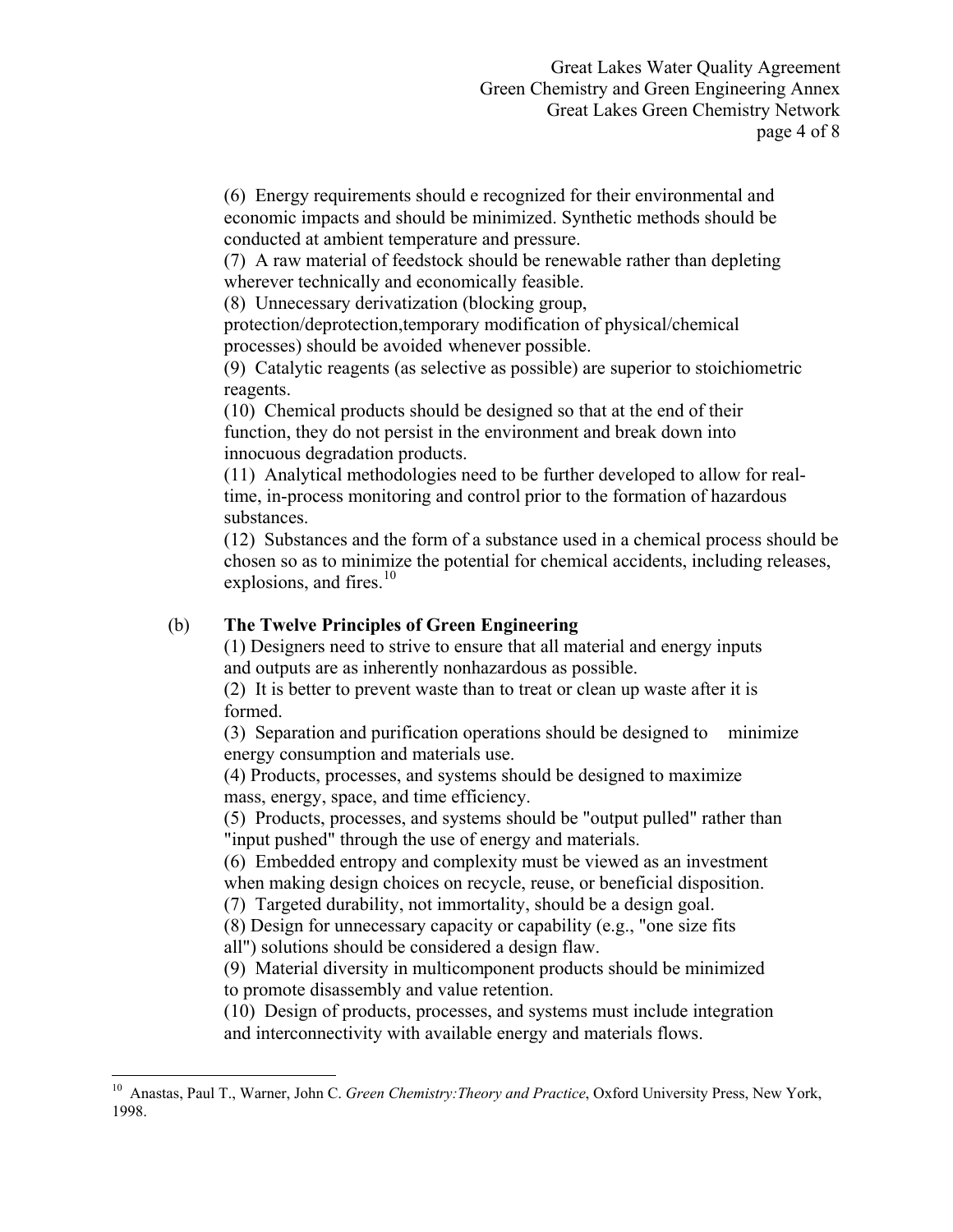Great Lakes Water Quality Agreement Green Chemistry and Green Engineering Annex Great Lakes Green Chemistry Network page 5 of 8

 (11) Products, processes, and systems should be designed for performance in a commercial "afterlife".

 (12) Material and energy inputs should be renewable rather than  $denletine<sup>11</sup>$ 

# 3. **Programs and Policies**

The Parties in cooperation with Municipal, State, Federal and Provincial Governments shall develop and adopt the following programs and measures to facilitate the application of Green Chemistry methodologies and principles to achieve zero discharge and the virtual elimination of inputs of toxic and hazardous substances into the Great Lakes System.

 (a) Both Parties will establish parallel management-based regulations requiring all Great Lakes commercial and municipal enterprises at regular intervals to identify, evaluate, and report on viable, safer substitutions and/or alternative technologies and approaches in their use of hazardous and toxic substances. Management-based regulation will be used to incorporate pollution prevention into the decision-making processes of businesses.

 (b) Both Parties will adopt a lifecycle perspective in the assessment of new chemicals, the re-evaluation of existing chemicals, and the remediation of legacy contamination, including all processes and products associated with the use of these substances. All chemicals in use or proposed for use in the Great Lakes Basin will be required to submit lifecycle analyses (LCA) of their impacts on the environment and human health, and will additionally include, but not be limited to, the extraction of raw materials, production processes, degradation products, waste creation and disposal, and recycling potential.

 (c) Both Parties will establish regulatory mechanisms for the phase-out of hazardous processes and hazardous chemicals where viable, safer substitute technologies and approaches exist.

 (d) The Parties will develop binational data repositories which will maintain up-todate iterations and facilitate access to existing and future tools such as the Green Screen<sup>12</sup>, i-Sustain<sup>13</sup>, Pharos<sup>14</sup>, and others by which users can assess and report their status in moving toward substitution, alternatives, and phase-outs.

 $\overline{a}$ <sup>11</sup> Anastas, Paul T., and Julie B. Zimmerman. "Design Through the 12 Principles of Green Engineering." *Environmental Science & Technology 37, no. 5 (2003): 94A-101A.*<br><sup>12</sup> http://www.cleanproduction.org/Greenscreen.php<br><sup>13</sup> http://www.j-sustain.com/<br><sup>14</sup> http://www.pharosproject.net/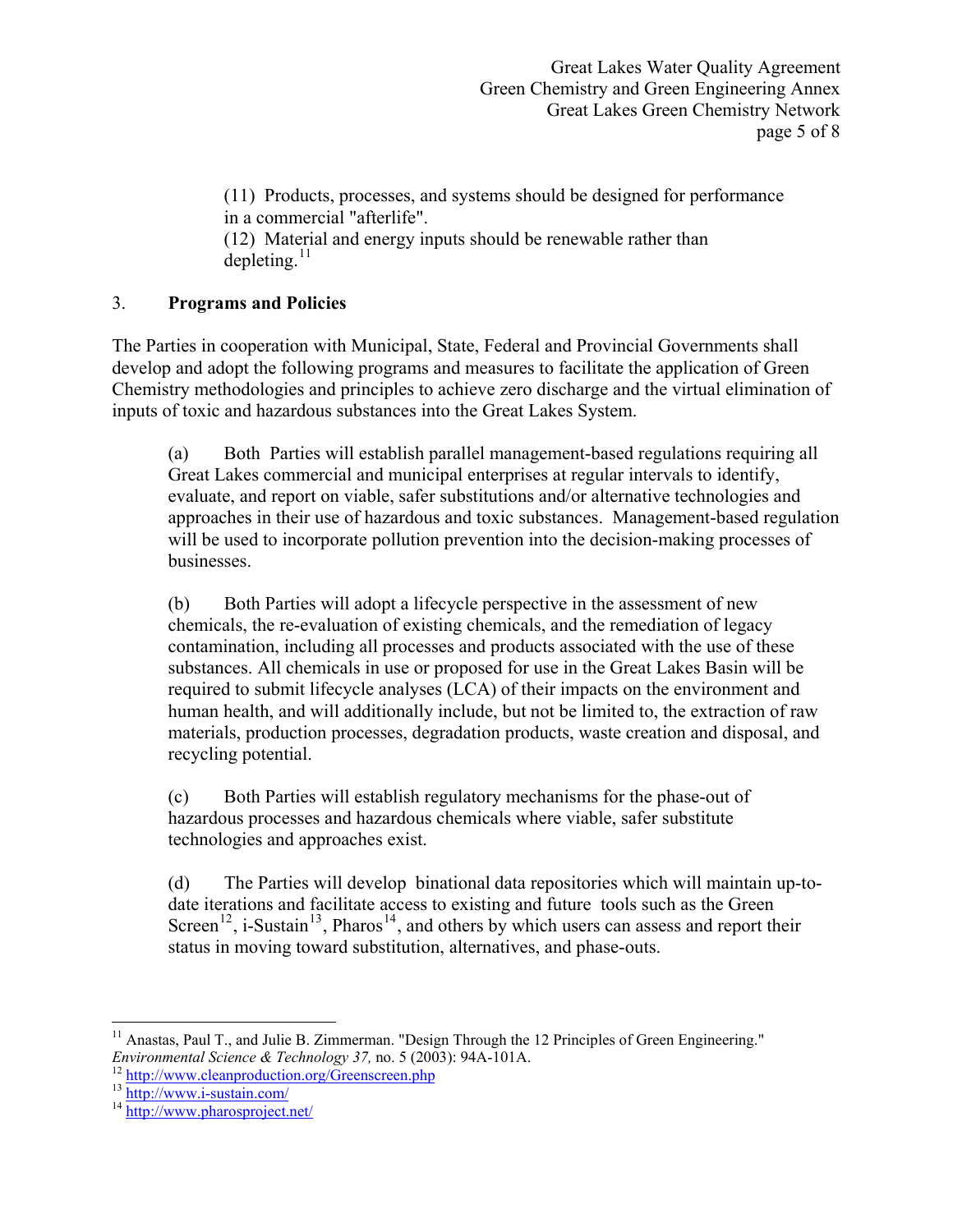(e) The Center for Green Chemistry and Green Engineering at Yale University has published a document called *Integrating Green Chemistry and Green Engineering into the Revitalization of the Toxics Substances Control Act<sup>15</sup>*. The following strategies have been adapted from that document:

 (1) Data used to evaluate chemicals will make use of green chemistry concepts and metrics.

 (2) Incentives will be created by the Parties to promote better performance on health, safety and environmental criteria, and/or switching to less hazardous alternatives for substances of concern in the Great Lakes.

 (3) Information and data collected by the Parties will be made available through various mechanisms to help drive the adoption of the principles of GC&E forward under this Agreement.

 (4) The Parties will implement coordinated research and development funding from diverse agencies to be overseen jointly by the Parties.

 (5) Programs such as Design for the Environment (DfE) in the U.S. and comparable programs in Canada will be utilized to facilitate cooperative programs between stakeholders, including industry, governments, NGOs, academia, and labor in order to increase the impact of partnerships for the development of less hazardous products

 (f) The Parties shall prioritize the use of the principles of green chemistry and green engineering to inform all reasonable and practicable measures to rehabilitate those portions of the Great Lakes adversely affected by hazardous and persistent toxic substances and shall promote treatment and remediation of contaminated sediments over warehousing in contained disposal facilities, landfills, and/or the use of incineration.

4. **Research** Research should be intensified to develop safer alternatives and viable substitutions for chemical threats to the Great Lakes System, including the application of the principles of green chemistry and green engineering to the remediation of legacy contamination.

 (a) The Parties will collaborate to assure funding to create a binational network of government-academic-industry partnerships for the development, commercialization and diffusion of safer alternatives. Funding and support for technical outreach programs for GC&E implementation will advantage smaller and medium-sized Great Lakes enterprises and municipalities.

 (b) The Parties will commit to funding partnerships and collaborations to disseminate information and to support capacity-building in the practice of green chemistry and green engineering among Great Lakes industries, academic institutions, and governments; the Parties will contribute funding in support of existing state and provincial green chemistry

 $\overline{a}$ 15 Matus, Kira MJ, Beach, Evan, Zimmerman, Julie B., *Integrating Green Chemistry and Green Engineering into the Revitalization of the Toxics Substances Control Act*, Center for Green Chemistry and Green Engineering, Yale University, New Haven, CT, June, 2010.